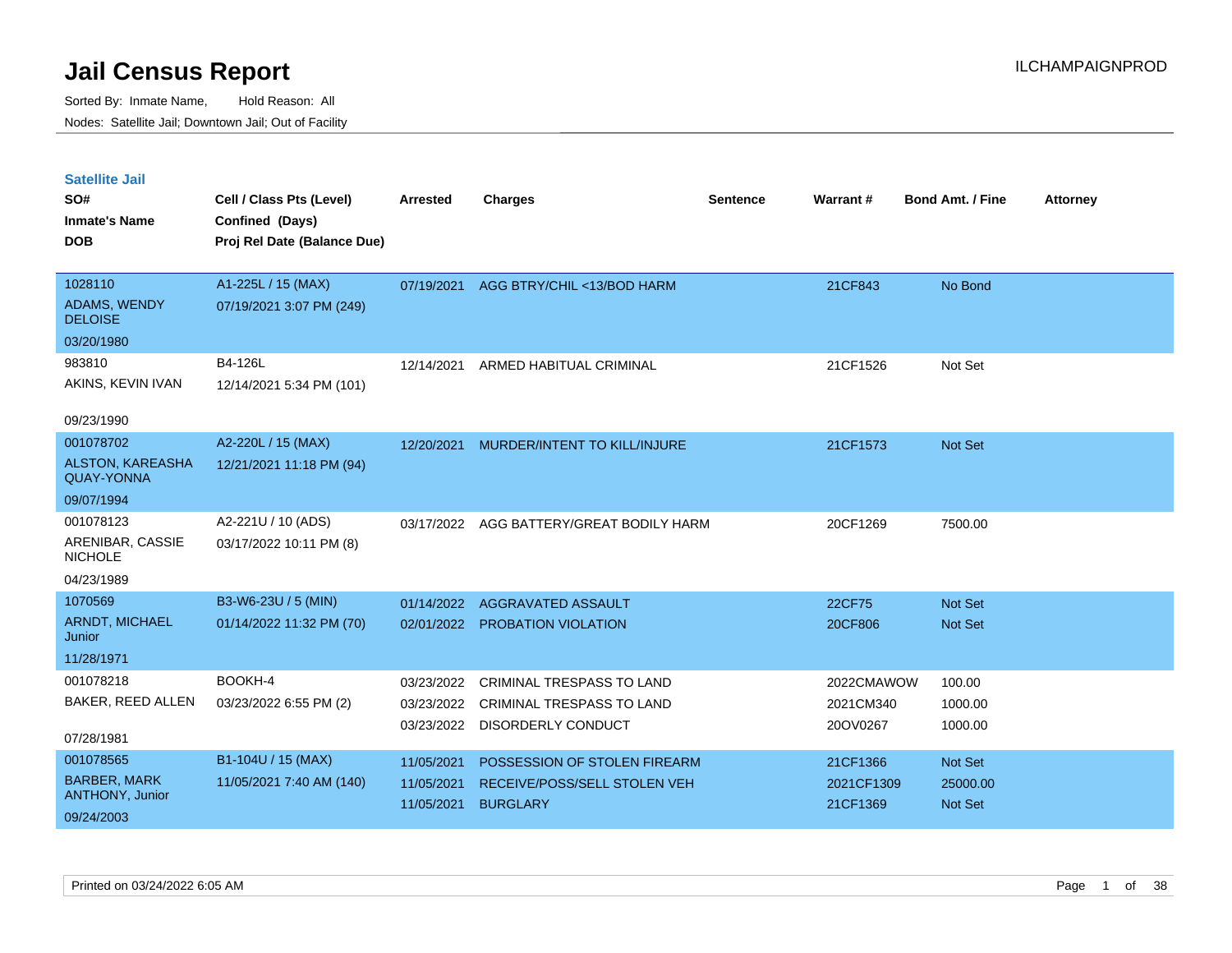| SO#<br><b>Inmate's Name</b><br><b>DOB</b>                        | Cell / Class Pts (Level)<br>Confined (Days)<br>Proj Rel Date (Balance Due) | <b>Arrested</b>                                                                  | <b>Charges</b>                                                                                                                                                                                                                              | <b>Sentence</b> | <b>Warrant#</b>                                                                     | <b>Bond Amt. / Fine</b>                                                       | <b>Attorney</b> |
|------------------------------------------------------------------|----------------------------------------------------------------------------|----------------------------------------------------------------------------------|---------------------------------------------------------------------------------------------------------------------------------------------------------------------------------------------------------------------------------------------|-----------------|-------------------------------------------------------------------------------------|-------------------------------------------------------------------------------|-----------------|
| 65868<br><b>BARBER, MARK</b><br>ANTHONY, Senior                  | B4-222U / 15 (MAX)<br>03/11/2022 10:13 AM (14)                             |                                                                                  | 03/11/2022 METH DELIVERY/15<100 GRAMS                                                                                                                                                                                                       | 8y (DOC)        | 20CF1249                                                                            | No Bond                                                                       |                 |
| 08/15/1983                                                       |                                                                            |                                                                                  |                                                                                                                                                                                                                                             |                 |                                                                                     |                                                                               |                 |
| 518851<br><b>MASSIE</b><br>09/24/1986                            | B3-W2-05U / 10 (MED)<br>BARKER, ALEXANDER  01/11/2022 2:37 PM (73)         | 01/11/2022<br>01/11/2022<br>01/11/2022<br>01/11/2022<br>01/11/2022<br>01/11/2022 | <b>FELON POSS/USE WEAPON/FIREARM</b><br>POSS AMT CON SUB EXCEPT(A)/(D)<br>BAD CHK/OBTAIN CON PROP/>150<br>BAD CHK/OBTAIN CON PROP/>150<br>METH DELIVERY/15<100 GRAMS<br>DRIVING ON REVOKED LICENSE<br>01/11/2022 OBSTRUCTING IDENTIFICATION | 20y (DOC)       | 20CF361<br>2020CF863<br>20CF192<br>19CF1686<br>20CF1383<br>2020TR16539<br>2020CM222 | 15000.00<br>15000.00<br>15000.00<br>15000.00<br>No Bond<br>1500.00<br>1500.00 |                 |
| 001077899<br><b>BARKSDALE, RAY</b><br><b>SHAWN</b><br>10/31/1990 | A3-211L / 5 (ADS)<br>03/20/2022 2:40 PM (5)                                | 03/20/2022<br>03/20/2022<br>03/20/2022                                           | <b>BURGLARY</b><br>POSSESSION OF METH/5<15 GRAMS<br>POSS STOLEN VEHICLE                                                                                                                                                                     |                 | 21CF593<br>21CF655<br>21CF505                                                       | 20000.00<br>20000.00<br>20000.00                                              |                 |
| 969121<br>BECKLEY, ANTHONY<br><b>PATRICK</b><br>06/30/1989       | A4-206L / 15 (MAX)<br>11/25/2021 7:16 PM (120)                             | 11/25/2021<br>11/25/2021                                                         | HOME INVASION/GREAT BOD HARM<br><b>CRIM TRESPASS TO RESIDENCE</b>                                                                                                                                                                           | 4y (DOC)        | 2021CF840<br>21CF1444                                                               | No Bond<br>Not Set                                                            |                 |
| 001078969<br>BEVERLY, SAYVION<br><b>LAMONTE</b><br>11/20/2002    | <b>BOOKH-8 / 10 (MED)</b><br>03/22/2022 10:20 PM (3)                       |                                                                                  | 03/22/2022 AGG UNLAWFUL USE WEAPON/PERSON                                                                                                                                                                                                   |                 | 22CF345                                                                             | Not Set                                                                       |                 |
| 517915<br>BOXLEY, CHARLES<br><b>OMAR</b><br>01/10/1985           | B3-W3-11U / 5 (MIN)<br>08/03/2021 2:18 PM (234)                            | 08/03/2021<br>08/03/2021<br>08/03/2021                                           | <b>BURGLARY</b><br><b>BURGLARY</b><br>FORGERY/ISSUE/DELIVER DOCUMENT                                                                                                                                                                        |                 | 21CF289<br>21CF679                                                                  | 20000.00<br>20000.00<br>No Bond                                               |                 |
| 993169<br><b>BRAATEN, KAYLAN</b><br><b>AMBER</b><br>10/29/1990   | A1-125U / 10 (MED)<br>03/04/2022 9:40 AM (21)                              |                                                                                  | 03/04/2022 RESIDENTIAL BURGLARY                                                                                                                                                                                                             | 6y (DOC)        | 21CF1059                                                                            | No Bond                                                                       |                 |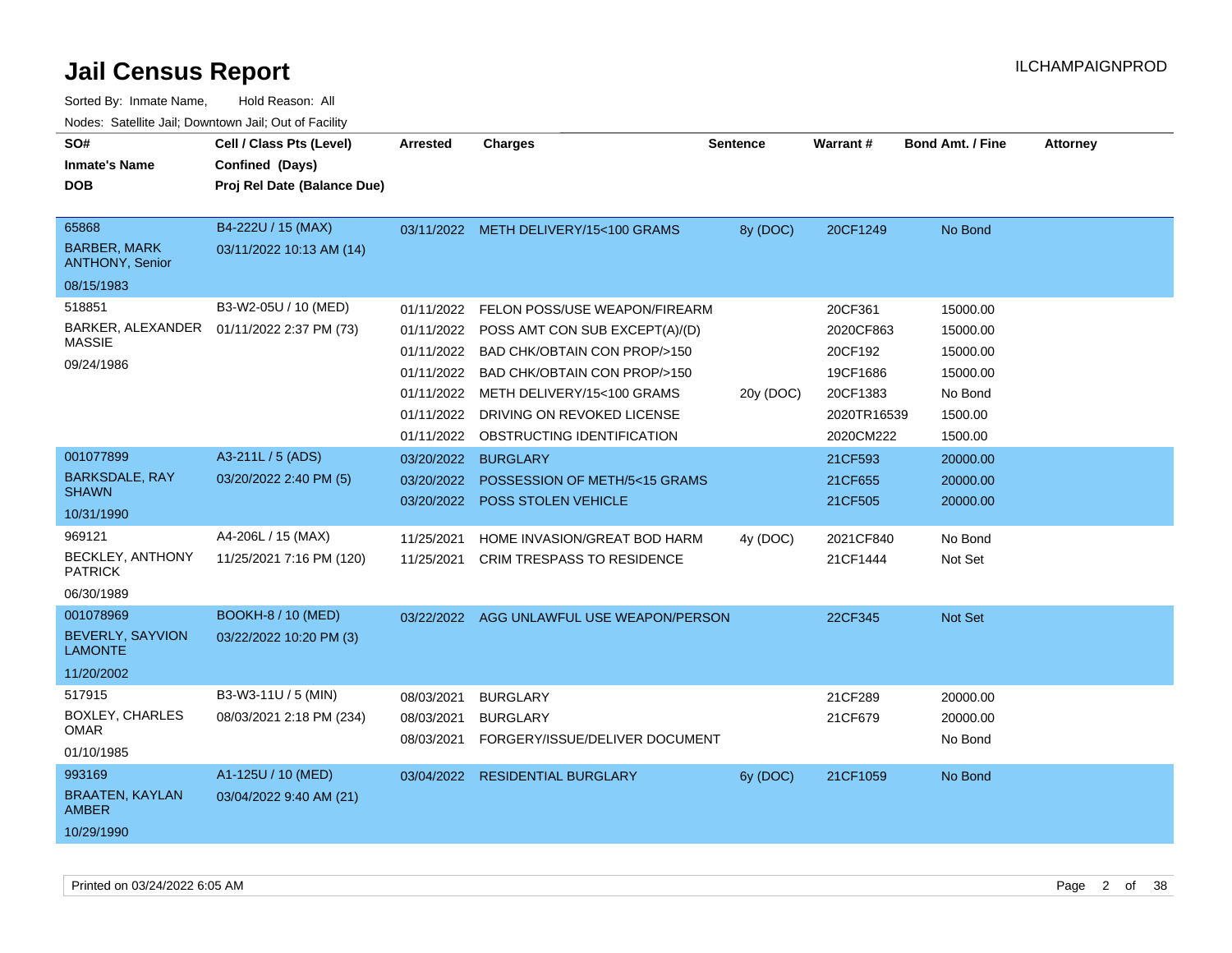Sorted By: Inmate Name, Hold Reason: All Nodes: Satellite Jail; Downtown Jail; Out of Facility

| SO#                                       |                             |                 |                                             |                 |            |                         |                 |
|-------------------------------------------|-----------------------------|-----------------|---------------------------------------------|-----------------|------------|-------------------------|-----------------|
|                                           | Cell / Class Pts (Level)    | <b>Arrested</b> | <b>Charges</b>                              | <b>Sentence</b> | Warrant#   | <b>Bond Amt. / Fine</b> | <b>Attorney</b> |
| <b>Inmate's Name</b>                      | Confined (Days)             |                 |                                             |                 |            |                         |                 |
| <b>DOB</b>                                | Proj Rel Date (Balance Due) |                 |                                             |                 |            |                         |                 |
|                                           |                             |                 |                                             |                 |            |                         |                 |
| 923208                                    | B3-W3-12L / 10 (MED)        |                 | 01/22/2022 CRIM TRES TO RES/PERS PRESENT    |                 | 22CF92     | <b>Not Set</b>          |                 |
| <b>BREADY, ANDREW</b><br><b>NICHOLAS</b>  | 01/22/2022 7:43 PM (62)     |                 |                                             |                 |            |                         |                 |
| 06/08/1988                                |                             |                 |                                             |                 |            |                         |                 |
| 61675                                     | B1-202L / 10 (MED)          |                 | 02/10/2022 AGG DISCHARGE FIREARM/OCC BLDG   |                 | 20CF374    | 100000.00               |                 |
| <b>BROWN, ANTONIO</b><br><b>BURNETT</b>   | 02/10/2022 3:28 PM (43)     |                 |                                             |                 |            |                         |                 |
| 03/04/1983                                |                             |                 |                                             |                 |            |                         |                 |
| 1018137                                   | A1-224U / 5 (MIN)           |                 | 02/23/2022 POSSESSING A CONTROLLED SUBSTANC |                 | 20 CF 1009 | No Bond                 |                 |
| <b>BROWN, ASHLEY</b><br><b>SHAUNTRELL</b> | 02/23/2022 3:25 PM (30)     |                 |                                             |                 |            |                         |                 |
| 09/08/1993                                | 3/24/2022 (0.00)            |                 |                                             |                 |            |                         |                 |
| 001078008                                 | A4-101U / 15 (MAX)          | 02/15/2022      | AGG BATTERY/DISCHARGE FIREARM               |                 | 21CF1090   | 500000.00               |                 |
| BROWN, CODY<br><b>RUSSELL</b>             | 02/15/2022 9:17 AM (38)     |                 |                                             |                 |            |                         |                 |
| 02/15/2004                                |                             |                 |                                             |                 |            |                         |                 |
| 51247                                     | B1-202U / 10 (MED)          | 04/15/2021      | FELON POSS/USE WEAPON/FIREARM               |                 | 21CF411    | Not Set                 |                 |
| <b>BROWN, DANTE</b><br><b>MAURICE</b>     | 04/15/2021 6:24 PM (344)    |                 |                                             |                 |            |                         |                 |
| 04/19/1979                                |                             |                 |                                             |                 |            |                         |                 |
| 1028357                                   | BOOKH-7                     | 03/23/2022      | DOMESTIC BATTERY                            |                 | 2022CMAWOW | Not Set                 |                 |
| <b>BROWN, MARCUS</b>                      | 03/23/2022 7:13 PM (2)      | 03/23/2022      | INTERF REPT DOMESTIC VIOLENCE               |                 | 2022CMAWOW | Not Set                 |                 |
| <b>RICKELL</b>                            |                             |                 | 03/23/2022 FELON POSS/USE WEAPON/FIREARM    |                 | 2022CFAWOW | No Bond                 |                 |
| 01/06/1995                                |                             |                 |                                             |                 |            |                         |                 |
| 990921                                    | B4-123L / 15 (MAX)          | 01/20/2022      | MFG/DEL 1<15 GR COCAINE/ANLG                |                 | 19CF369    | 25000.00                |                 |
| <b>BROWN, QUINTIN</b><br><b>MARSHAUN</b>  | 01/20/2022 7:19 PM (64)     |                 | 01/20/2022 ARMED HABITUAL CRIMINAL          |                 | 21CF935    | 750000.00               |                 |
| 09/26/1991                                |                             |                 |                                             |                 |            |                         |                 |
| 29957                                     | B4-222L / 15 (MAX)          | 11/13/2021      | FELON POSS/USE WEAPON/FIREARM               |                 | 21CF1390   | Not Set                 |                 |
| <b>BROWN, RODNEY</b><br>LOUIS             | 11/13/2021 8:57 PM (132)    | 11/13/2021      | AGG CRIM SX AB/>5 YR OLDER VIC              |                 | 2019CF0718 | 250000.00               |                 |

01/07/1968

Printed on 03/24/2022 6:05 AM Page 3 of 38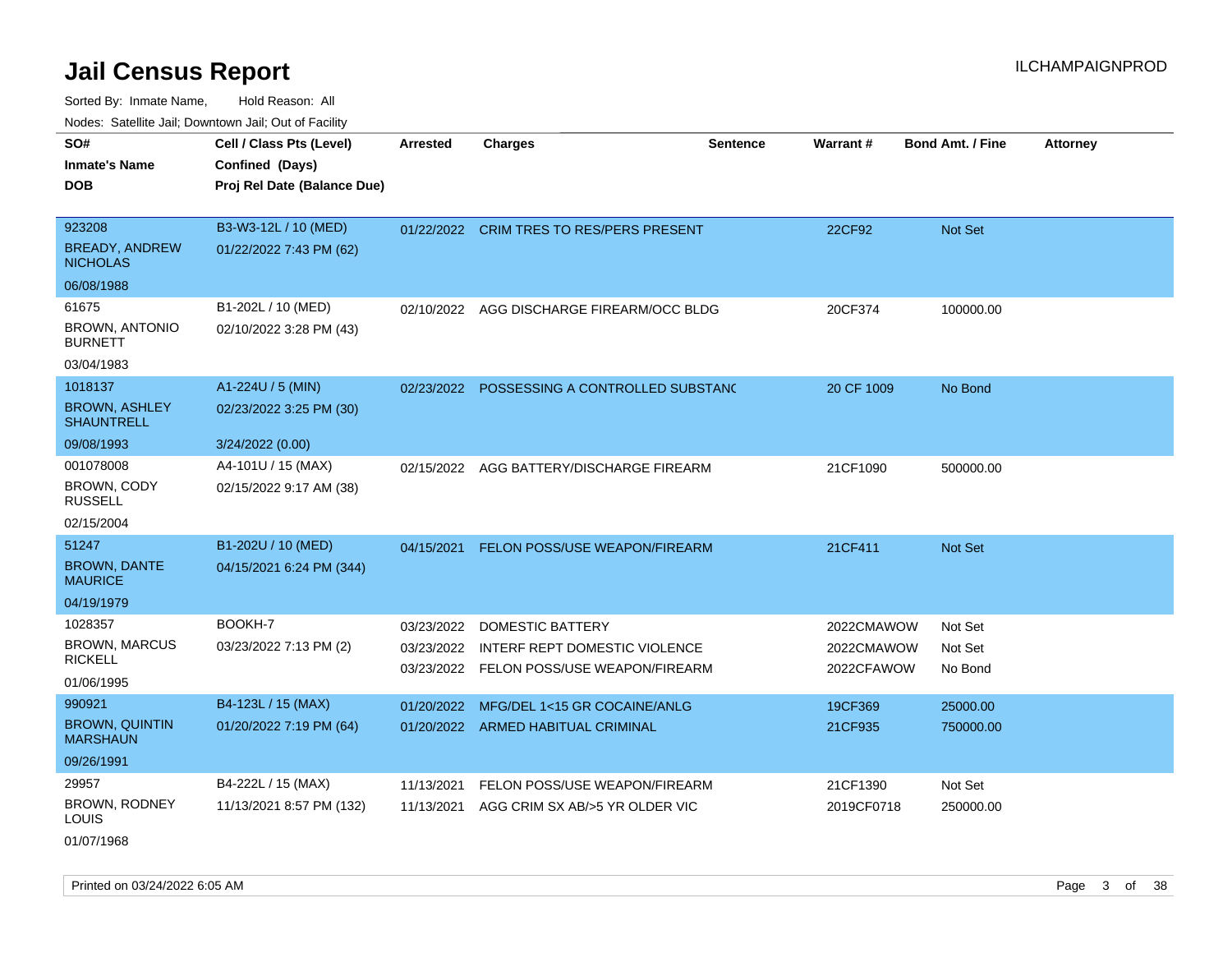| roacs. Calcinic Jan, Downtown Jan, Out of Facility |                                             |                      |                                                               |                 |                       |                         |                 |
|----------------------------------------------------|---------------------------------------------|----------------------|---------------------------------------------------------------|-----------------|-----------------------|-------------------------|-----------------|
| SO#<br><b>Inmate's Name</b>                        | Cell / Class Pts (Level)<br>Confined (Days) | <b>Arrested</b>      | <b>Charges</b>                                                | <b>Sentence</b> | <b>Warrant#</b>       | <b>Bond Amt. / Fine</b> | <b>Attorney</b> |
| <b>DOB</b>                                         | Proj Rel Date (Balance Due)                 |                      |                                                               |                 |                       |                         |                 |
| 981645                                             | B4-122L / 15 (MAX)                          | 01/27/2022 MURDER    |                                                               |                 | 22CF114               | 1000000.00              |                 |
| <b>BRUMFIELD,</b><br><b>JONATHAN EZEKEIL</b>       | 01/27/2022 8:15 PM (57)                     |                      |                                                               |                 |                       |                         |                 |
| 08/03/1989                                         |                                             |                      |                                                               |                 |                       |                         |                 |
| 001078739                                          | A2-122L / 5 (ADS)                           | 01/05/2022           | <b>CRIMINAL TRESPASS BUILDING</b>                             |                 | 2020CM392             | 1000.00                 |                 |
| BRYANT, JUDITH ANN                                 | 01/05/2022 6:36 PM (79)                     |                      |                                                               |                 |                       |                         |                 |
| 10/22/1957                                         |                                             |                      |                                                               |                 |                       |                         |                 |
| 1033844                                            | <b>BOOKH-2 / 5 (ADS)</b>                    | 03/16/2022           | <b>BURGLARY</b>                                               |                 | 21CF700               | 5000.00                 |                 |
| BRYANT, SAMANTHA<br><b>JEAN</b>                    | 03/16/2022 10:03 PM (9)                     | 03/16/2022 AGG DUI/3 |                                                               |                 | 20CF715               | 5000.00                 |                 |
| 06/30/1994                                         |                                             |                      |                                                               |                 |                       |                         |                 |
| 49431                                              | B1-201L / 10 (MED)                          | 03/11/2022           | AGG BTRY/PREGNANT/HANDICAPPED                                 |                 | 2018CF1744            | 10000.00                |                 |
| <b>BUFFORD, LANCE</b><br><b>CORNELL</b>            | 03/11/2022 5:01 PM (14)                     | 03/11/2022           | VIO BAIL BOND/CLASS X OFFENSE<br>03/11/2022 CIVIL FTA WARRANT | 3y(DOC)         | 2018CF350<br>2005F180 | No Bond<br>15000.00     |                 |
| 12/18/1979                                         |                                             |                      |                                                               |                 |                       |                         |                 |
| 1047579                                            | A1-124L / 10 (MED)                          |                      | 02/24/2022 ARMED ROBBERY/NO FIREARM                           |                 | 22CF232               | Not Set                 |                 |
| <b>BUTLER, TAMYRA</b><br><b>COSHAWN</b>            | 02/24/2022 5:40 AM (29)                     |                      |                                                               |                 |                       |                         |                 |
| 07/06/1988                                         |                                             |                      |                                                               |                 |                       |                         |                 |
| 001077954                                          | B3-W7-26L / 10 (MED)                        | 12/21/2021           | <b>RESIDENTIAL BURGLARY</b>                                   |                 | 21CF1570              | Not Set                 |                 |
| CALKINS, STEVEN RAY 12/21/2021 6:35 AM (94)        |                                             |                      |                                                               |                 |                       |                         |                 |
| 01/01/1992                                         |                                             |                      |                                                               |                 |                       |                         |                 |
| 39474                                              | B1-101U / 10 (ADS)                          |                      | 07/06/2021 MFG/DEL 15<100 GR HEROIN/ANLG                      |                 | 21CF792               | <b>Not Set</b>          |                 |
| <b>CAMPBELL, AARON</b><br><b>JACOB</b>             | 07/06/2021 11:56 PM (262)                   |                      |                                                               |                 |                       |                         |                 |
| 07/18/1974                                         |                                             |                      |                                                               |                 |                       |                         |                 |
| 001078953                                          | A4-202U / 10 (MED)                          |                      | 03/15/2022 POSSESSION OF STOLEN FIREARM                       |                 | 2022CF319             | Not Set                 |                 |
| CAMPBELL,<br><b>MOHAMMED BURNELL</b>               | 03/15/2022 10:50 PM (10)                    |                      |                                                               |                 |                       |                         |                 |
| 09/25/1991                                         |                                             |                      |                                                               |                 |                       |                         |                 |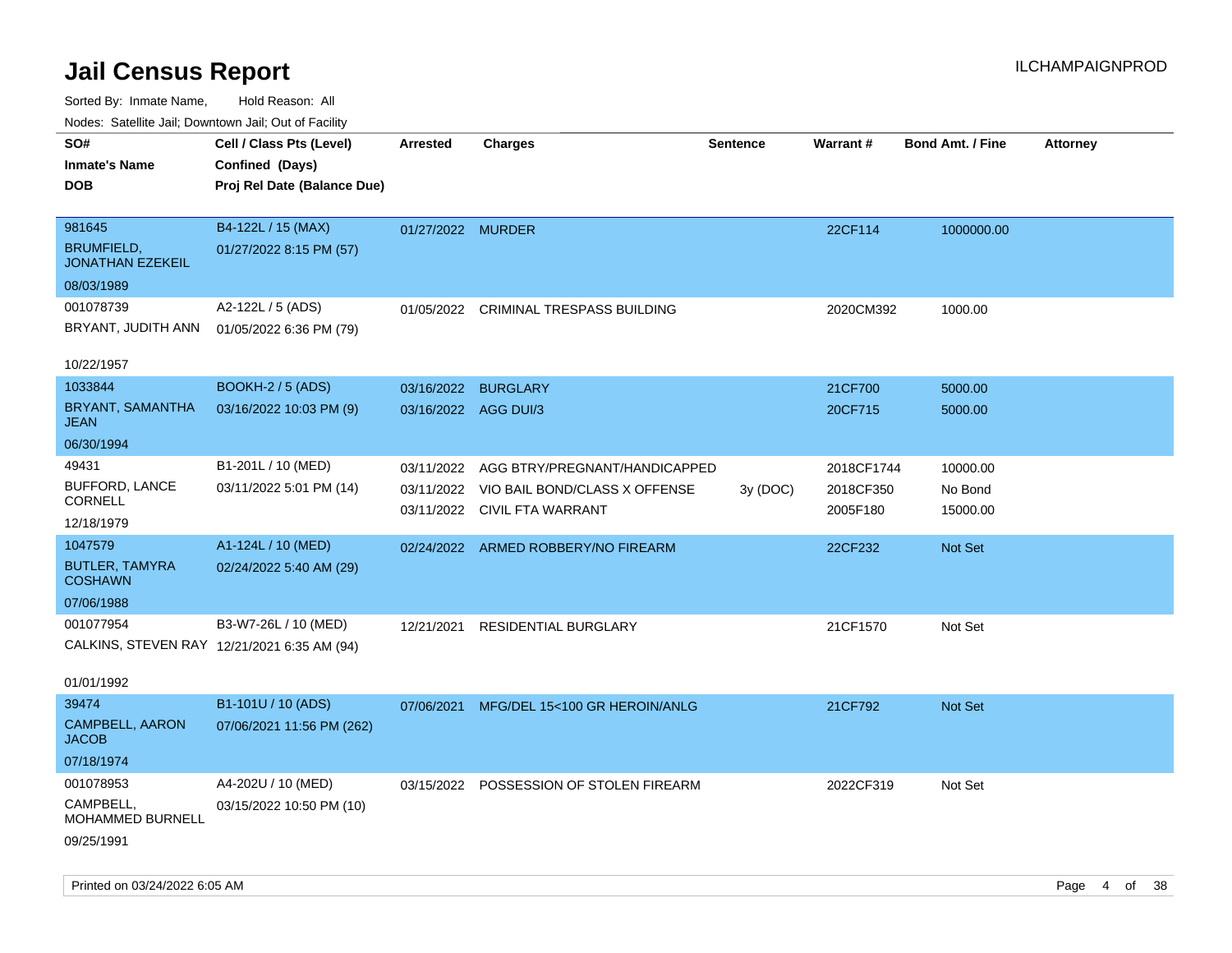Sorted By: Inmate Name, Hold Reason: All Nodes: Satellite Jail; Downtown Jail; Out of Facility

| SO#<br><b>Inmate's Name</b>             | Cell / Class Pts (Level)<br>Confined (Days)  | <b>Arrested</b>   | <b>Charges</b>                                | <b>Sentence</b> | Warrant#      | <b>Bond Amt. / Fine</b> | <b>Attorney</b> |
|-----------------------------------------|----------------------------------------------|-------------------|-----------------------------------------------|-----------------|---------------|-------------------------|-----------------|
| <b>DOB</b>                              | Proj Rel Date (Balance Due)                  |                   |                                               |                 |               |                         |                 |
|                                         |                                              |                   |                                               |                 |               |                         |                 |
| 1060436                                 | B1-106U / 10 (MED)                           | 01/06/2022        | AGGRAVATED UNLAWFUL RESTRAINT                 |                 | 22CF29        | Not Set                 |                 |
| CARTER, DERESHEO<br><b>DEWAYNE</b>      | 01/06/2022 8:43 PM (78)                      |                   | 01/06/2022 FELON ESCAPE/PEACE OFFICER         |                 | <b>22CF28</b> | Not Set                 |                 |
| 09/10/1991                              |                                              |                   |                                               |                 |               |                         |                 |
| 001077353                               | B1-106L / 15 (MAX)                           | 02/12/2022        | FELON POSS/USE WEAPON/FIREARM                 |                 | 22CF173       | No Bond                 |                 |
| CARTER, JAMES<br><b>IVORY</b>           | 02/13/2022 1:19 AM (40)                      |                   | 02/12/2022 ALCOHOL SALES - MINOR 19-20        |                 | 2020OV127     | 1000.00                 |                 |
| 08/12/2000                              |                                              |                   |                                               |                 |               |                         |                 |
| 957936                                  | A4-201L / 15 (MAX)                           |                   | 03/10/2022 DELIVERY OF OR POSSESSION OF W/INT |                 | 22CF295       | Not Set                 |                 |
| <b>CAVETTE, JUSTIN</b><br><b>EUGENE</b> | 03/10/2022 12:10 PM (15)                     |                   |                                               |                 |               |                         |                 |
| 08/02/1988                              |                                              |                   |                                               |                 |               |                         |                 |
| 1029088                                 | B1-107L / 10 (MED)                           |                   | 12/21/2021 FELON POSS/USE FIREARM PRIOR       |                 | 21CF1338      | 250000.00               |                 |
| CHAPPLE, MALIK<br><b>BIANCO</b>         | 12/22/2021 10:02 AM (93)                     |                   |                                               |                 |               |                         |                 |
| 10/25/1994                              |                                              |                   |                                               |                 |               |                         |                 |
| 001078812                               | B1-207U / 15 (MAX)                           |                   | 02/01/2022 ARMED ROBBERY/ARMED W/FIREARM      |                 | 22CF145       | Not Set                 |                 |
| COBB, SINTRAE<br><b>SANCHEZ</b>         | 02/01/2022 8:33 PM (52)                      |                   |                                               |                 |               |                         |                 |
| 07/05/2002                              |                                              |                   |                                               |                 |               |                         |                 |
| 001077485                               | A1-227U / 15 (MAX)                           |                   | 12/21/2021 MURDER/INTENT TO KILL/INJURE       |                 | 2021CF1282    | 1000000.00              |                 |
| COLBERT, ARIEANA<br><b>FELICIA</b>      | 12/21/2021 2:08 PM (94)                      |                   |                                               |                 |               |                         |                 |
| 12/13/2000                              |                                              |                   |                                               |                 |               |                         |                 |
| 34805                                   | B4-227U / 15 (MAX)                           | 10/01/2021        | <b>DOMESTIC BATTERY</b>                       |                 | 21CF1183      | Not Set                 |                 |
|                                         | CONERLY, KIN JOSEPH 10/01/2021 1:53 AM (175) | 10/01/2021        | ARMED HABITUAL CRIMINAL                       |                 | 21CF1184      | Not Set                 |                 |
| 11/16/1971                              |                                              | 10/06/2021        | POSS STOLEN VEHICLE > \$25,000                |                 | 19CF1786      | Not Set                 |                 |
| 1074319                                 | B1-104L / 15 (MAX)                           | 10/12/2021        | AGGRAVATED CRUELTY TO ANIMALS                 |                 | 21CF1238      | Not Set                 |                 |
| CRAIG, DAVUCCI<br><b>DAVION</b>         | 10/12/2021 11:36 AM (164)                    | 10/14/2021 MURDER |                                               |                 | 21CF1239      | Not Set                 |                 |
| 08/02/2001                              |                                              |                   |                                               |                 |               |                         |                 |

Printed on 03/24/2022 6:05 AM Page 5 of 38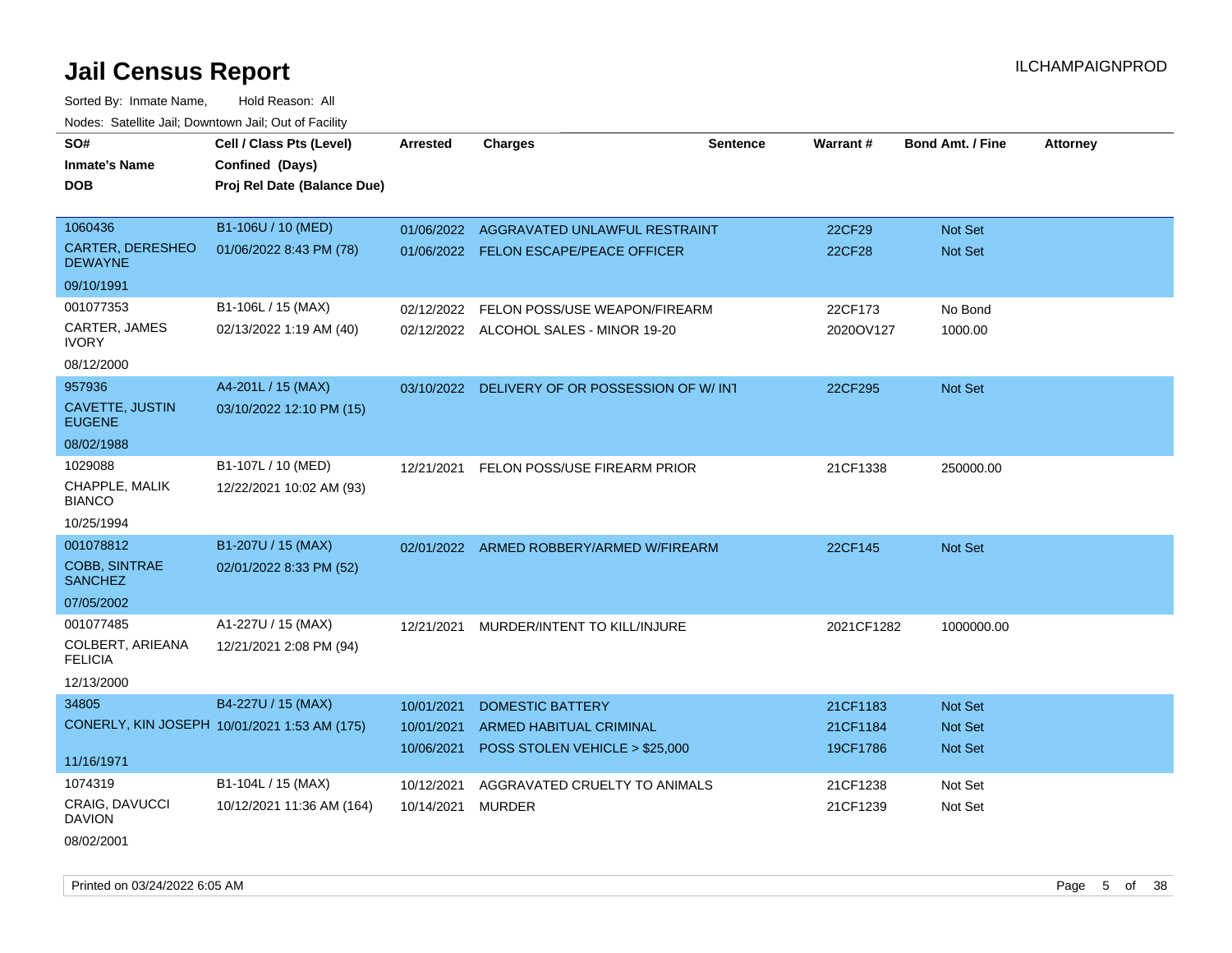Sorted By: Inmate Name, Hold Reason: All Nodes: Satellite Jail; Downtown Jail; Out of Facility

| SO#<br>Inmate's Name<br><b>DOB</b>    | Cell / Class Pts (Level)<br>Confined (Days)<br>Proj Rel Date (Balance Due) | <b>Arrested</b>      | <b>Charges</b>                         | <b>Sentence</b> | Warrant#   | <b>Bond Amt. / Fine</b> | <b>Attorney</b> |
|---------------------------------------|----------------------------------------------------------------------------|----------------------|----------------------------------------|-----------------|------------|-------------------------|-----------------|
|                                       |                                                                            |                      |                                        |                 |            |                         |                 |
| 49829                                 | A3-117L / 10 (ADS)                                                         |                      | 03/20/2022 AGGRAVATED DOMESTIC BATTERY |                 | 22CF337    | No Bond                 |                 |
| <b>CRANDALL, TERRY</b><br>LEE, Junior | 03/20/2022 11:02 PM (5)                                                    |                      |                                        |                 |            |                         |                 |
| 01/12/1974                            |                                                                            |                      |                                        |                 |            |                         |                 |
| 001077549                             | B2-T3-10L / 10 (SPH)                                                       | 12/22/2020           | PRED CRIM SEX ASLT/VICTIM <13          |                 | 2020CF1469 | Not Set                 |                 |
| CRISTOBAL-MATEO,<br><b>CRISTOBAL</b>  | 12/22/2020 1:17 PM (458)                                                   |                      |                                        |                 |            |                         |                 |
| 12/02/1988                            |                                                                            |                      |                                        |                 |            |                         |                 |
| 988538                                | B3-W6-24L / 10 (MED)                                                       | 12/21/2021           | AGGRAVATED DOMESTIC BATTERY            |                 | 21CF1564   | Not Set                 |                 |
| DAVIDSON, HARLEY<br><b>KYLE SCOTT</b> | 12/21/2021 5:45 AM (94)                                                    |                      |                                        |                 |            |                         |                 |
| 08/05/1990                            | 4/18/2022 (0.00)                                                           |                      |                                        |                 |            |                         |                 |
| 1023587                               | A4-102L / 15 (MAX)                                                         | 09/24/2021           | MFG/DEL CANNABIS/2.5-10 GRAMS          |                 | 21CF1155   | Not Set                 |                 |
| DAVIS, MARTIN<br><b>DENNIS</b>        | 09/24/2021 9:38 PM (182)                                                   | 09/24/2021           | ARMED HABITUAL CRIMINAL                |                 | 2021-CF681 | 500000.00               |                 |
| 12/02/1994                            |                                                                            |                      |                                        |                 |            |                         |                 |
| 001078538                             | A3-213U / 10 (ADS)                                                         | 10/26/2021           | <b>CRIM SEX ASSAULT/FORCE</b>          |                 | 21CF1301   | Not Set                 |                 |
| DAWKINS, LEN                          | 10/26/2021 8:18 PM (150)                                                   |                      |                                        |                 |            |                         |                 |
| 03/23/1987                            |                                                                            |                      |                                        |                 |            |                         |                 |
| 56972                                 | B3-W8-32L / 10 (MED)                                                       | 08/30/2021           | POSS STOLEN VEHICLE > \$25,000         |                 | 21CF1044   | Not Set                 |                 |
| DAY, DANIEL JOSEPH                    | 08/30/2021 3:07 PM (207)                                                   | 09/04/2021           | <b>BURGLARY</b>                        |                 | 21CF1054   | Not Set                 |                 |
| 10/16/1982                            |                                                                            |                      |                                        |                 |            |                         |                 |
| 64070                                 | B3-W7-28L / 10 (MED)                                                       | 02/18/2022           | <b>BURGLARY</b>                        |                 | 21CF1176   | 20000.00                |                 |
| DECKER, ANTHONY V                     | 02/18/2022 6:52 PM (35)                                                    |                      | 02/18/2022 POSSESSION OF METH<5 GRAMS  |                 | 21CF1205   | 15000.00                |                 |
| 11/27/1982                            |                                                                            |                      |                                        |                 |            |                         |                 |
| 36298                                 | B2-DR / 5 (SPH)                                                            | 03/11/2022 AGG DUI/3 |                                        |                 | 21CF380    | Not Set                 |                 |
| DUCEY, SCOTT<br>ROBERT                | 03/11/2022 12:49 PM (14)                                                   |                      |                                        |                 |            |                         |                 |
|                                       |                                                                            |                      |                                        |                 |            |                         |                 |

04/02/1969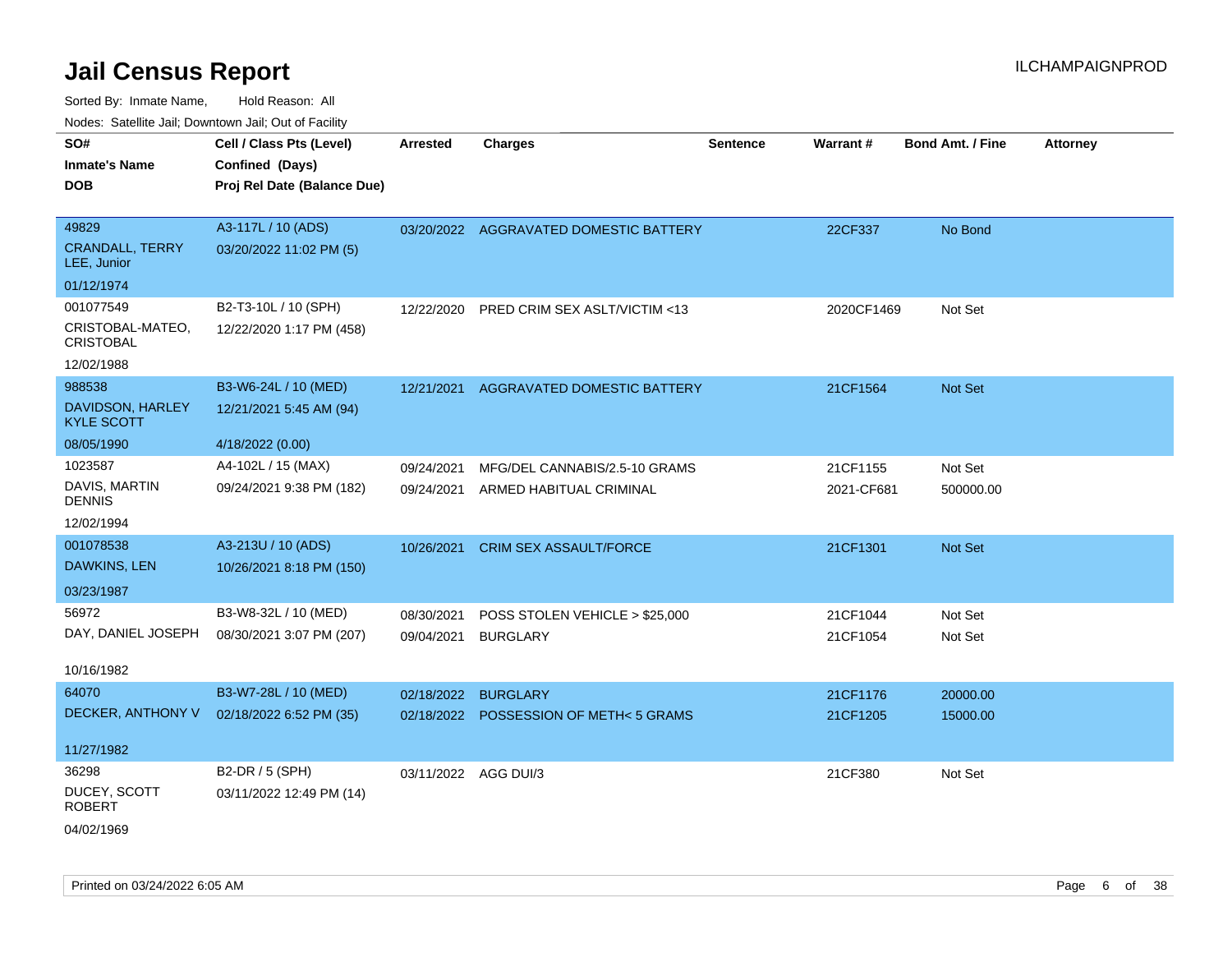| roacs. Catellite Jall, Downtown Jall, Out of Facility |                                             |                 |                                           |                 |             |                         |                 |
|-------------------------------------------------------|---------------------------------------------|-----------------|-------------------------------------------|-----------------|-------------|-------------------------|-----------------|
| SO#<br><b>Inmate's Name</b>                           | Cell / Class Pts (Level)<br>Confined (Days) | <b>Arrested</b> | <b>Charges</b>                            | <b>Sentence</b> | Warrant#    | <b>Bond Amt. / Fine</b> | <b>Attorney</b> |
| <b>DOB</b>                                            | Proj Rel Date (Balance Due)                 |                 |                                           |                 |             |                         |                 |
| 1024895                                               | B1-103L / 10 (MED)                          | 12/15/2021      | MFG/DEL 100<400 GR COCA/ANLG              |                 | 21CF1535    | <b>Not Set</b>          |                 |
| EDWARDS, GEORGE<br><b>CORTEZ</b>                      | 12/15/2021 12:26 PM (100)                   | 12/15/2021      | <b>AGGRAVATED BATTERY</b>                 |                 | 21CF1536    | <b>Not Set</b>          |                 |
| 06/19/1994                                            |                                             |                 |                                           |                 |             |                         |                 |
| 1074720                                               | B2-T4-13U / 15 (SPH)                        |                 | 01/19/2022 PRED CRIM SEX ASLT/VICTIM <13  |                 | 21CF1414    | 500000.00               |                 |
| ELVIR-REYES, JORGE<br>LEONARDO                        | 01/19/2022 1:43 PM (65)                     |                 |                                           |                 |             |                         |                 |
| 06/03/1988                                            |                                             |                 |                                           |                 |             |                         |                 |
| 43977                                                 | B2-T1-02L / 5 (SPH)                         | 12/20/2021      | AGG FLEEING POLICE/21 MPH OVER            |                 | 21CF1566    | Not Set                 |                 |
| <b>EMKES, DOUGLAS</b><br><b>ALAN</b>                  | 12/20/2021 9:59 AM (95)                     | 12/20/2021      | <b>PAROLE REVOCATION</b>                  |                 |             | No Bond                 |                 |
| 06/08/1959                                            |                                             |                 |                                           |                 |             |                         |                 |
| 987328                                                | A2-123L / 10 (MED)                          | 12/11/2021      | AGG ASLT PEACE OFF/FIRE/ER WRK            |                 | 21CF1515    | Not Set                 |                 |
| ERVIN, DEIDRA ANN<br><b>RUTH</b>                      | 12/11/2021 8:48 PM (104)                    |                 |                                           |                 |             |                         |                 |
| 04/15/1991                                            |                                             |                 |                                           |                 |             |                         |                 |
| 60186                                                 | A4-202L / 10 (ADS)                          |                 | 03/12/2022 AGG DOMESTIC BATTERY/STRANGLE  |                 | 22CF304     | <b>Not Set</b>          |                 |
| <b>EVANS, MICHAEL</b><br><b>WILLIAM</b>               | 03/12/2022 6:03 PM (13)                     |                 |                                           |                 |             |                         |                 |
| 08/08/1981                                            |                                             |                 |                                           |                 |             |                         |                 |
| 1026175                                               | B4-127U / 10 (MED)                          | 02/06/2022      | FELON FAIL/RETURN FRM FURLOUGH            |                 | 21CF1554    | No Bond                 |                 |
| FALCONER, AVERY                                       | 02/06/2022 4:49 AM (47)                     |                 | 02/06/2022 CITY OV ARREST                 |                 | 2021-OV-65  | 1000.00                 |                 |
| <b>FOX</b>                                            |                                             | 02/07/2022      | MFG/DEL 1<15 GR COCAINE/ANLG              | 6y (DOC)        | 2019CF1617  | No Bond                 |                 |
| 04/07/1989                                            |                                             |                 |                                           |                 |             |                         |                 |
| 1060714                                               | BOOKH-8 / 5 (MIN)                           |                 | 03/23/2022 DRIVING ON SUSPENDED LICENSE   |                 | 2022MT52    | 3000.00                 |                 |
| FAULKNER, BRADLEY<br><b>ANDREW</b>                    | 03/23/2022 12:59 AM (2)                     |                 |                                           |                 |             |                         |                 |
| 05/10/1996                                            |                                             |                 |                                           |                 |             |                         |                 |
| 527081                                                | B3-W5-20L / 10 (MED)                        |                 | 09/06/2021 ARSON/REAL/PERSONAL PROP>\$150 |                 | 2021 CF 797 | 25000.00                |                 |
| FERGUSON,<br><b>CHRISTOPHER</b>                       | 09/06/2021 1:18 PM (200)                    |                 |                                           |                 |             |                         |                 |
| 12/21/1981                                            |                                             |                 |                                           |                 |             |                         |                 |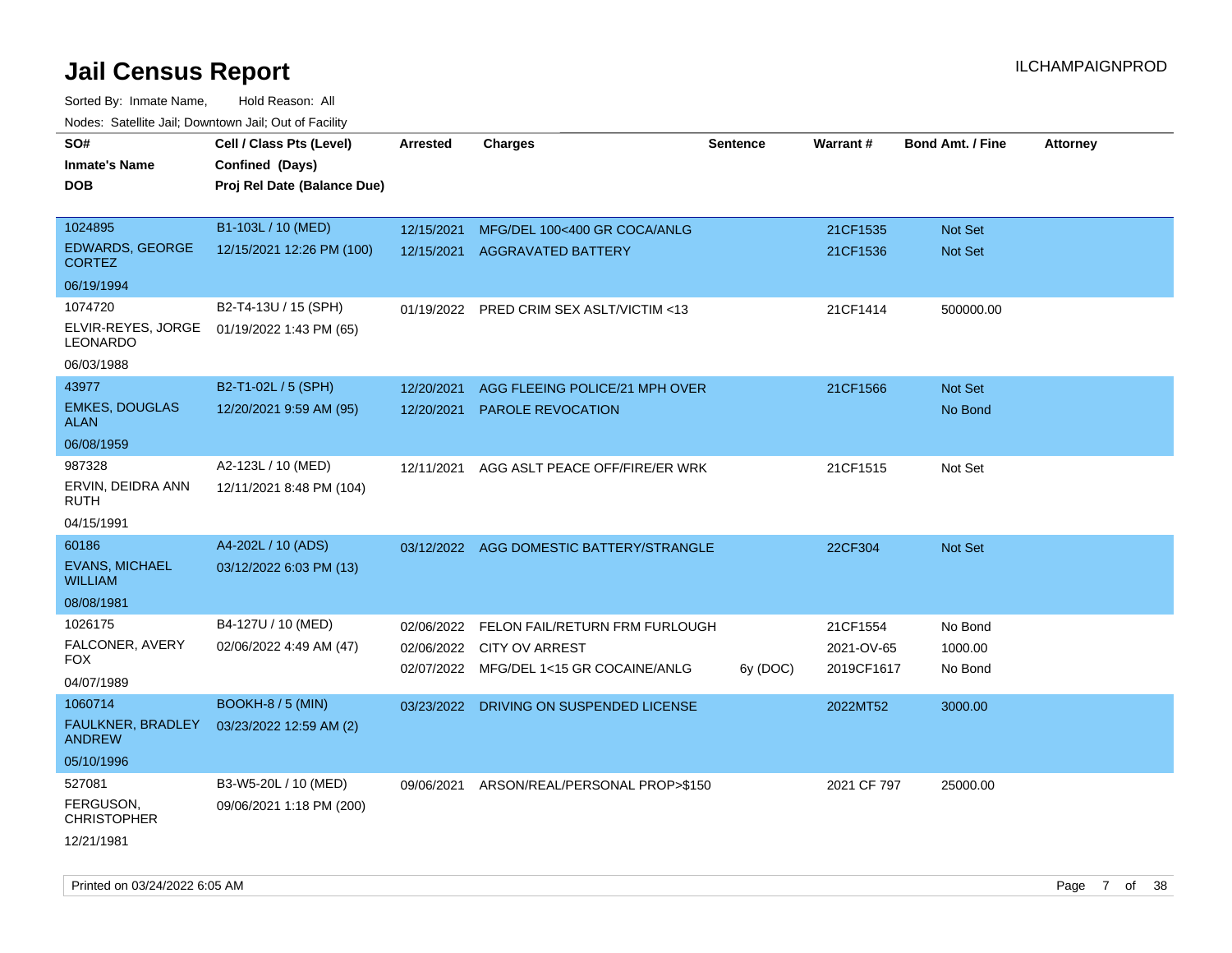| roaco. Calcinio dan, Downtown dan, Cal or Fability |                                              |                   |                                          |                 |            |                         |                 |
|----------------------------------------------------|----------------------------------------------|-------------------|------------------------------------------|-----------------|------------|-------------------------|-----------------|
| SO#                                                | Cell / Class Pts (Level)                     | <b>Arrested</b>   | <b>Charges</b>                           | <b>Sentence</b> | Warrant#   | <b>Bond Amt. / Fine</b> | <b>Attorney</b> |
| <b>Inmate's Name</b>                               | Confined (Days)                              |                   |                                          |                 |            |                         |                 |
| <b>DOB</b>                                         | Proj Rel Date (Balance Due)                  |                   |                                          |                 |            |                         |                 |
|                                                    |                                              |                   |                                          |                 |            |                         |                 |
| 66468                                              | A4-106L / 15 (MAX)                           | 03/06/2022 MURDER |                                          |                 | 22CF273    | 1000000.00              |                 |
| FERRELL, BRIAN<br><b>JAMAL</b>                     | 03/06/2022 9:04 PM (19)                      |                   |                                          |                 |            |                         |                 |
| 11/15/1985                                         |                                              |                   |                                          |                 |            |                         |                 |
| 962759                                             | B2-DR / 15 (SPH)                             | 07/16/2021        | <b>METH DELIVERY&lt;5 GRAMS</b>          |                 | 21CF833    | Not Set                 |                 |
|                                                    | FINLEY, KEVIN DANTE 07/16/2021 9:44 PM (252) | 07/29/2021        | AGG CRIM SEX ASSAULT/FELONY              |                 | 21CF891    | No Bond                 |                 |
|                                                    |                                              |                   |                                          |                 |            |                         |                 |
| 12/28/1988                                         |                                              |                   |                                          |                 |            |                         |                 |
| 001078961                                          | A3-111L / 10 (ADS)                           |                   | 03/21/2022 AGG BATTERY/DISCHARGE FIREARM |                 | 22CF39     | 750000.00               |                 |
| <b>FISCHER, KYRE</b><br><b>ORLANDO</b>             | 03/21/2022 1:21 PM (4)                       |                   |                                          |                 |            |                         |                 |
| 04/14/2002                                         |                                              |                   |                                          |                 |            |                         |                 |
| 1039744                                            | B4-122U / 15 (MAX)                           | 12/06/2021        | <b>MURDER</b>                            |                 | 20CF959    | 1000000.00              |                 |
| FONVILLE, TREVOY<br><b>JERMAINE</b>                | 12/06/2021 10:52 AM (109)                    |                   |                                          |                 |            |                         |                 |
| 01/13/1996                                         |                                              |                   |                                          |                 |            |                         |                 |
| 001078863                                          | B4-226U / 15 (MAX)                           |                   | 02/19/2022 POSSESSION OF STOLEN FIREARM  |                 | 22CF203    | Not Set                 |                 |
| FOSTER, JOHN<br><b>CARELL</b>                      | 02/19/2022 6:01 AM (34)                      |                   |                                          |                 |            |                         |                 |
| 03/13/1981                                         |                                              |                   |                                          |                 |            |                         |                 |
| 518395                                             | B2-T3-12L / 15 (SPH)                         | 07/07/2020        | CRIMINAL SEXUAL ASSAULT                  |                 | 2020-CF735 | 250000.00               |                 |
|                                                    | FRANDLE, MARK RYAN 07/07/2020 3:42 PM (626)  |                   |                                          |                 |            |                         |                 |
|                                                    |                                              |                   |                                          |                 |            |                         |                 |
| 09/10/1985                                         |                                              |                   |                                          |                 |            |                         |                 |
| 001077934                                          | A1-125L / 10 (MED)                           | 08/22/2021        | AGG DUI/ACCIDENT/DEATH                   |                 | 21CF1024   | Not Set                 |                 |
| FREED, LOGAN<br><b>SUZANNE</b>                     | 08/22/2021 11:45 PM (215)                    | 08/22/2021        | <b>DOMESTIC BATTERY</b>                  |                 | 21 CM 172  | 10000.00                |                 |
| 08/18/1996                                         |                                              |                   |                                          |                 |            |                         |                 |
| 001078290                                          | A1-224L / 10 (ADS)                           | 08/19/2021        | MACHINE GUN/AUTO WEAPON/VEH              |                 | 21CF1012   | Not Set                 |                 |
| FREEMAN, ANGEL<br><b>JANILA KAY</b>                | 08/19/2021 1:26 AM (218)                     |                   |                                          |                 |            |                         |                 |
| 12/25/1995                                         |                                              |                   |                                          |                 |            |                         |                 |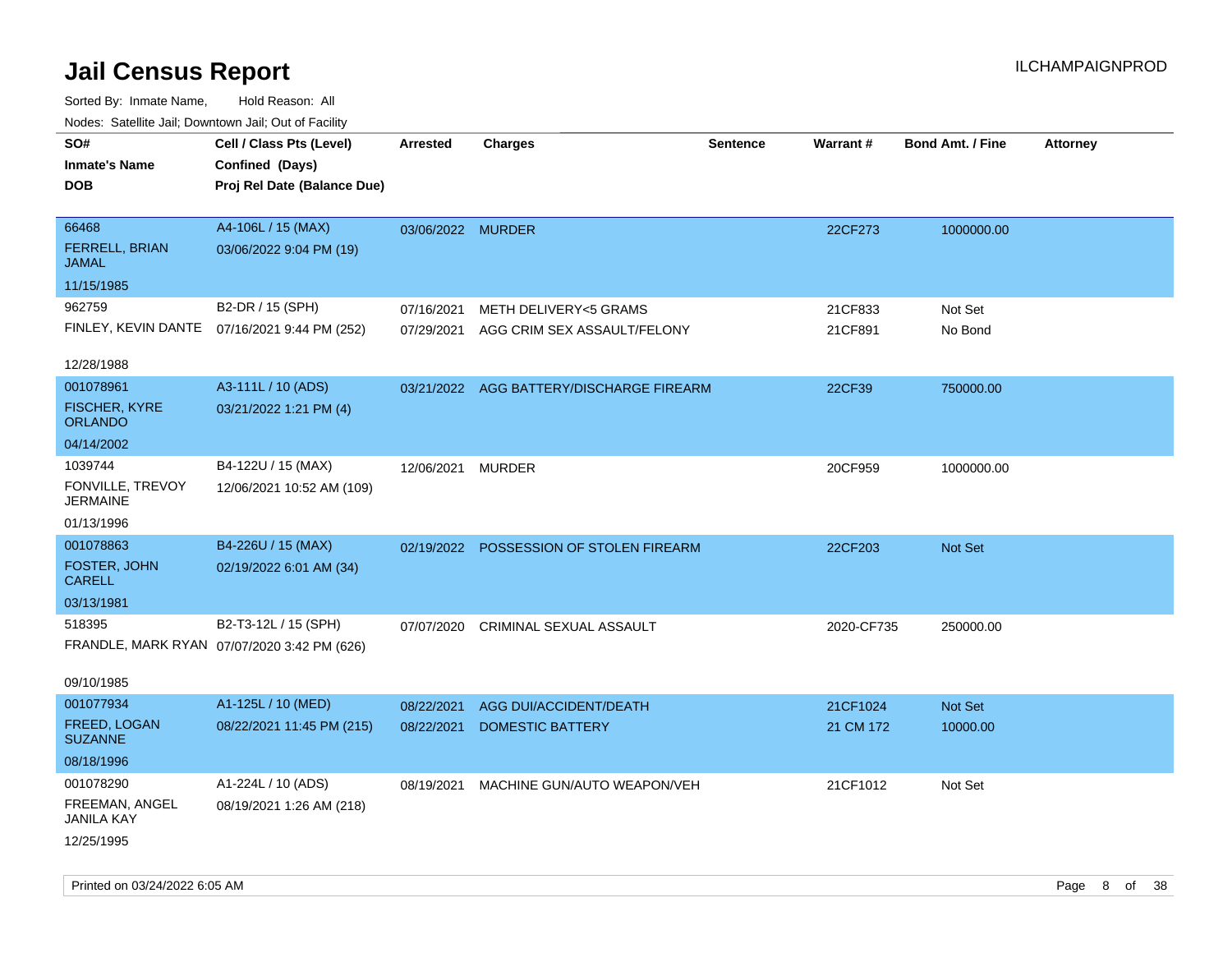| SO#                                     | Cell / Class Pts (Level)                   | <b>Arrested</b> | <b>Charges</b>                           | <b>Sentence</b> | <b>Warrant#</b> | <b>Bond Amt. / Fine</b> | <b>Attorney</b> |
|-----------------------------------------|--------------------------------------------|-----------------|------------------------------------------|-----------------|-----------------|-------------------------|-----------------|
| <b>Inmate's Name</b>                    | Confined (Days)                            |                 |                                          |                 |                 |                         |                 |
| <b>DOB</b>                              | Proj Rel Date (Balance Due)                |                 |                                          |                 |                 |                         |                 |
|                                         |                                            |                 |                                          |                 |                 |                         |                 |
| 591514                                  | B2-T2-07U / 10 (SPH)                       |                 | 02/25/2022 AGG CRIM SEX ABUSE/VIC 13-17  |                 | 22CF230         | 100000.00               |                 |
|                                         | GAMBLE, SCOTT PAUL 02/25/2022 6:08 PM (28) |                 |                                          |                 |                 |                         |                 |
| 09/06/1968                              |                                            |                 |                                          |                 |                 |                         |                 |
| 1075614                                 | A3-211U / 15 (ADS)                         | 03/19/2022      | AGGRAVATED DOMESTIC BATTERY              |                 | 22CF333         | Not Set                 |                 |
| <b>GANT, TEVIN</b><br><b>ODELROW</b>    | 03/19/2022 5:29 PM (6)                     |                 | 03/19/2022 PAROLE REVOCATION             |                 | CM2201590       | No Bond                 |                 |
| 03/03/1991                              |                                            |                 |                                          |                 |                 |                         |                 |
| 1068917                                 | <b>BOOKF-1 / 5 (MIN)</b>                   | 08/11/2021      | VIO ORDER/PRIOR VIO OF ORDER             |                 | 21CF965         | <b>Not Set</b>          |                 |
| <b>GARCIA, JUAN</b><br><b>CARLOS</b>    | 08/11/2021 9:24 PM (226)                   |                 |                                          |                 |                 |                         |                 |
| 10/21/1997                              |                                            |                 |                                          |                 |                 |                         |                 |
| 001078154                               | B4-121U / 10 (MED)                         | 01/09/2022      | DRVG UNDER INFLU OF ALCOHOL              |                 | 2021 DT 182     | 5000.00                 |                 |
| <b>GENTRY, DAMON</b><br><b>LIONEL</b>   | 01/09/2022 4:41 PM (75)                    |                 | 01/09/2022 AGG DOMESTIC BATTERY/STRANGLE |                 | 2021 CF 1396    | 50000.00                |                 |
| 12/25/1971                              |                                            |                 |                                          |                 |                 |                         |                 |
| 001078633                               | B2-T4-15U / 25 (SPH)                       | 12/01/2021      | <b>PRED CRIM SEX ASLT/VICTIM &lt;13</b>  |                 | 21CF1416        | 250000.00               |                 |
| GONZALEZ-GUILLEN.<br><b>EDWARD</b>      | 12/01/2021 12:08 PM (114)                  |                 |                                          |                 |                 |                         |                 |
| 08/25/2002                              |                                            |                 |                                          |                 |                 |                         |                 |
| 001078607                               | B4-221L / 15 (MAX)                         | 11/22/2021      | FELON POSS/USE FIREARM/PAROLE            |                 | 21CF1437        | Not Set                 |                 |
| GRAY, WILLIAM<br>DA'VON                 | 11/22/2021 2:57 PM (123)                   |                 | 11/22/2021 ATTEMPT (FIRST DEGREE MURDER) |                 | 21CF1435        | Not Set                 |                 |
| 04/18/1984                              |                                            |                 |                                          |                 |                 |                         |                 |
| 56342                                   | B1-206L / 10 (MED)                         | 10/21/2021      | THEFT CONTROL INTENT <\$500              |                 | 17CF1451        | 10000.00                |                 |
| <b>GRIFFIN, NATHAN</b><br><b>EUGENE</b> | 10/21/2021 4:20 PM (155)                   | 10/21/2021      | DRIVING ON REVOKED LICENSE               |                 | 20TR1979        | 3000.00                 |                 |
|                                         |                                            | 10/21/2021      | <b>ARMED HABITUAL CRIMINAL</b>           |                 | 21CF1279        | <b>Not Set</b>          |                 |
| 02/24/1969                              |                                            |                 |                                          |                 |                 |                         |                 |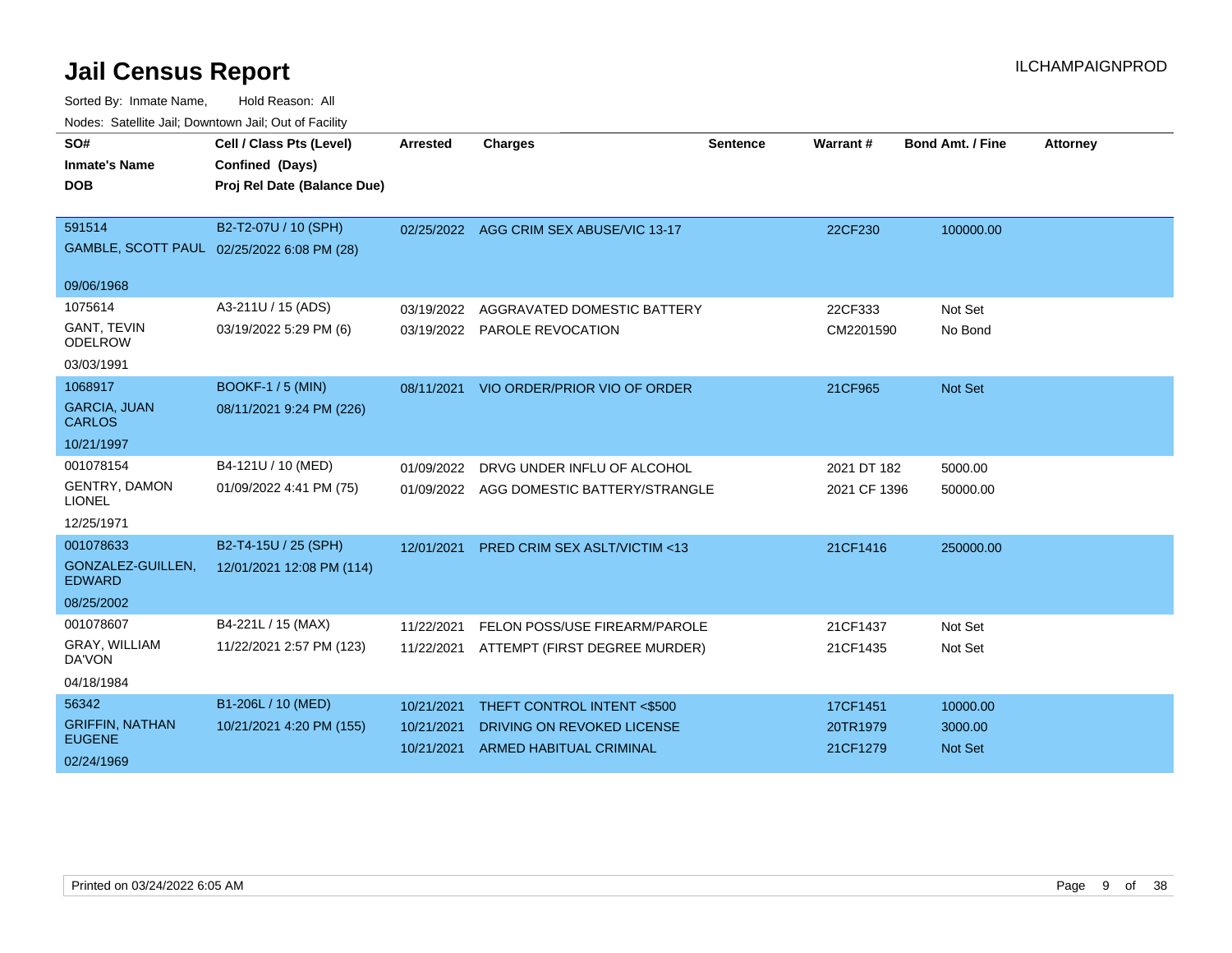| SO#<br><b>Inmate's Name</b><br><b>DOB</b>                                              | Cell / Class Pts (Level)<br>Confined (Days)<br>Proj Rel Date (Balance Due)                            | <b>Arrested</b>                                                                  | <b>Charges</b>                                                                                                                                                                                                                                                                           | <b>Sentence</b> | Warrant#                                                                                      | <b>Bond Amt. / Fine</b>                                                             | <b>Attorney</b> |
|----------------------------------------------------------------------------------------|-------------------------------------------------------------------------------------------------------|----------------------------------------------------------------------------------|------------------------------------------------------------------------------------------------------------------------------------------------------------------------------------------------------------------------------------------------------------------------------------------|-----------------|-----------------------------------------------------------------------------------------------|-------------------------------------------------------------------------------------|-----------------|
| 56594<br>HARRIS, JOSEPH LEE<br>10/30/1982<br>544770<br>HAYES, DEVON<br><b>JERMAINE</b> | <b>BOOKH-8 / 10 (MED)</b><br>03/22/2022 8:39 PM (3)<br>A4-105U / 10 (MED)<br>08/14/2021 2:56 AM (223) | 03/22/2022<br>03/22/2022<br>03/22/2022<br>03/22/2022<br>03/22/2022<br>08/14/2021 | DRIVING RVK/SUSP DUI/SSS 4-9<br>DRIVING RVK/SUSP DUI/SSS 4-9<br><b>VIOLATE/CDL LICENSE SUSPENDED</b><br>03/22/2022 DRIVING RVK/SUSP DUI/SSS 4-9<br>AGG BATTERY/PUBLIC PLACE<br>DRVG UNDER INFLU OF ALCOHOL<br>03/22/2022 POSS AMT CON SUB EXCEPT(A)/(D)<br>AGG DOMESTIC BATTERY/STRANGLE | 7y (DOC)        | 21CF548<br>20CF910<br>21TR7964<br>20CF1018<br>19CF1521<br>2021CF142<br>2021CF104<br>2021CF514 | 440.00<br>440.00<br>190.00<br>440.00<br>5000.00<br>7500.00<br>200000.00<br>25000.00 |                 |
| 11/07/1987<br>975293<br><b>HILL, JACOB MILES</b><br>02/06/1988                         | B2-T4-14L / 10 (SPH)<br>07/21/2021 8:43 PM (247)                                                      | 07/21/2021<br>07/21/2021<br>07/25/2021<br>08/18/2021<br>09/09/2021               | VIO ORDER/PRIOR VIO OF ORDER<br><b>STALKING</b><br><b>PAROLE REVOCATION</b><br><b>HARASS WITNESS/FAMILY MBR/REP</b><br>AGG STALKING/BODILY HARM                                                                                                                                          |                 | 21CF914<br>2021CF863<br>CH2104646<br>21CF992<br>21CF1073                                      | No Bond<br><b>Not Set</b><br>Not Set<br>Not Set<br>Not Set                          |                 |
| 48471<br>HILL, RAMESH<br><b>JERMAINE</b><br>12/11/1978                                 | B1-207L / 15 (MAX)<br>08/08/2021 4:45 AM (229)                                                        | 08/08/2021                                                                       | AGG BATTERY/DISCHARGE FIREARM                                                                                                                                                                                                                                                            |                 | 21CF946                                                                                       | Not Set                                                                             |                 |
| 1072876<br><b>BELL</b><br>07/10/1996                                                   | A1-226U / 5 (MIN)<br>HOUTCHINS, SAVANNA 02/10/2022 5:10 PM (43)<br>2/17/2022 (0.00)                   |                                                                                  | 02/10/2022 METH DELIVERY/5<15 GRAMS                                                                                                                                                                                                                                                      | 4y (DOC)        | 21CF143                                                                                       | No Bond                                                                             |                 |
| 001078884<br>HOWARD, TREVON<br><b>TITRESS</b><br>03/20/1999                            | A4-201U / 15 (MAX)<br>02/27/2022 5:07 AM (26)                                                         |                                                                                  | 02/27/2022 ARMED VIOLENCE/CATEGORY I                                                                                                                                                                                                                                                     | 6y (DOC)        | 22CF234                                                                                       | Not Set                                                                             |                 |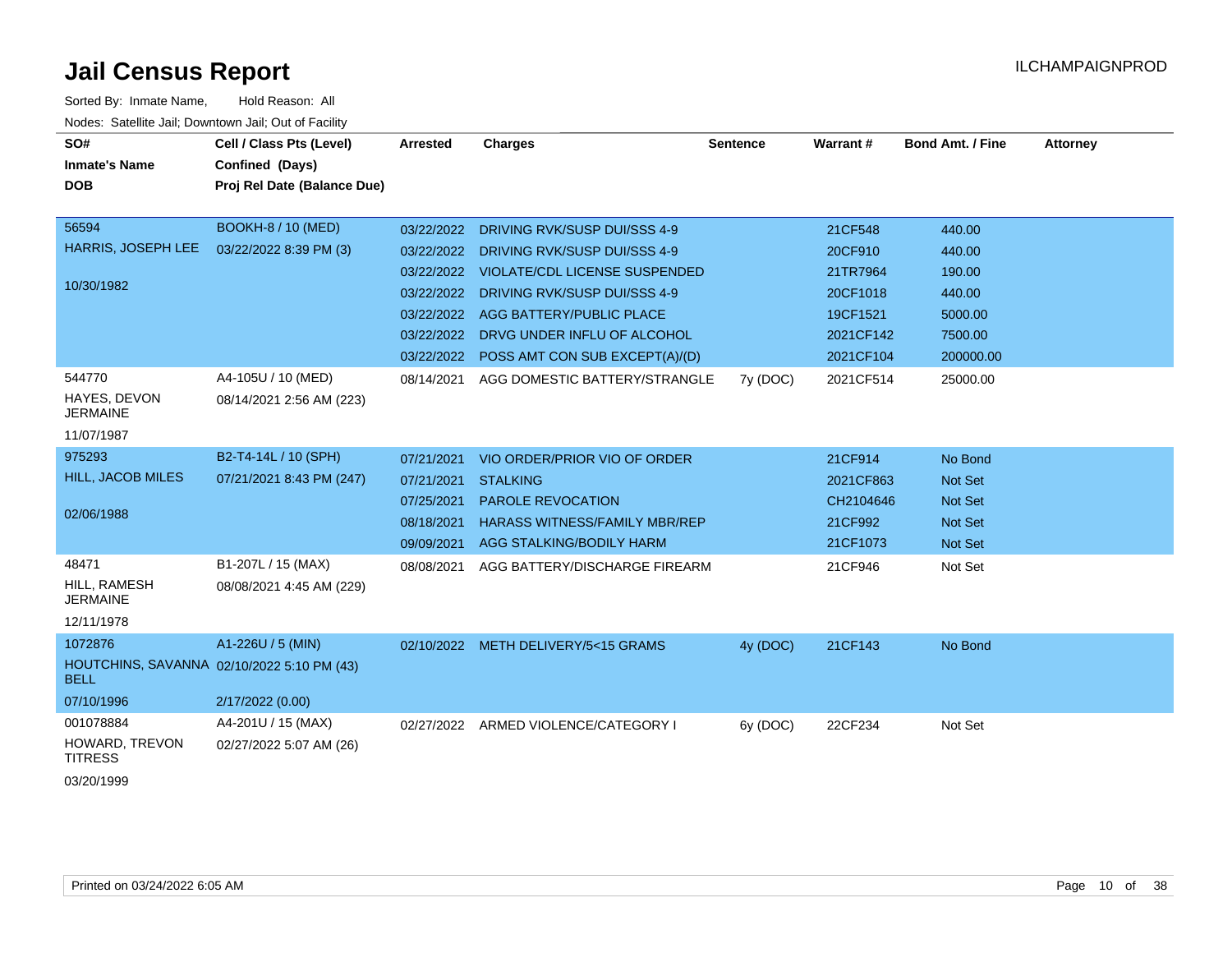| rouco. Calcillo Jali, Downtown Jali, Out of Facility                |                                                                            |                          |                                                                                           |                      |                                        |                               |                 |
|---------------------------------------------------------------------|----------------------------------------------------------------------------|--------------------------|-------------------------------------------------------------------------------------------|----------------------|----------------------------------------|-------------------------------|-----------------|
| SO#<br>Inmate's Name<br><b>DOB</b>                                  | Cell / Class Pts (Level)<br>Confined (Days)<br>Proj Rel Date (Balance Due) | <b>Arrested</b>          | <b>Charges</b>                                                                            | <b>Sentence</b>      | Warrant#                               | <b>Bond Amt. / Fine</b>       | <b>Attorney</b> |
| 51028<br>HUFFMAN, MICHAEL<br>LEONARD                                | B3-W6-21U / 10 (MED)<br>02/23/2022 3:14 AM (30)                            |                          | 02/23/2022 AGG FLEEING/2+ CON DEVICES                                                     |                      | 19CF1839                               | 50000.00                      |                 |
| 07/24/1980<br>1061186<br>INGRAM, CHERELL<br>LETRISE<br>10/01/1986   | A2-221L / 10 (ADS)<br>03/16/2022 10:17 PM (9)                              |                          | 03/16/2022 MURDER/STRONG PROB KILL/INJURE                                                 |                      | 22CF329                                | No Bond                       |                 |
| 38993<br><b>JACKSON, LAMONT</b><br>JEREMIE                          | A4-101L / 15 (MAX)<br>02/13/2021 7:45 AM (405)                             |                          | 02/13/2021 ATTEMPT (FIRST DEGREE MURDER)                                                  |                      | 21CF181                                | <b>Not Set</b>                |                 |
| 07/31/1973<br>001077487<br>JACKSON, TERRELL<br>DANDRE<br>08/11/1990 | B3-W8-30L / 10 (MED)<br>12/03/2020 10:18 AM (477)                          | 12/03/2020<br>11/09/2021 | FELON POSS/USE WEAPON/FIREARM<br>AGG DISCHARGE FIREARM/OCC VEH                            | 8y (DOC)<br>8y (DOC) | 20CF1377<br>21CR0331401                | Not Set<br>No Bond            |                 |
| 001078703<br>JOHNS, SHANIQUH<br>THERESA<br>04/03/1992               | A1-225U / 15 (ADS)<br>12/22/2021 6:41 AM (93)                              | 12/20/2021               | <b>MURDER/INTENT TO KILL/INJURE</b>                                                       |                      | 21CF1574                               | <b>Not Set</b>                |                 |
| 1073894<br>JOKICH, ANTON<br>VELGO<br>05/30/1969                     | BOOKH-7<br>03/23/2022 7:39 PM (2)                                          | 03/23/2022<br>03/23/2022 | DISORDERLY CONDUCT<br><b>VIOLATE SEX OFFENDER REGIS</b><br>03/23/2022 PROBATION VIOLATION |                      | 2022CFAWOW<br>2022CFAWOW<br>2022CFAWOW | Not Set<br>Not Set<br>Not Set |                 |
| 1042582<br>JONES, DEONTA<br>DANTRAL<br>02/01/1993                   | B1-107U / 15 (MAX)<br>03/10/2022 4:50 AM (15)                              |                          | 03/10/2022 VIOLATE ORDER PROTECTION                                                       |                      | 22CM61                                 | <b>Not Set</b>                |                 |
| 001078645<br>JONES, KELVIN<br>KHYRIC<br>02/27/2001                  | B4-225L / 10 (MED)<br>12/02/2021 6:56 PM (113)                             | 12/02/2021               | AGG DISCHARGE FIREARM                                                                     |                      | 21CF1478                               | No Bond                       |                 |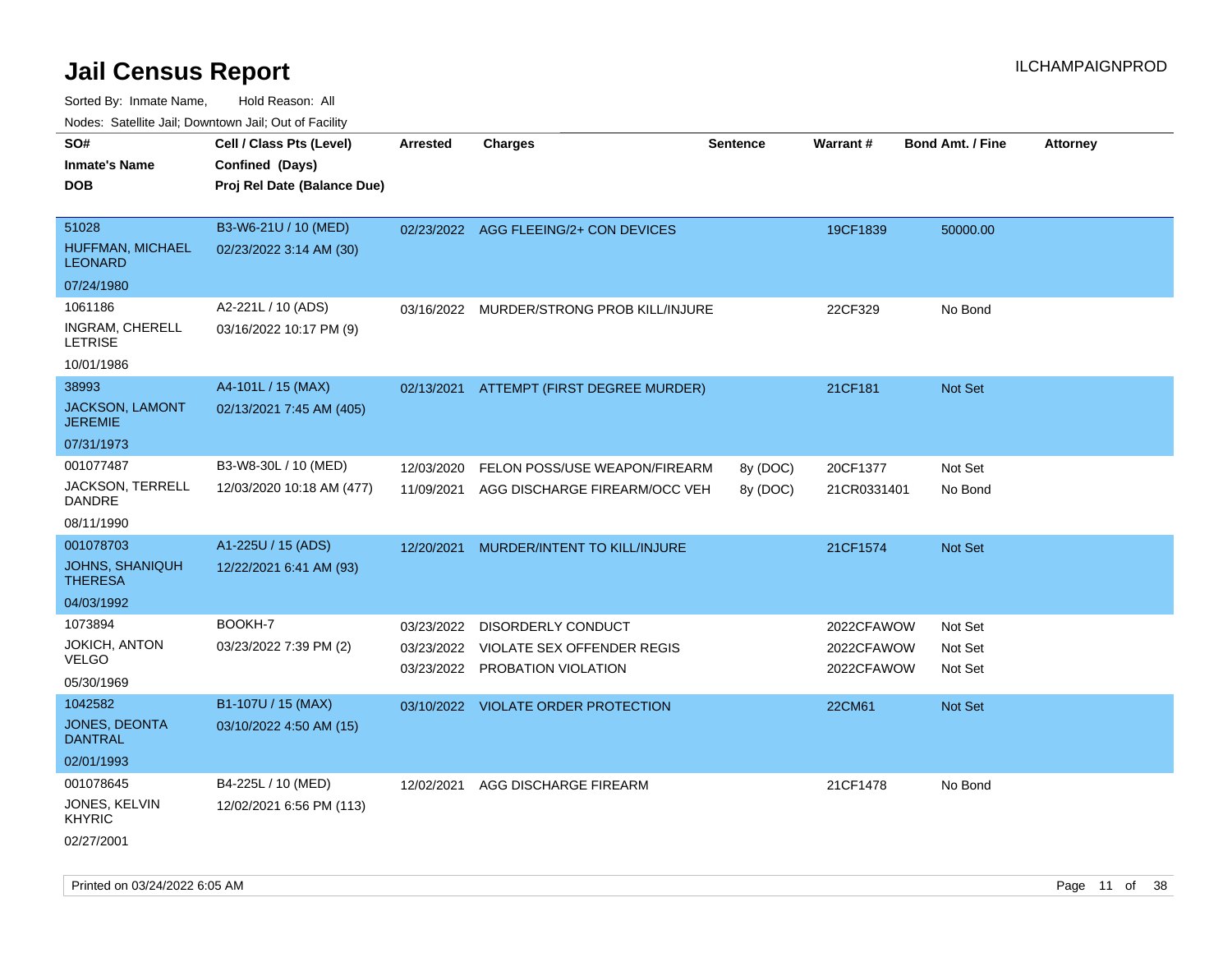| SO#<br><b>Inmate's Name</b><br><b>DOB</b> | Cell / Class Pts (Level)<br>Confined (Days)<br>Proj Rel Date (Balance Due) | <b>Arrested</b> | <b>Charges</b>                           | <b>Sentence</b> | Warrant#   | <b>Bond Amt. / Fine</b> | <b>Attorney</b> |
|-------------------------------------------|----------------------------------------------------------------------------|-----------------|------------------------------------------|-----------------|------------|-------------------------|-----------------|
| 956822                                    | A4-107U / 15 (MAX)                                                         | 11/25/2021      | AGGRAVATED DOMESTIC BATTERY              |                 | 21CF1442   | Not Set                 |                 |
| <b>JONES, MARIO</b><br><b>NATHANIEL</b>   | 11/25/2021 10:37 AM (120)                                                  | 11/25/2021      | PAROLE REVOCATION                        |                 | CH2106361  | No Bond                 |                 |
| 10/27/1987                                |                                                                            | 11/25/2021      | UNLAWFUL RESTRAINT                       |                 | 21CF1443   | Not Set                 |                 |
| 59668                                     | B2-T1-04L / 10 (SPH)                                                       | 02/11/2022      | FAIL TO RPT CHNG ADDRESS/EMPL            |                 | 20 CF 1241 | 75000.00                |                 |
| JONES, MARTELL<br><b>DEANGELO</b>         | 02/11/2022 3:19 PM (42)                                                    |                 | 02/11/2022 AGGRAVATED ARSON/BODILY HARM  |                 | 22 CF 169  | 75000.00                |                 |
| 07/11/1983                                |                                                                            |                 |                                          |                 |            |                         |                 |
| 1008468                                   | B4-125L / 10 (MED)                                                         | 12/01/2021      | FELON POSS/USE WEAPON/FIREARM            |                 | 21CF1472   | Not Set                 |                 |
| JONES, MARTEZ<br><b>LAMONTE</b>           | 12/01/2021 1:28 PM (114)                                                   | 12/02/2021      | PROBATION VIOLATION                      |                 | 20CF1151   | <b>Not Set</b>          |                 |
| 06/22/1993                                |                                                                            |                 |                                          |                 |            |                         |                 |
| 24308                                     | A3-215L / 15 (ADS)                                                         |                 | 03/19/2022 RETAIL THEFT                  | 30m (DOC)       | 20CF79     | No Bond                 |                 |
| KWIATKOWSKI,<br>ROBERT JOHN               | 03/19/2022 12:52 PM (6)                                                    |                 |                                          |                 |            |                         |                 |
| 08/08/1963                                |                                                                            |                 |                                          |                 |            |                         |                 |
| 1068786                                   | B4-121L / 10 (MED)                                                         | 03/04/2022      | DOMESTIC BATTERY/OTHER PRIOR             |                 | 22CF270    | Not Set                 |                 |
| LACY, MALIK SHAKUR                        | 03/04/2022 7:25 PM (21)                                                    | 03/04/2022      | DOMESTIC BATTERY/HARM/VIO O/P            |                 | 18CM478    | 2500.00                 |                 |
| 12/01/1996                                |                                                                            | 03/04/2022      | <b>WARRANT OUT OF COUNTY</b>             |                 | 20TR4604   | 3000.00                 |                 |
| 1041648                                   | A4-206U / 15 (MAX)                                                         | 01/11/2022      | ARMED HABITUAL CRIMINAL                  |                 | 22CF41     | Not Set                 |                 |
| LANE, DEMETRIUS<br>LAQUAN                 | 01/11/2022 5:27 AM (73)                                                    |                 | 01/11/2022 PAROLE REVOCATION             |                 | CH2200221  | Not Set                 |                 |
| 07/04/1996                                |                                                                            |                 |                                          |                 |            |                         |                 |
| 1070011                                   | A3-113L / 15 (ADS)                                                         | 08/03/2021      | AGG DISCH FIREARM/1ST AID PERS           |                 | 21CF929    | <b>Not Set</b>          |                 |
| LAWS, WILLIAM<br>ZARAK, Third             | 08/03/2021 3:53 PM (234)                                                   |                 |                                          |                 |            |                         |                 |
| 07/06/1999                                |                                                                            |                 |                                          |                 |            |                         |                 |
| 548089                                    | B1-204U / 15 (MAX)                                                         |                 | 12/04/2020 ATTEMPT (FIRST DEGREE MURDER) |                 | 20CF1378   | Not Set                 |                 |
| LEWIS, LAWRENCE<br>PAUL, Third            | 12/04/2020 4:42 AM (476)                                                   |                 |                                          |                 |            |                         |                 |
| 02/08/1993                                |                                                                            |                 |                                          |                 |            |                         |                 |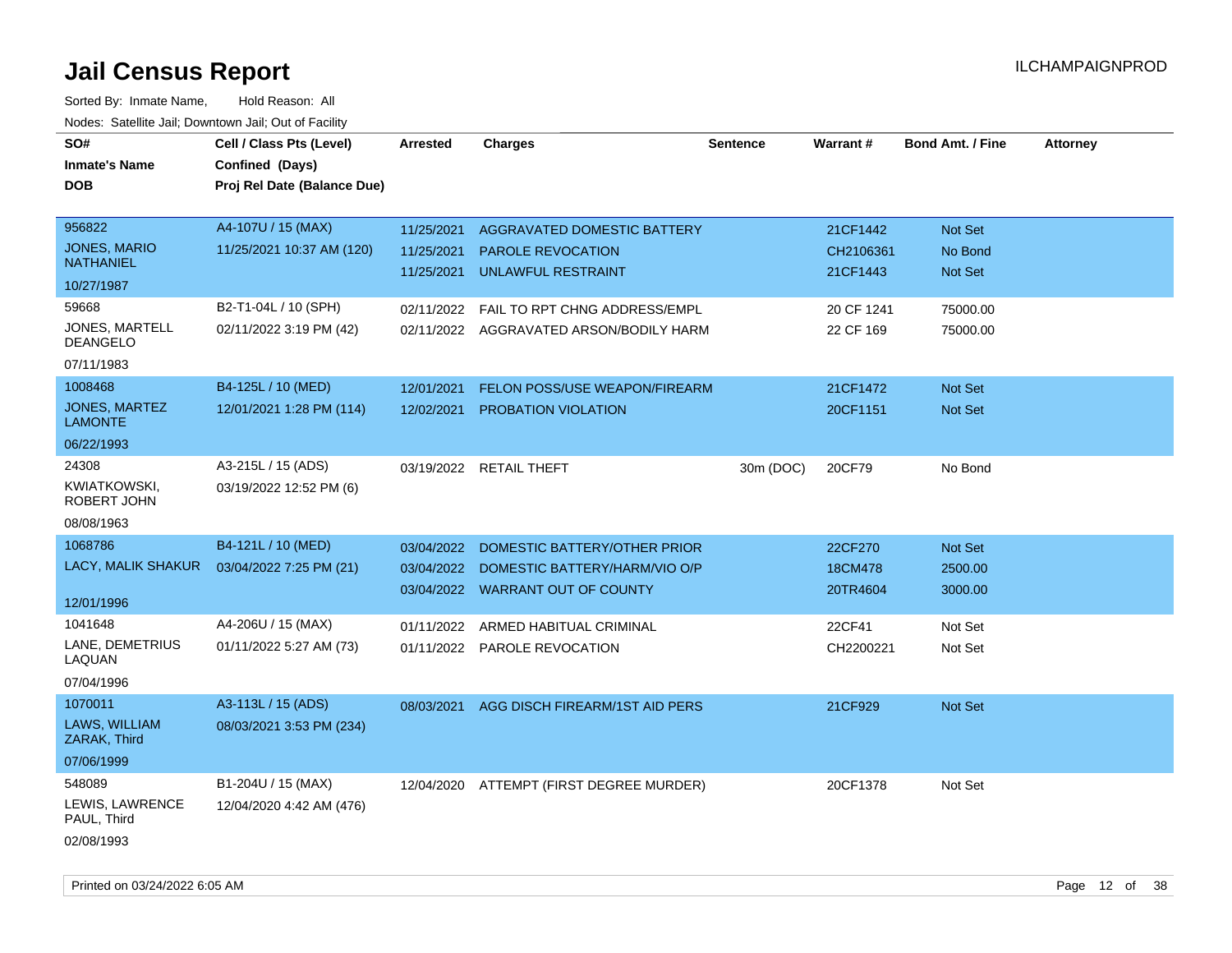| soupois catomic can, Dominomii can, Cat or I domt |                                                                            |                 |                                           |                 |             |                         |                 |
|---------------------------------------------------|----------------------------------------------------------------------------|-----------------|-------------------------------------------|-----------------|-------------|-------------------------|-----------------|
| SO#<br>Inmate's Name<br><b>DOB</b>                | Cell / Class Pts (Level)<br>Confined (Days)<br>Proj Rel Date (Balance Due) | <b>Arrested</b> | <b>Charges</b>                            | <b>Sentence</b> | Warrant#    | <b>Bond Amt. / Fine</b> | <b>Attorney</b> |
| 001078817<br>LIPSCOMB, LADAROL                    | B1-206U / 10 (MED)<br>02/03/2022 11:33 PM (50)                             |                 | 02/03/2022 AGG UUW/PERSON/PREV CONVICTION |                 | 22CF143     | <b>Not Set</b>          |                 |
| ANTHONY                                           |                                                                            |                 |                                           |                 |             |                         |                 |
| 10/01/2000                                        |                                                                            |                 |                                           |                 |             |                         |                 |
| 001078924                                         | A4-205L / 10 (MED)                                                         | 03/09/2022      | DOMESTIC BATTERY/OTHER PRIOR              |                 | 22CF289     | Not Set                 |                 |
| LIVINGSTON, MASON<br><b>RICHARD</b>               | 03/09/2022 4:13 AM (16)                                                    |                 | 03/09/2022 WARRANT OUT OF COUNTY          |                 | 2019 CM 230 | 5000.00                 |                 |
| 08/23/1988                                        |                                                                            |                 |                                           |                 |             |                         |                 |
| 001078896                                         | A4-203L / 15 (MAX)                                                         |                 | 03/01/2022 ARMED HABITUAL CRIMINAL        |                 | 22CF239     | <b>Not Set</b>          |                 |
| MANN, DAVID<br><b>WILBERT, Junior</b>             | 03/01/2022 4:35 AM (24)                                                    |                 |                                           |                 |             |                         |                 |
| 04/02/1976                                        |                                                                            |                 |                                           |                 |             |                         |                 |
| 1038892                                           | B2-DR / 10 (MED)                                                           | 02/16/2022      | PRED CRIM SEX ASLT/BODILY HARM            |                 | 22CF199     | No Bond                 |                 |
| MCCAULEY, TIMOTHY<br>WILLIAM                      | 02/16/2022 8:49 PM (37)                                                    |                 |                                           |                 |             |                         |                 |
| 03/05/1989                                        |                                                                            |                 |                                           |                 |             |                         |                 |
| 48792                                             | B4-127L / 10 (MED)                                                         | 11/19/2021      | AGG BATTERY/DISCHARGE FIREARM             |                 | 21CF1425    | <b>Not Set</b>          |                 |
| MCCLAIN, HURCHEL<br>JOSEPH                        | 11/20/2021 4:11 AM (125)                                                   |                 |                                           |                 |             |                         |                 |
| 05/01/1979                                        |                                                                            |                 |                                           |                 |             |                         |                 |
| 1004137                                           | A4-103L / 15 (MAX)                                                         |                 | 02/14/2022 AGG CRIM SEX ABUSE/VIC 13-17   |                 | 22CF165     | 250000.00               |                 |
|                                                   | MCDONALD, DAVON D 02/14/2022 4:21 PM (39)                                  |                 |                                           |                 |             |                         |                 |
| 11/08/1992                                        |                                                                            |                 |                                           |                 |             |                         |                 |
| 1027034                                           | <b>BOOKH-2 / 10 (ADS)</b>                                                  |                 | 03/19/2022 ARMED ROBBERY/ARMED W/FIREARM  |                 | 22CF335     | No Bond                 |                 |
| MCFALL-DORSEY,<br><b>ESSENCE LEANN</b>            | 03/19/2022 1:11 AM (6)                                                     |                 |                                           |                 |             |                         |                 |
| 03/20/1994                                        |                                                                            |                 |                                           |                 |             |                         |                 |
| 001077938                                         | <b>BOOKH-6 / 15 (ADS)</b>                                                  | 05/10/2021      | AGG KIDNAPING DISCH FIR/HARM              |                 | 21CF532     | Not Set                 |                 |
| MCGAHA,<br>CHRISTOPHER D                          | 05/10/2021 7:02 PM (319)                                                   | 05/11/2021      | MURDER                                    |                 | 2021-CF-215 | No Bond                 |                 |
| 07/27/1991                                        |                                                                            | 05/27/2021      | ESCAPE FROM DEPT OF CORRECTION            |                 | 21CF600     | Not Set                 |                 |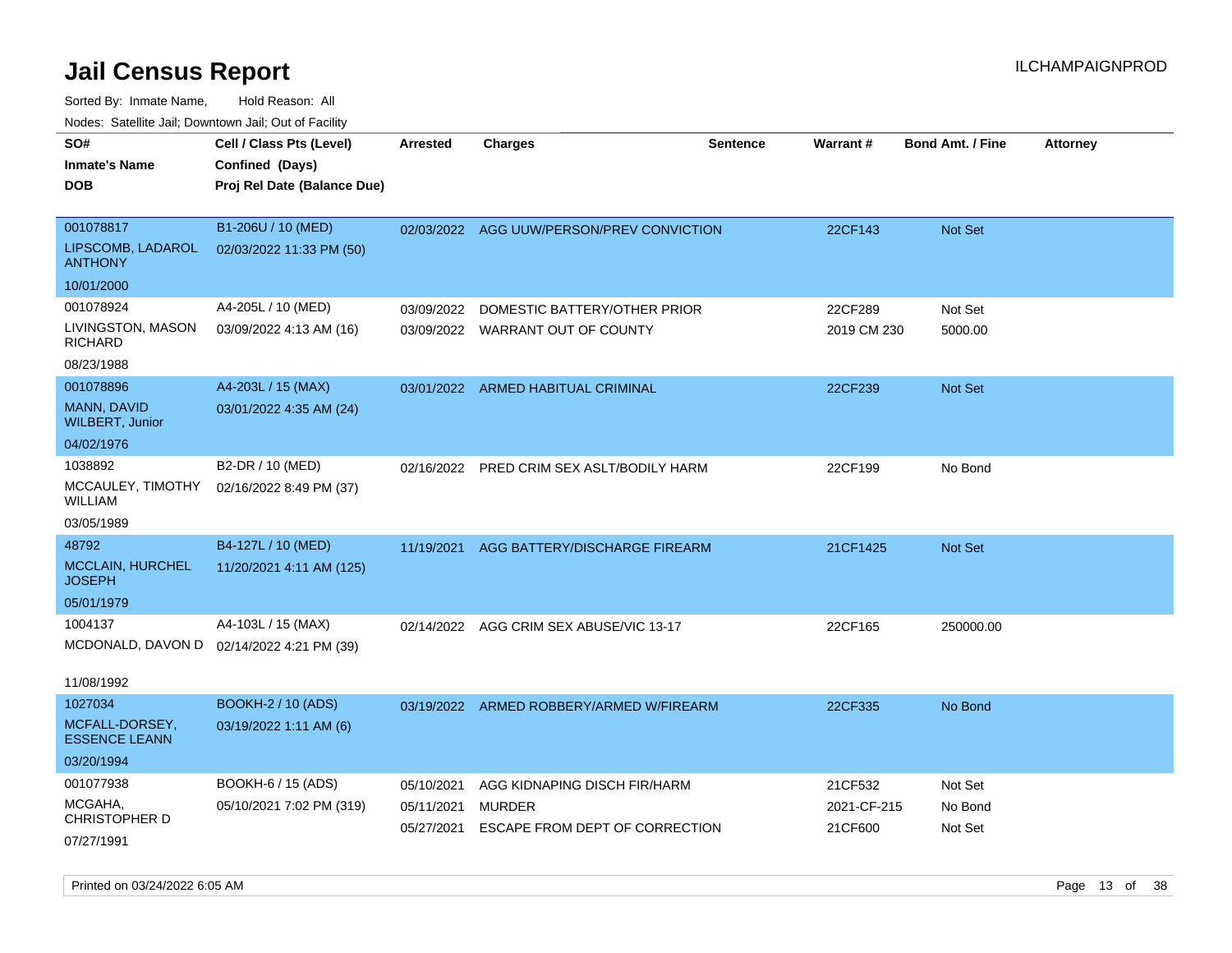Sorted By: Inmate Name, Hold Reason: All

Nodes: Satellite Jail; Downtown Jail; Out of Facility

| SO#                                      | Cell / Class Pts (Level)                     | <b>Arrested</b> | <b>Charges</b>                       | <b>Sentence</b> | Warrant#  | <b>Bond Amt. / Fine</b> | <b>Attorney</b> |
|------------------------------------------|----------------------------------------------|-----------------|--------------------------------------|-----------------|-----------|-------------------------|-----------------|
| <b>Inmate's Name</b>                     | Confined (Days)                              |                 |                                      |                 |           |                         |                 |
| <b>DOB</b>                               | Proj Rel Date (Balance Due)                  |                 |                                      |                 |           |                         |                 |
|                                          |                                              |                 |                                      |                 |           |                         |                 |
| 66710                                    | <b>BOOKH-1 / 15 (ADS)</b>                    |                 | 01/19/2022 ARMED VIOLENCE/CATEGORY I |                 | 22CF88    | Not Set                 |                 |
| <b>MEEKS, CASSARIOUS</b><br><b>MONTE</b> | 01/20/2022 11:40 AM (64)                     |                 |                                      |                 |           |                         |                 |
| 06/22/1984                               |                                              |                 |                                      |                 |           |                         |                 |
| 1043071                                  | A2-120L / 10 (MED)                           | 11/08/2021      | CRIM DMG/GOVT PROP/<\$500            |                 | 21CF1378  | Not Set                 |                 |
| MERRELL-<br>SUTHERLAND, ALICIA           | 11/08/2021 2:22 AM (137)                     |                 |                                      |                 |           |                         |                 |
| 11/26/1972                               |                                              |                 |                                      |                 |           |                         |                 |
| 41584                                    | B4-227L / 15 (MAX)                           | 12/01/2021      | ARMED HABITUAL CRIMINAL              |                 | 21CF1467  | Not Set                 |                 |
|                                          | MILLER, JOSE LOVELL 12/02/2021 1:04 AM (113) |                 |                                      |                 |           |                         |                 |
|                                          |                                              |                 |                                      |                 |           |                         |                 |
| 10/07/1975                               |                                              |                 |                                      |                 |           |                         |                 |
| 001077902                                | A2-121L / 5 (ADS)                            | 11/23/2021      | BATTERY/CAUSE BODILY HARM            |                 | 21CM187   | Not Set                 |                 |
| MOFFETT, CAROLYN<br><b>REENE</b>         | 11/21/2021 10:31 AM (124)                    |                 |                                      |                 |           |                         |                 |
| 10/23/1988                               |                                              |                 |                                      |                 |           |                         |                 |
| 39106                                    | B3-W3-10L / 10 (MED)                         | 10/12/2021      | DOMESTIC BATTERY/OTHER PRIOR         |                 | 21CF1217  | Not Set                 |                 |
| Junior                                   | MOORE, ANDREW LEE, 10/12/2021 1:02 AM (164)  |                 |                                      |                 |           |                         |                 |
| 04/12/1973                               | 4/10/2022 (0.00)                             |                 |                                      |                 |           |                         |                 |
| 65387                                    | A4-207L / 10 (MED)                           |                 | 03/17/2022 PROBATION VIOLATION       |                 | 20CF1185  | 15000.00                |                 |
| MOORE, ERIC<br><b>FRANCIS</b>            | 03/17/2022 4:40 PM (8)                       |                 |                                      |                 |           |                         |                 |
| 04/05/1983                               |                                              |                 |                                      |                 |           |                         |                 |
| 539294                                   | B1-205L / 10 (MED)                           |                 | 01/11/2022 AGG DUI/NO VALID DL       |                 | 22CF49    | Not Set                 |                 |
| MOSLEY, JAMES<br><b>CALVIN</b>           | 01/11/2022 9:43 PM (73)                      |                 | 01/11/2022 PAROLE REVOCATION         |                 | CH2200227 | No Bond                 |                 |
| 12/11/1985                               |                                              |                 |                                      |                 |           |                         |                 |
| 001078517                                | B1-102L / 15 (MAX)                           | 10/19/2021      | ATTEMPT (FIRST DEGREE MURDER)        |                 | 21CF1267  | Not Set                 |                 |
| NELSON, RORY<br><b>DEMOND</b>            | 10/19/2021 3:55 AM (157)                     |                 |                                      |                 |           |                         |                 |
| 08/14/1984                               |                                              |                 |                                      |                 |           |                         |                 |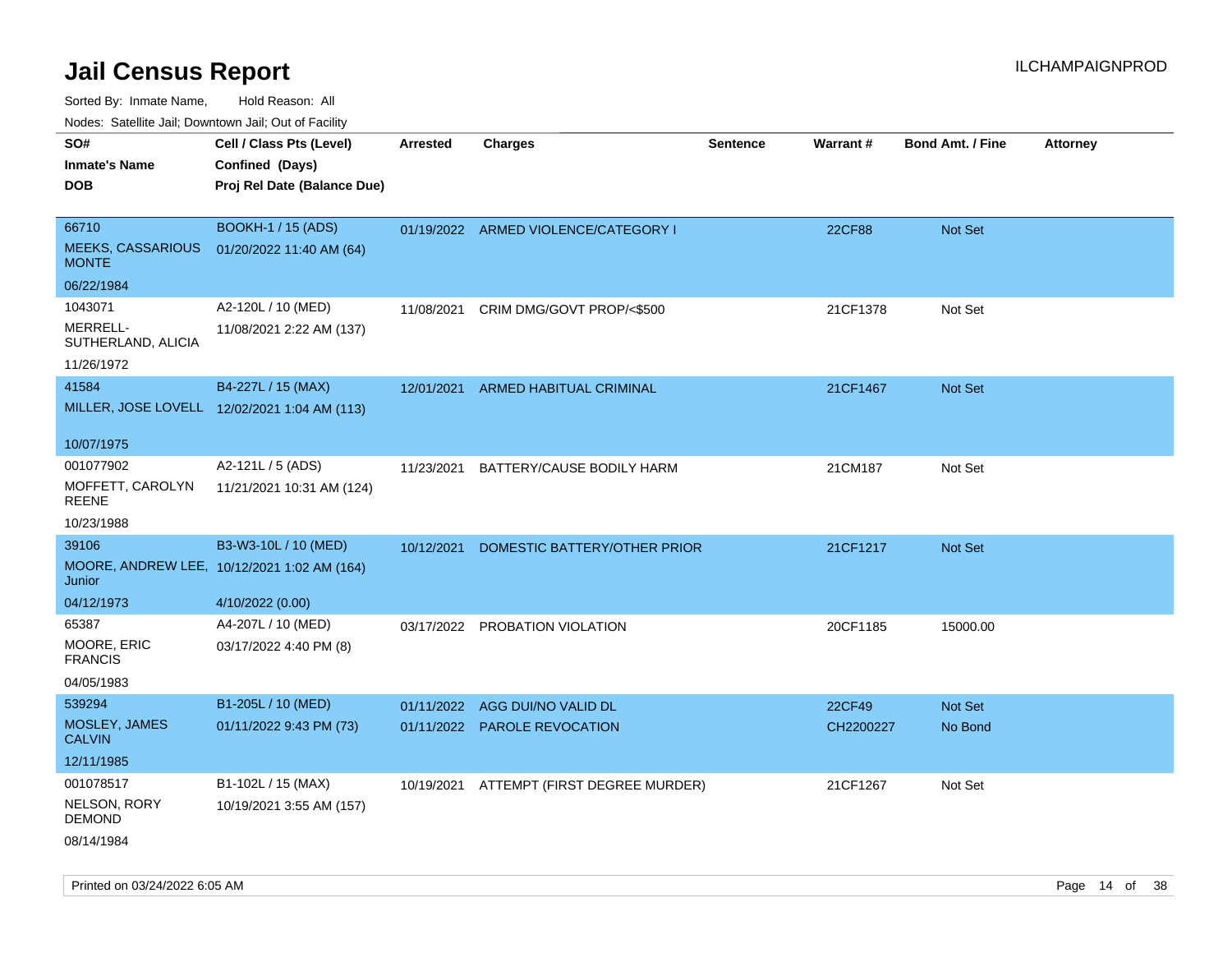| SO#<br><b>Inmate's Name</b>           | Cell / Class Pts (Level)<br>Confined (Days)  | <b>Arrested</b> | <b>Charges</b>                                    | <b>Sentence</b> | <b>Warrant#</b> | Bond Amt. / Fine | <b>Attorney</b> |
|---------------------------------------|----------------------------------------------|-----------------|---------------------------------------------------|-----------------|-----------------|------------------|-----------------|
| <b>DOB</b>                            | Proj Rel Date (Balance Due)                  |                 |                                                   |                 |                 |                  |                 |
| 1067146                               | A3-112L                                      |                 | 03/23/2022 LEAVING SCENE-ACCIDENT/DEATH/INJUF 13y |                 | 2020CF1197      | No Bond          |                 |
| <b>OMALLEY, ROBERT</b><br><b>FRED</b> | 03/23/2022 5:10 PM (2)                       |                 |                                                   |                 |                 |                  |                 |
| 04/30/1979                            |                                              |                 |                                                   |                 |                 |                  |                 |
| 001078854                             | B2-T2-05U / 15 (MAX)                         | 02/15/2022      | AGG BATTERY/DISCHARGE FIREARM                     |                 | 2019JD22        | No Bond          |                 |
| PATNAUDE, MARTY<br><b>WW</b>          | 02/15/2022 5:12 PM (38)                      |                 | 02/15/2022 ARMED VIOLENCE/CATEGORY I              |                 | 22CF190         | Not Set          |                 |
| 08/26/2003                            |                                              |                 |                                                   |                 |                 |                  |                 |
| 1030954                               | B4-223U / 15 (MAX)                           | 01/14/2022      | ARMED VIOLENCE/CATEGORY I                         |                 | 22CF76          | Not Set          |                 |
| PETTIGREW,<br><b>MALCOME JAMIESON</b> | 01/15/2022 4:35 AM (69)                      |                 | 01/14/2022 MFG/DEL CANNABIS/10-30 GRAMS           |                 | 2020CF9         | 15000.00         |                 |
| 02/20/1995                            |                                              |                 |                                                   |                 |                 |                  |                 |
| 1059394                               | B3-W1-04L / 5 (ADS)                          |                 | 02/16/2022 AGG DUI/NO VALID DL                    |                 | 2020CF1396      | No Bond          |                 |
| PHILLIPS, ISAAC<br><b>TERRELL</b>     | 02/16/2022 9:00 AM (37)                      |                 |                                                   |                 |                 |                  |                 |
| 12/27/1996                            | 5/15/2022 (0.00)                             |                 |                                                   |                 |                 |                  |                 |
| 1015033                               | B1-203U / 10 (MED)                           | 03/05/2022      | POSSESSION OF STOLEN FIREARM                      |                 | 21CF1172        | 500000.00        |                 |
| PICKENS, DANTE<br><b>DEVON</b>        | 03/05/2022 4:01 AM (20)                      |                 | 03/05/2022 POSS AMT CON SUB EXCEPT(A)/(D)         |                 | 20CF109         | 20000.00         |                 |
| 01/05/1993                            |                                              |                 |                                                   |                 |                 |                  |                 |
| 001078841                             | B1-205U / 10 (MED)                           |                 | 02/13/2022 DEFACE FIREARM ID MARKINGS             |                 | 22CF174         | Not Set          |                 |
|                                       | PIERRE, JALEN JAMES 02/13/2022 12:47 AM (40) |                 |                                                   |                 |                 |                  |                 |
| 06/07/2002                            |                                              |                 |                                                   |                 |                 |                  |                 |
| 1069524                               | B3-W5-18L / 10 (MED)                         | 08/08/2021      | MFG/DEL CANNABIS/30-500 GRAMS                     |                 | 21CF953         | Not Set          |                 |
| RAY-DAVIS, KAMARI<br><b>DAYVON</b>    | 08/09/2021 2:44 AM (228)                     |                 |                                                   |                 |                 |                  |                 |
| 03/30/2000                            |                                              |                 |                                                   |                 |                 |                  |                 |
| 001078676                             | BOOKH-8 / 10 (MED)                           |                 | 03/20/2022 AGG DUI/NO VALID DL                    |                 | 22CF334         | No Bond          |                 |
| READUS, LORENZO                       | 03/20/2022 2:38 AM (5)                       |                 |                                                   |                 |                 |                  |                 |
| 05/13/1983                            |                                              |                 |                                                   |                 |                 |                  |                 |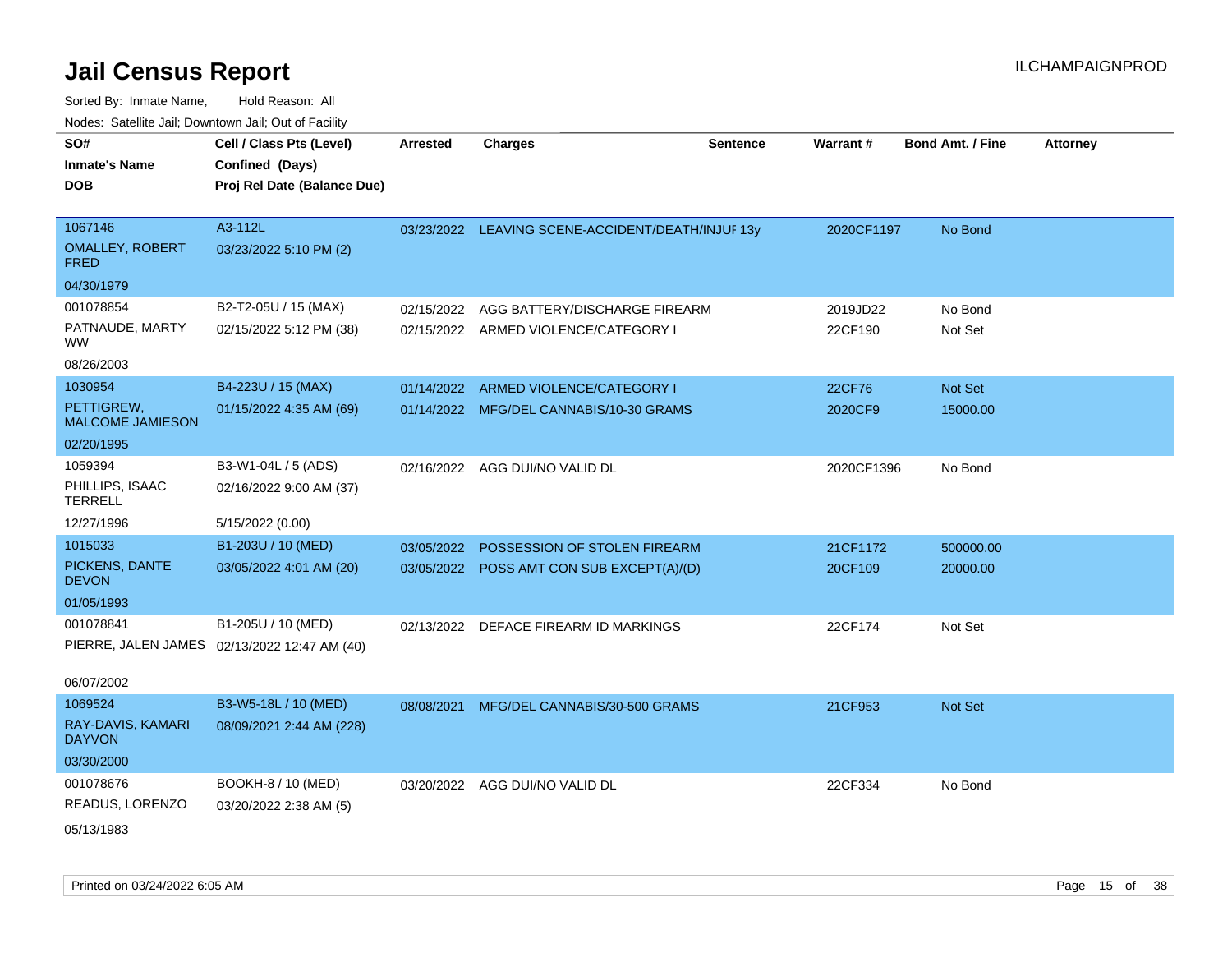| SO#<br><b>Inmate's Name</b><br><b>DOB</b>          | Cell / Class Pts (Level)<br>Confined (Days)<br>Proj Rel Date (Balance Due) | <b>Arrested</b>     | <b>Charges</b>                           | <b>Sentence</b> | Warrant#  | <b>Bond Amt. / Fine</b> | <b>Attorney</b> |
|----------------------------------------------------|----------------------------------------------------------------------------|---------------------|------------------------------------------|-----------------|-----------|-------------------------|-----------------|
| 001078482<br><b>REED, MONTRES</b><br><b>ANTRON</b> | B1-204L / 10 (MED)<br>03/14/2022 12:06 PM (11)                             |                     | 03/14/2022 AGG DISCHARGE FIREARM/VEH/SCH |                 |           | 250000.00               |                 |
| 02/26/2004                                         |                                                                            |                     |                                          |                 |           |                         |                 |
| 45473<br>REXROAD, CALVIN<br>ALLEN                  | B2-T1-03U / 15 (SPH)<br>11/23/2021 6:27 PM (122)                           | 11/23/2021          | CHIL SEX OFFEN/RESIDE DAY CARE           |                 | 21CF1275  | 10000.00                |                 |
| 10/04/1970                                         |                                                                            |                     |                                          |                 |           |                         |                 |
| 982660<br><b>REYNOLDS, DAVID</b><br>ALLEN          | A3-112U / 10 (ADS)<br>03/22/2022 4:11 AM (3)                               | 03/22/2022 BURGLARY |                                          |                 | 22CF339   | No Bond                 |                 |
| 03/27/2002                                         |                                                                            |                     |                                          |                 |           |                         |                 |
| 979485<br>RODRIGUEZ, JOSHUA<br><b>ANTHONY</b>      | B2-T4-16L / 15 (SPH)<br>03/12/2021 1:57 PM (378)                           | 03/12/2021          | PRED CRIM SEX ASLT/VICTIM <13            |                 | 21CF282   | Not Set                 |                 |
| 04/06/1990                                         |                                                                            |                     |                                          |                 |           |                         |                 |
| 61330                                              | B4-224L / 15 (MAX)                                                         | 12/01/2021          | <b>ARMED HABITUAL CRIMINAL</b>           |                 | 21CF1473  | Not Set                 |                 |
| <b>RUFFIN, JONATHON</b><br><b>CECIL</b>            | 12/01/2021 5:34 AM (114)                                                   | 12/01/2021          | <b>PAROLE REVOCATION</b>                 |                 | CH2107545 | No Bond                 |                 |
| 05/10/1984                                         |                                                                            |                     |                                          |                 |           |                         |                 |
| 1071161                                            | B4-124L / 15 (MAX)                                                         | 08/18/2021          | DELIVERY OF OR POSSESSION OF W/INT       |                 | 21CF1008  | No Bond                 |                 |
| SANDERS, MARKELL<br>LAMAR                          | 08/18/2021 6:18 PM (219)                                                   |                     |                                          |                 |           |                         |                 |
| 02/02/2000                                         |                                                                            |                     |                                          |                 |           |                         |                 |
| 001078898                                          | A4-205U / 15 (MAX)                                                         |                     | 03/02/2022 AGG DISCHARGE FIREARM         |                 | 22CF254   | Not Set                 |                 |
| SAROLAS, JONATHAN<br>Е                             | 03/02/2022 9:20 AM (23)                                                    |                     |                                          |                 |           |                         |                 |
| 07/16/1988                                         |                                                                            |                     |                                          |                 |           |                         |                 |
| 1000820                                            | A4-103U / 15 (ADS)                                                         |                     | 01/24/2022 FELON POSS/USE WEAPON/FIREARM |                 | 22CF105   | Not Set                 |                 |
| <b>MICHAEL</b>                                     | SCHNEIDER, SONGAN 01/24/2022 8:20 AM (60)                                  |                     | 01/24/2022 AGGRAVATED DOMESTIC BATTERY   |                 | 21CF1433  | 25000.00                |                 |
| 08/18/1992                                         |                                                                            |                     |                                          |                 |           |                         |                 |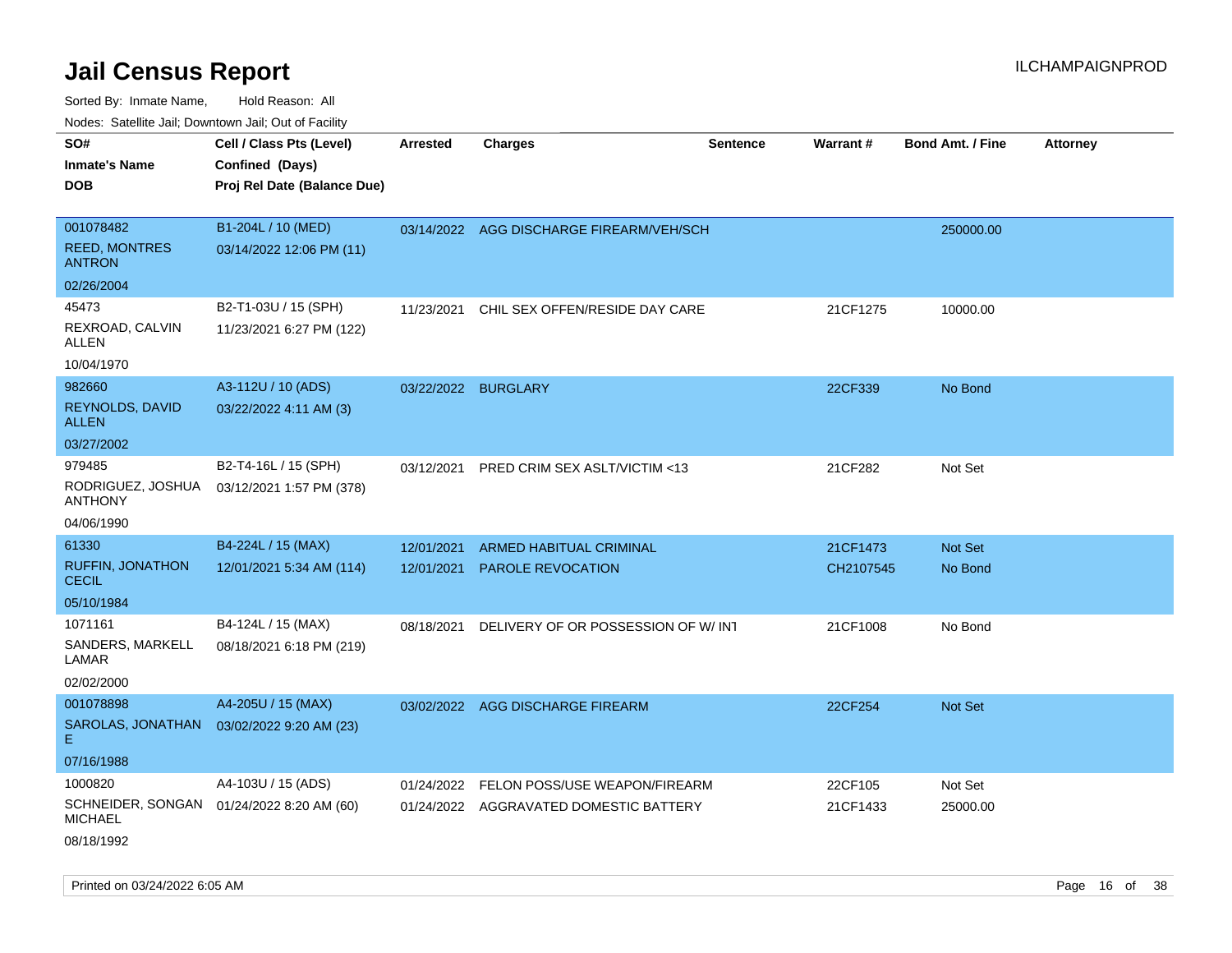Sorted By: Inmate Name, Hold Reason: All Nodes: Satellite Jail; Downtown Jail; Out of Facility

| rouce. Calcillic Jali, Downtown Jali, Out of Facility |                                             |                 |                                          |                 |                 |                         |                 |
|-------------------------------------------------------|---------------------------------------------|-----------------|------------------------------------------|-----------------|-----------------|-------------------------|-----------------|
| SO#                                                   | Cell / Class Pts (Level)                    | <b>Arrested</b> | <b>Charges</b>                           | <b>Sentence</b> | <b>Warrant#</b> | <b>Bond Amt. / Fine</b> | <b>Attorney</b> |
| <b>Inmate's Name</b>                                  | Confined (Days)                             |                 |                                          |                 |                 |                         |                 |
| <b>DOB</b>                                            | Proj Rel Date (Balance Due)                 |                 |                                          |                 |                 |                         |                 |
|                                                       |                                             |                 |                                          |                 |                 |                         |                 |
| 001078441                                             | BOOKF-3 / 15 (ADS)                          | 10/01/2021      | ARMED HABITUAL CRIMINAL                  |                 | 21CF1182        | Not Set                 |                 |
| <b>SINGLETON, CORRIE</b><br><b>DERRELL</b>            | 10/01/2021 12:36 PM (175)                   |                 | 12/20/2021 SPEEDING 26-34 MPH OVER LIMIT |                 | 2021TR2701      | 1000.00                 |                 |
| 05/07/1983                                            |                                             |                 |                                          |                 |                 |                         |                 |
| 001078765                                             | B4-223L / 10 (MED)                          |                 | 01/13/2022 FELON POSS/USE WEAPON/FIREARM |                 | 22CF66          | Not Set                 |                 |
|                                                       | SMITH, COREY ADRIAN 01/13/2022 7:32 PM (71) |                 |                                          |                 |                 |                         |                 |
| 09/01/1987                                            |                                             |                 |                                          |                 |                 |                         |                 |
| 62924                                                 | B4-226L / 10 (MED)                          | 03/11/2022      | FELON POSS/USE WEAPON/FIREARM            |                 | 22CF294         | Not Set                 |                 |
| <b>STARKS, JUSTIN</b>                                 | 03/11/2022 2:29 AM (14)                     |                 | 03/11/2022 CRIM DMG TO PROP \$500-10K    |                 | 19CF63          | 3000.00                 |                 |
| <b>COURTNEY</b>                                       |                                             |                 |                                          |                 |                 |                         |                 |
| 08/12/1984                                            |                                             |                 |                                          |                 |                 |                         |                 |
| 001077770                                             | A1-226L / 5 (MIN)                           |                 | 01/06/2022 RESIDENTIAL BURGLARY          |                 | 21CF319         | Not Set                 |                 |
|                                                       | STOFFLE, KELLY ANNE 01/06/2022 3:14 PM (78) |                 |                                          |                 |                 |                         |                 |
| 04/12/1989                                            |                                             |                 |                                          |                 |                 |                         |                 |
| 38305                                                 | B2-T2-06L / 10 (SPH)                        | 03/18/2020      | <b>CRIMINAL SEXUAL ABUSE</b>             |                 | 20CF-343        | 500000.00               |                 |
| STOVER, JOSH<br><b>ANDREW</b>                         | 03/18/2020 10:24 AM (737)                   |                 |                                          |                 |                 |                         |                 |
| 08/18/1973                                            |                                             |                 |                                          |                 |                 |                         |                 |
| 001078471                                             | B4-221U / 10 (MED)                          | 10/11/2021      | AGG UUW/VEHICLE/<21                      | 18m (DOC)       | 21CF1210        | 100.00                  |                 |
| THATCH, OMARION<br><b>DIAMONTE</b>                    | 10/11/2021 1:26 AM (165)                    |                 |                                          |                 |                 |                         |                 |
| 09/05/2003                                            |                                             |                 |                                          |                 |                 |                         |                 |
| 32058                                                 | B4-123U / 15 (MAX)                          | 06/14/2021      | <b>AGG DISCH FIREARM</b>                 |                 | 21CF690         | Not Set                 |                 |
| THOMPSON, STEVEN<br><b>ONEAL</b>                      | 06/14/2021 6:44 AM (284)                    |                 |                                          |                 |                 |                         |                 |
| 03/14/1969                                            |                                             |                 |                                          |                 |                 |                         |                 |
| 001078957                                             | A2-222L / 10 (ADS)                          |                 | 03/18/2022 AGGRAVATED DOMESTIC BATTERY   |                 | 22CF331         | Not Set                 |                 |
| TODD, AMANDA MARIE 03/18/2022 5:04 AM (7)             |                                             |                 |                                          |                 |                 |                         |                 |
|                                                       |                                             |                 |                                          |                 |                 |                         |                 |

02/18/1987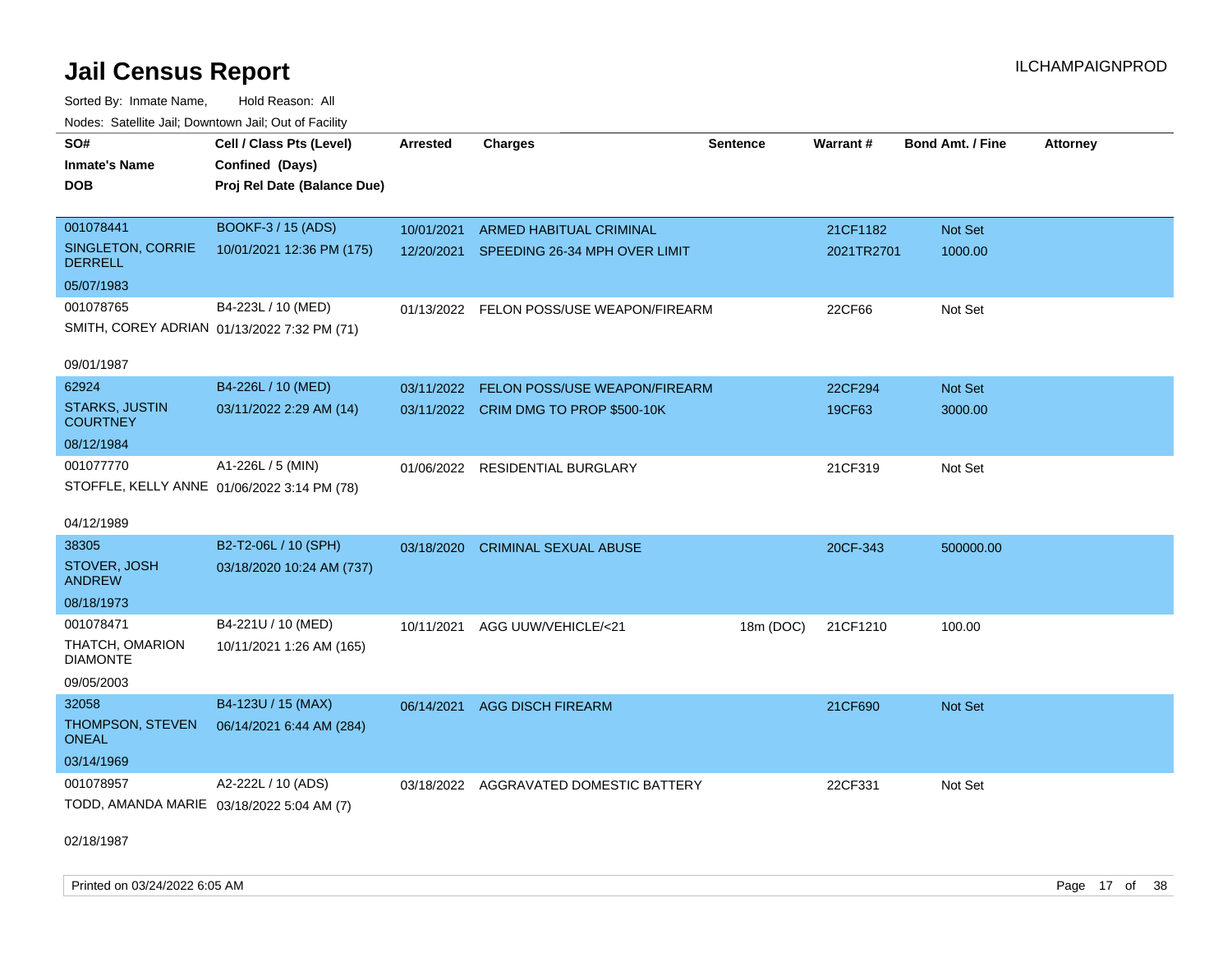| roaco. Oatomto dan, Downtown dan, Oat or Fability |                             |                 |                                         |                 |             |                         |                 |
|---------------------------------------------------|-----------------------------|-----------------|-----------------------------------------|-----------------|-------------|-------------------------|-----------------|
| SO#                                               | Cell / Class Pts (Level)    | <b>Arrested</b> | <b>Charges</b>                          | <b>Sentence</b> | Warrant#    | <b>Bond Amt. / Fine</b> | <b>Attorney</b> |
| <b>Inmate's Name</b>                              | Confined (Days)             |                 |                                         |                 |             |                         |                 |
| <b>DOB</b>                                        | Proj Rel Date (Balance Due) |                 |                                         |                 |             |                         |                 |
|                                                   |                             |                 |                                         |                 |             |                         |                 |
| 001078792                                         | A4-104L / 15 (ADS)          |                 | 01/24/2022 FUGITIVE FROM JUSTICE        |                 | 22CF99      | Not Set                 |                 |
| TRAMBLE, TOM                                      | 01/24/2022 10:24 AM (60)    |                 | 01/24/2022 FUGITIVE FROM JUSTICE        |                 | 22CF100     | <b>Not Set</b>          |                 |
| <b>MARCUS</b>                                     |                             |                 | 01/24/2022 ARMED VIOLENCE/CATEGORY I    |                 | 22CF101     | Not Set                 |                 |
| 02/28/1985                                        |                             |                 |                                         |                 |             |                         |                 |
| 32910                                             | B3-W1-02L / 10 (MED)        | 10/04/2021      | DOM BTRY/HARM/1-2 PRECONV               |                 | 21CF1189    | Not Set                 |                 |
| TULL, CHRISTOPHER<br><b>MICHAEL</b>               | 10/04/2021 10:53 PM (172)   |                 |                                         |                 |             |                         |                 |
| 04/02/1971                                        |                             |                 |                                         |                 |             |                         |                 |
| 1070737                                           | A1-126L / 15 (MAX)          |                 | 10/14/2021 AGG KIDNAPG/<13/INTEL DISABL | (DHS)           | 2020CF418   | 250000.00               |                 |
| <b>WASHINGTON,</b><br><b>JASTINA VIRGINIA</b>     | 10/14/2021 12:02 PM (162)   |                 |                                         |                 |             |                         |                 |
| 04/11/2000                                        |                             |                 |                                         |                 |             |                         |                 |
| 977140                                            | B1-203L / 10 (MED)          |                 | 10/24/2021 ARMED HABITUAL CRIMINAL      |                 | 21CF1289    | Not Set                 |                 |
| WEBSTER, DERRIAL<br><b>DEVON</b>                  | 10/24/2021 2:46 AM (152)    |                 |                                         |                 |             |                         |                 |
| 01/14/1990                                        |                             |                 |                                         |                 |             |                         |                 |
| 001078328                                         | B1-105L / 15 (MAX)          | 08/30/2021      | <b>FELON POSS/USE WEAPON/FIREARM</b>    |                 | 21CF1045    | Not Set                 |                 |
| <b>WHITE, JUSTIN</b><br><b>STEVEN</b>             | 08/30/2021 10:48 AM (207)   |                 |                                         |                 |             |                         |                 |
| 10/25/1995                                        |                             |                 |                                         |                 |             |                         |                 |
| 1075313                                           | A4-207U / 15 (ADS)          | 01/29/2022      | POSSESSION OF STOLEN FIREARM            |                 | 22CF132     | Not Set                 |                 |
| WILLIAMS, EARDIS                                  | 01/29/2022 1:23 AM (55)     | 01/29/2022      | MFG/DEL CANNABIS/30-500 GRAMS           |                 | 20CF51      | 5000.00                 |                 |
| ANTONIO, Junior                                   |                             |                 | 01/29/2022 POSSESSION OF STOLEN FIREARM |                 | 20CF1048    | 500000.00               |                 |
| 01/21/1999                                        |                             |                 |                                         |                 |             |                         |                 |
| 638552                                            | B2-T2-08L / 5 (SPH)         | 10/07/2021      | CHILD PORNOGRAPHY/PHOTOGRAPH            |                 | 2021CF1207  | No Bond                 |                 |
| <b>WILLIAMS, MICHAEL</b><br><b>JAMES</b>          | 10/07/2021 12:20 PM (169)   |                 |                                         |                 |             |                         |                 |
| 03/29/1964                                        |                             |                 |                                         |                 |             |                         |                 |
| 1066370                                           | B1-101L / 15 (MAX)          | 07/28/2021      | ARMED VIOLENCE/CATEGORY III             |                 | 2021 CF 882 | Not Set                 |                 |
| <b>WILLIAMS, REONTE</b><br><b>REMIR</b>           | 07/28/2021 5:40 AM (240)    |                 |                                         |                 |             |                         |                 |
| 05/14/1999                                        |                             |                 |                                         |                 |             |                         |                 |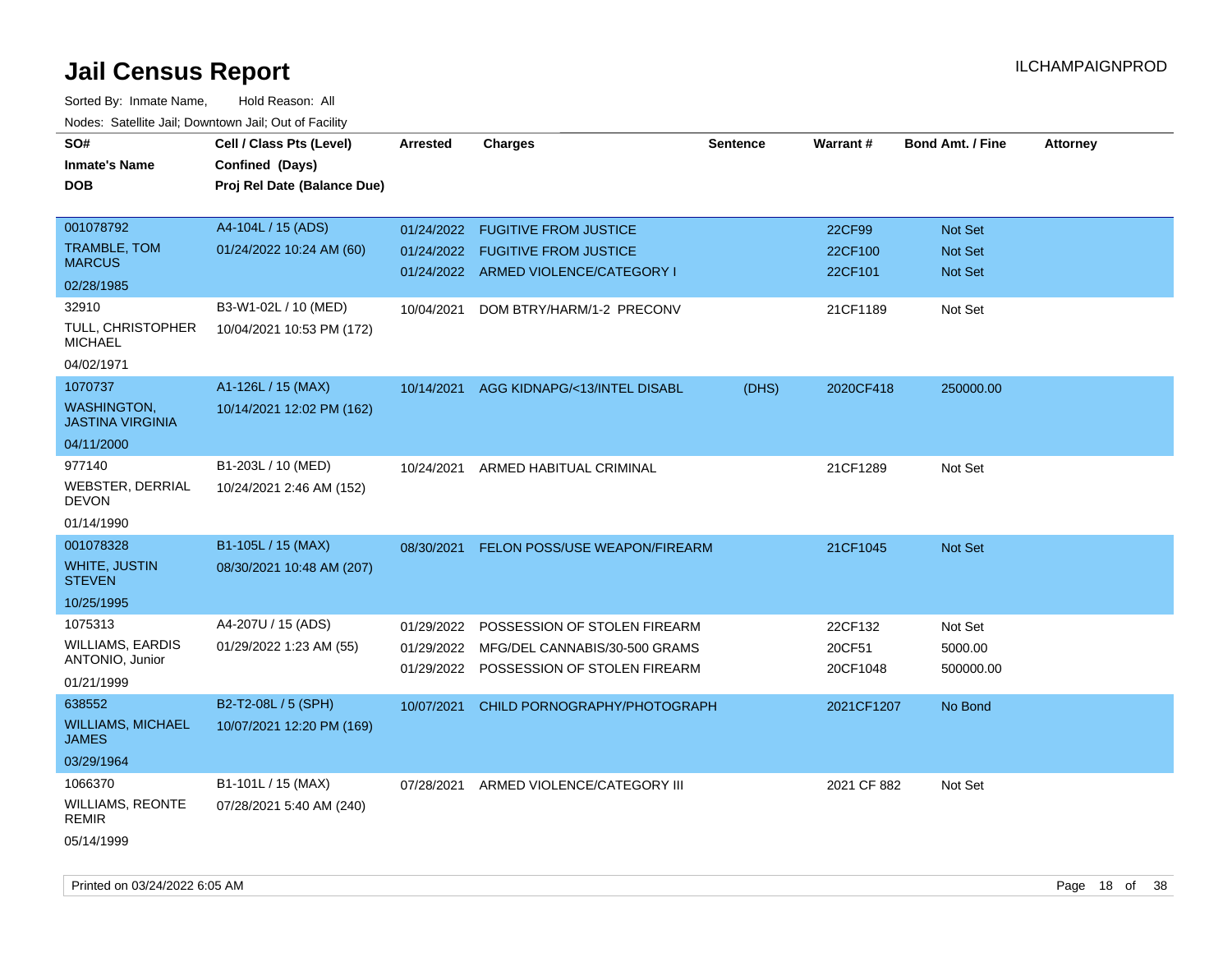| SO#<br><b>Inmate's Name</b><br><b>DOB</b>     | Cell / Class Pts (Level)<br>Confined (Days)<br>Proj Rel Date (Balance Due) | Arrested                 | Charges                                                 | <b>Sentence</b> | Warrant#               | <b>Bond Amt. / Fine</b> | <b>Attorney</b> |
|-----------------------------------------------|----------------------------------------------------------------------------|--------------------------|---------------------------------------------------------|-----------------|------------------------|-------------------------|-----------------|
| 001078935                                     | B1-201U / 10 (MED)                                                         | 03/12/2022               | KNOW POSS FIC/ALT LIC/PERMIT                            |                 | 22CF308                | No Bond                 |                 |
| <b>WILSON, DEVONJ</b><br><b>LANCE</b>         | 03/12/2022 3:25 AM (13)                                                    | 03/12/2022<br>03/12/2022 | UNLWFL POSS FIREARM<br><b>FELON POSSESS WEAPON/2ND+</b> |                 | 2021CF131<br>2020CF169 | 30000.00<br>10000.00    |                 |
| 03/30/1986                                    |                                                                            |                          |                                                         |                 |                        |                         |                 |
| 1051953<br>WINSTON, ALYSSIA<br><b>LETEECE</b> | A1-124U / 10 (ADS)<br>02/02/2022 4:29 AM (51)                              | 02/02/2022               | DOMESTIC BATTERY/OTHER PRIOR                            |                 | 22CF144                | Not Set                 |                 |
| 03/17/1996                                    |                                                                            |                          |                                                         |                 |                        |                         |                 |
| <b>Total Satellite Jail: 141</b>              |                                                                            | <b>Males: 119</b>        | Unknown: 0<br>Females: 22                               |                 |                        |                         |                 |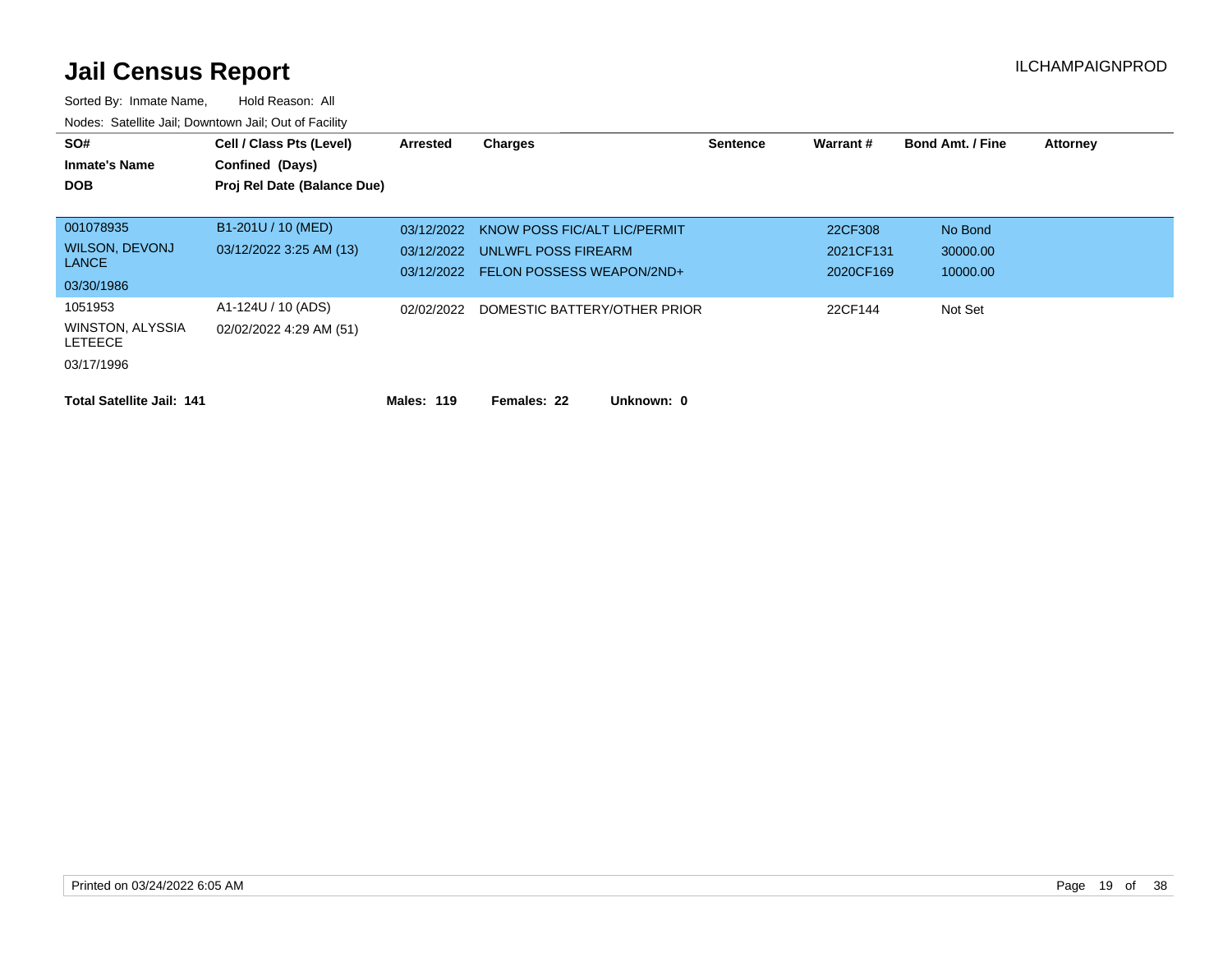| <b>Downtown Jail</b><br>SO#<br><b>Inmate's Name</b><br><b>DOB</b> | Cell / Class Pts (Level)<br>Confined (Days)<br>Proj Rel Date (Balance Due) | <b>Arrested</b> | <b>Charges</b>                        | <b>Sentence</b> | <b>Warrant#</b> | <b>Bond Amt. / Fine</b> | <b>Attorney</b> |
|-------------------------------------------------------------------|----------------------------------------------------------------------------|-----------------|---------------------------------------|-----------------|-----------------|-------------------------|-----------------|
| 46974                                                             | G1L / 5 (MIN)                                                              | 03/14/2022      | THEFT/UNAUTHD CON/>10K <100K          |                 | 2022CF318       | <b>Not Set</b>          |                 |
| ABBED, TAREK<br><b>HEDAIR</b>                                     | 03/14/2022 5:54 PM (11)                                                    |                 | 03/14/2022 DRIVING ON REVOKED LICENSE |                 | 2022MT337       | <b>Not Set</b>          |                 |
| 10/01/1978                                                        |                                                                            |                 |                                       |                 |                 |                         |                 |
| 952871                                                            | G3U / 5 (MIN)                                                              |                 | 03/13/2022 METH DELIVERY/5<15 GRAMS   |                 | 22CF300         | No Bond                 |                 |
| AUTEBERRY, JOSHUA<br><b>DAVID</b>                                 | 03/13/2022 7:24 PM (12)                                                    |                 |                                       |                 |                 |                         |                 |
| 12/28/1984                                                        |                                                                            |                 |                                       |                 |                 |                         |                 |
| 47897                                                             | J5L / 15 (ADS)                                                             | 01/19/2022      | PAROLE REVOCATION                     |                 | VA2201139       | No Bond                 |                 |
| <b>BRANAMAN,</b><br><b>CLIFFORD EARL</b>                          | 01/19/2022 9:21 PM (65)                                                    |                 | 01/19/2022 VIOLATE ORDER PROTECTION   |                 | 22CF85          | <b>Not Set</b>          |                 |
| 03/09/1975                                                        |                                                                            | 01/19/2022      | DRVG REVOKED/2+/PERS INJ/DEATH        |                 | 22CF84          | <b>Not Set</b>          |                 |
|                                                                   |                                                                            | 02/08/2022      | <b>DRIVE REVOKED/RECK HOMIC/3</b>     |                 | 21CF1280        | <b>Not Set</b>          |                 |
|                                                                   |                                                                            | 02/08/2022      | DRIVING ON REVOKED LICENSE            |                 | 21TR8305        | Not Set                 |                 |
| 001078880                                                         | C1L / 15 (MAX)                                                             | 02/25/2022      | ARMED VIOLENCE/CATEGORY I             |                 | 22CF237         | Not Set                 |                 |
| <b>BROACH, CAREU</b>                                              | 02/25/2022 3:58 PM (28)                                                    | 02/25/2022      | AGG DISCHARGE FIREARM/BLDG/SCH        |                 | 22600096201     | No Bond                 |                 |
| 02/27/2003                                                        |                                                                            | 02/25/2022      | <b>PAROLE REVOCATION</b>              |                 | HN-2200660      | No Bond                 |                 |
| 1027929                                                           | F6L / 15 (MAX)                                                             | 12/18/2021      | <b>HOME INVASION/CAUSE INJURY</b>     |                 | 21CF1560        | No Bond                 |                 |
| <b>BROUGHTON, MARK</b><br><b>ANTHONY, Junior</b>                  | 12/18/2021 2:55 AM (97)                                                    |                 |                                       |                 |                 |                         |                 |
| 02/15/1990                                                        |                                                                            |                 |                                       |                 |                 |                         |                 |
| 1067476                                                           | F7U / 10 (MED)                                                             | 11/13/2021      | AGG DOMESTIC BATTERY/STRANGLE         |                 | 20CF575         | 5000.00                 |                 |
| <b>BROWN, JAMES</b><br><b>BRONELL</b>                             | 11/13/2021 2:35 AM (132)                                                   | 11/13/2021      | <b>RESIDENTIAL BURGLARY</b>           |                 | 21CF385         | 25000.00                |                 |
| 01/08/1996                                                        |                                                                            |                 |                                       |                 |                 |                         |                 |
| 995432                                                            | H5L / 10 (ADS)                                                             | 12/20/2021      | FAIL TO RPT WKLY/NO FIXED ADDR        |                 | 21CF1559        | <b>Not Set</b>          |                 |
| <b>BROWN, JAVON</b><br><b>SHANTEZ</b>                             | 12/20/2021 2:06 AM (95)                                                    |                 |                                       |                 |                 |                         |                 |
| 10/14/1991                                                        |                                                                            |                 |                                       |                 |                 |                         |                 |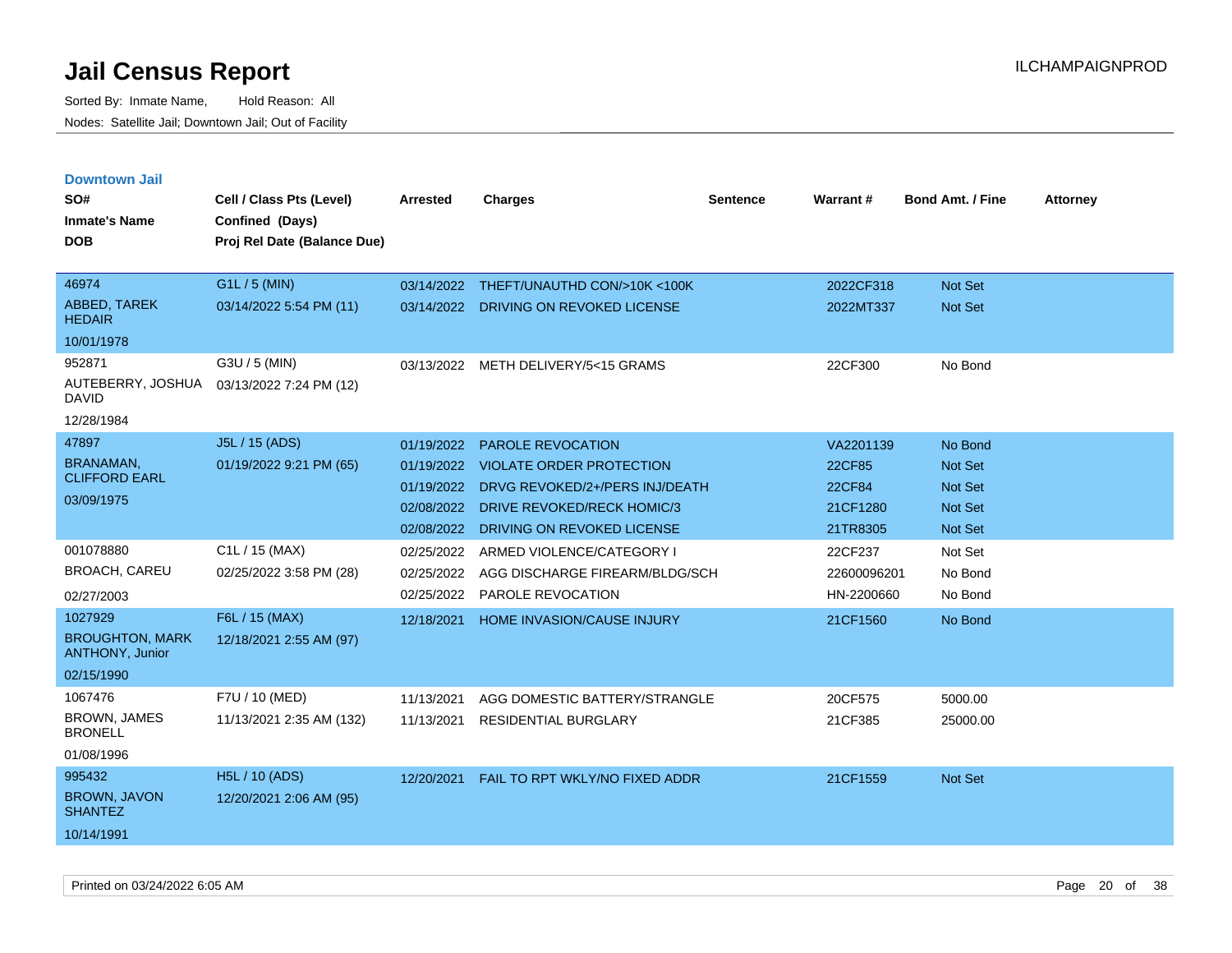| Noues. Sateme Jan, Downtown Jan, Out or Facility |                                            |            |                                           |                 |                 |                         |                 |
|--------------------------------------------------|--------------------------------------------|------------|-------------------------------------------|-----------------|-----------------|-------------------------|-----------------|
| SO#                                              | Cell / Class Pts (Level)                   | Arrested   | <b>Charges</b>                            | <b>Sentence</b> | <b>Warrant#</b> | <b>Bond Amt. / Fine</b> | <b>Attorney</b> |
| <b>Inmate's Name</b>                             | Confined (Days)                            |            |                                           |                 |                 |                         |                 |
| <b>DOB</b>                                       | Proj Rel Date (Balance Due)                |            |                                           |                 |                 |                         |                 |
|                                                  |                                            |            |                                           |                 |                 |                         |                 |
| 001078900                                        | J7L / 15 (ADS)                             |            | 03/02/2022 MURDER/INTENT TO KILL/INJURE   |                 | 22CF252         | Not Set                 |                 |
| <b>BYRD, ANDREW</b><br><b>DARNELL</b>            | 03/02/2022 11:59 PM (23)                   |            |                                           |                 |                 |                         |                 |
| 12/30/2003                                       |                                            |            |                                           |                 |                 |                         |                 |
| 001078092                                        | H2U / 10 (ADS)                             | 12/27/2021 | AGG BATTERY/PUBLIC PLACE                  |                 | 2021CF1042      | 5000.00                 |                 |
| WILLIAM                                          | CHOUNARD, STANLEY 12/27/2021 10:47 PM (88) |            |                                           |                 |                 |                         |                 |
| 06/25/1986                                       |                                            |            |                                           |                 |                 |                         |                 |
| 56241                                            | E1L / 5 (MIN)                              |            | 01/13/2022 VIOLATE ORDER/PRIOR DOM BTRY   |                 | 22CF59          | Not Set                 |                 |
| <b>CLARK, DAMON</b><br><b>GILLMORE</b>           | 01/13/2022 4:36 AM (71)                    |            |                                           |                 |                 |                         |                 |
| 12/21/1976                                       |                                            |            |                                           |                 |                 |                         |                 |
| 001078838                                        | K2 / 15 (ADS)                              |            | 02/12/2022 PRED CRIM SEX ASLT/BODILY HARM |                 | 21CF30          | 150000.00               |                 |
| <b>CLAYTON, KAREEM</b><br>JAMAL                  | 02/12/2022 8:55 AM (41)                    |            |                                           |                 |                 |                         |                 |
| 02/03/1974                                       |                                            |            |                                           |                 |                 |                         |                 |
| 1075361                                          | C6L / 5 (ADS)                              | 04/16/2021 | <b>BURGLARY</b>                           |                 | 21CF414         | Not Set                 |                 |
| <b>COWART, TORREY</b><br><b>BENJAMEN, Junior</b> | 04/16/2021 9:17 PM (343)                   |            |                                           |                 |                 |                         |                 |
| 11/22/1987                                       |                                            |            |                                           |                 |                 |                         |                 |
| 1067370                                          | E6L / 15 (ADS)                             | 11/05/2021 | FIREARM/FOID INVALID/NOT ELIG             |                 | 21CF1370        | Not Set                 |                 |
| DAVIS, AUSTIN<br><b>CHRISTOPHER</b>              | 11/06/2021 12:23 AM (139)                  |            |                                           |                 |                 |                         |                 |
| 08/11/1997                                       |                                            |            |                                           |                 |                 |                         |                 |
| 001077214                                        | F8L / 15 (MAX)                             | 12/20/2021 | <b>MURDER</b>                             |                 | 21CF1572        | Not Set                 |                 |
| DAVIS-MURDOCK,<br><b>ERION VASSHAD</b>           | 12/21/2021 10:13 AM (94)                   | 12/22/2021 | <b>PAROLE REVOCATION</b>                  |                 | CH2107977       | <b>Not Set</b>          |                 |
| 06/22/1998                                       |                                            |            |                                           |                 |                 |                         |                 |
| 001078223                                        | G6L / 5 (MIN)                              | 11/09/2021 | AGG DUI/NO VALID DL                       |                 | 21CF1382        | Not Set                 |                 |
| DIEGO-MATEO,<br><b>JOAQUIN</b>                   | 11/09/2021 10:52 PM (136)                  |            |                                           |                 |                 |                         |                 |
| 01/23/2002                                       |                                            |            |                                           |                 |                 |                         |                 |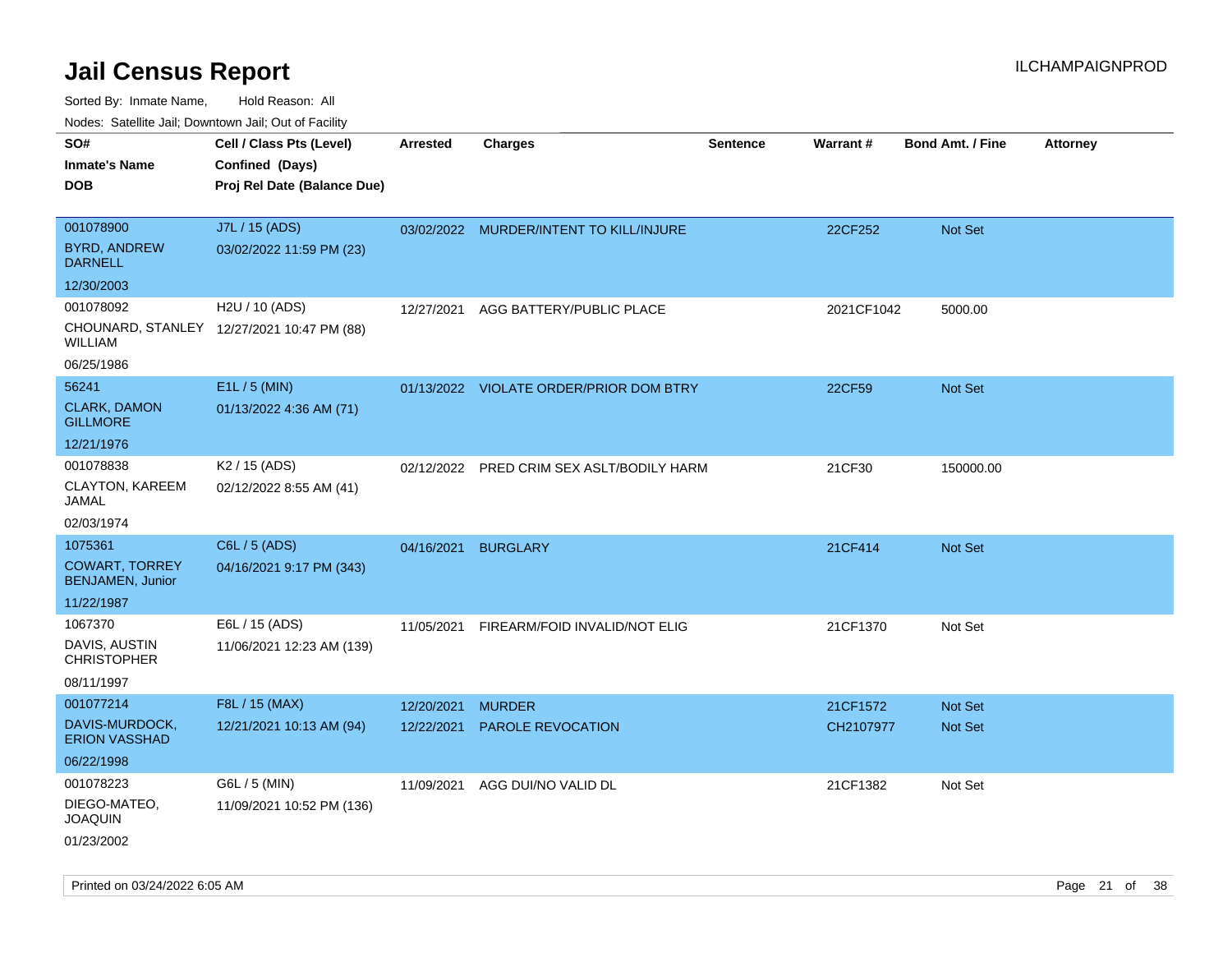Sorted By: Inmate Name, Hold Reason: All Nodes: Satellite Jail; Downtown Jail; Out of Facility

| wacs. Calcinic Jan, Downtown Jan, Out of Facility |                                                                            |                          |                                                           |                 |                     |                         |                 |
|---------------------------------------------------|----------------------------------------------------------------------------|--------------------------|-----------------------------------------------------------|-----------------|---------------------|-------------------------|-----------------|
| SO#<br>Inmate's Name<br>DOB                       | Cell / Class Pts (Level)<br>Confined (Days)<br>Proj Rel Date (Balance Due) | <b>Arrested</b>          | <b>Charges</b>                                            | <b>Sentence</b> | Warrant#            | <b>Bond Amt. / Fine</b> | <b>Attorney</b> |
| 571307                                            | J3L / 15 (ADS)                                                             | 09/14/2020               | <b>CRIM SEXUAL ABUSE/CONSENT</b>                          |                 | 2020CF1026          | Not Set                 |                 |
| DOMINGO-<br>CASTANEDA,                            | 09/14/2020 11:19 PM (557)                                                  | 09/14/2020               | <b>PRED CRIM SEX ASLT/VICTIM &lt;13</b>                   |                 | 2020CF1025          | <b>Not Set</b>          |                 |
| 09/29/1989                                        |                                                                            |                          |                                                           |                 |                     |                         |                 |
| 527379                                            | D6 / 15 (ADS)                                                              | 10/25/2021               | ARMED HABITUAL CRIMINAL                                   |                 | 21CF1297            | Not Set                 |                 |
| DRAKE, MARCELL<br>DEON                            | 10/25/2021 5:05 PM (151)                                                   | 10/27/2021               | AGG DOMESTIC BATTERY/STRANGLE                             |                 | 21CF1245            | Not Set                 |                 |
| 04/20/1987                                        |                                                                            |                          |                                                           |                 |                     |                         |                 |
| 959292                                            | K1 / 15 (ADS)                                                              | 04/01/2021               | ATTEMPT (FIRST DEGREE MURDER)                             |                 | 2020CF565           | 2000000.00              |                 |
| <b>DUNCAN, COREYON</b><br><b>ANTHONY</b>          | 04/01/2021 8:46 PM (358)                                                   | 12/17/2021               | <b>MURDER</b>                                             |                 | 21CF1542            | <b>Not Set</b>          |                 |
| 01/17/1989                                        |                                                                            |                          |                                                           |                 |                     |                         |                 |
| 1053207<br>FAUST, JAQUAVEON<br>LAVELL             | K3 / 15 (SPH)<br>06/06/2019 2:24 PM (1,023)                                | 06/06/2019               | MURDER/INTENT TO KILL/INJURE                              |                 | 2019-CF849          | 2000000.00              |                 |
| 07/25/1996                                        |                                                                            |                          |                                                           |                 |                     |                         |                 |
| 524764                                            | G3L / 5 (MIN)                                                              | 09/18/2021               | METH DELIVERY/15<100 GRAMS                                |                 | 21CF627             | 50000.00                |                 |
| <b>FISCUS, ROBERT</b><br><b>LOWELL</b>            | 09/18/2021 10:50 AM (188)                                                  |                          |                                                           |                 |                     |                         |                 |
| 02/17/1986                                        |                                                                            |                          |                                                           |                 |                     |                         |                 |
| 1063104                                           | G1U / 5 (MIN)                                                              | 01/10/2022               | VIOLATE ORDER PROTECTION                                  |                 | 21CF1258            | 25000.00                |                 |
| <b>FUSON, KEITH</b><br>EDWARD                     | 01/10/2022 9:14 PM (74)                                                    |                          | 01/10/2022 VIOLATE ORDER PROTECTION                       |                 | 21CF1259            | 25000.00                |                 |
| 05/07/1987                                        |                                                                            |                          |                                                           |                 |                     |                         |                 |
| 32913                                             | $11/15$ (ADS)                                                              | 12/03/2021               | <b>PRED CRIM SEX ASLT/VICTIM &lt;13</b>                   |                 | 21CF1481            | <b>Not Set</b>          |                 |
| GROB, WARREN A,<br>Junior                         | 12/03/2021 4:24 PM (112)                                                   |                          |                                                           |                 |                     |                         |                 |
| 12/07/1950                                        |                                                                            |                          |                                                           |                 |                     |                         |                 |
| 001078871                                         | G9U / 5 (ADS)                                                              | 02/22/2022               | ESCAPE/VIOLATE ELEC MONITORING                            |                 | 22CF316             | 150000.00               |                 |
| <b>HARRIS, MARTELL</b><br><b>TE'SHAWN</b>         | 02/22/2022 3:44 PM (31)                                                    | 02/22/2022<br>02/22/2022 | <b>RESIDENTIAL BURGLARY</b><br>INDIRECT CRIMINAL CONTEMPT |                 | 2020JD14<br>2020CC9 | No Bond<br>20000.00     |                 |
| 07/02/2003                                        |                                                                            |                          |                                                           |                 |                     |                         |                 |

Printed on 03/24/2022 6:05 AM Page 22 of 38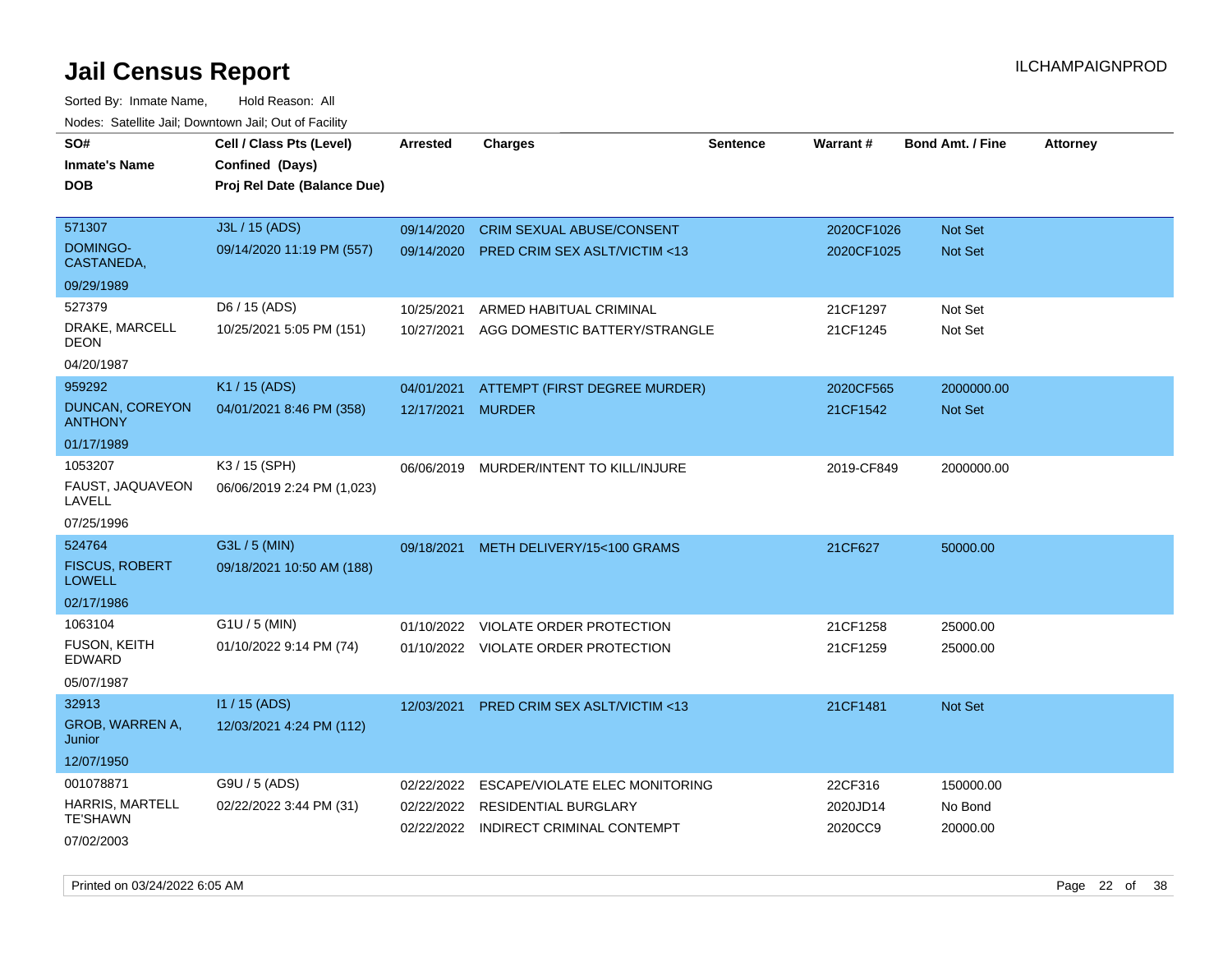| ivouss. Satellite Jali, Downtown Jali, Out of Facility |                             |                  |                                               |                 |          |                         |                 |
|--------------------------------------------------------|-----------------------------|------------------|-----------------------------------------------|-----------------|----------|-------------------------|-----------------|
| SO#                                                    | Cell / Class Pts (Level)    | <b>Arrested</b>  | <b>Charges</b>                                | <b>Sentence</b> | Warrant# | <b>Bond Amt. / Fine</b> | <b>Attorney</b> |
| Inmate's Name                                          | Confined (Days)             |                  |                                               |                 |          |                         |                 |
| DOB                                                    | Proj Rel Date (Balance Due) |                  |                                               |                 |          |                         |                 |
|                                                        |                             |                  |                                               |                 |          |                         |                 |
| 001078868                                              | 14 / 5 (ADS)                |                  | 02/24/2022 STALKING/CAUSE FEAR FOR SAFETY     |                 | 22CF227  | 150000.00               |                 |
| HARRIS-MINER,<br><b>NICHOLAS</b>                       | 02/24/2022 3:56 PM (29)     |                  |                                               |                 |          |                         |                 |
| 07/08/1998                                             |                             |                  |                                               |                 |          |                         |                 |
| 1073611                                                | G4L / 5 (MIN)               | 02/09/2021       | MFG 15>100 GR ECSTASY/ANALOG                  |                 | 21CF121  | 500000.00               |                 |
| <b>HAYES, CAMERON</b><br><b>TAYLOR MALEEK</b>          | 02/09/2021 3:10 PM (409)    | 02/09/2021       | DELIVERY OF OR POSSESSION OF W/ INT           |                 | 21CF160  | Not Set                 |                 |
| 08/10/1998                                             |                             |                  |                                               |                 |          |                         |                 |
| 518711                                                 | G5L / 5 (MIN)               | 01/30/2022 THEFT |                                               |                 | 22CF133  | Not Set                 |                 |
| <b>INGERSON, LUCUS</b><br>JAMES                        | 01/30/2022 4:57 PM (54)     |                  |                                               |                 |          |                         |                 |
| 09/16/1979                                             |                             |                  |                                               |                 |          |                         |                 |
| 001078766                                              | $13/5$ (ADS)                | 02/08/2022       | AGGRAVATED BATTERY                            |                 | 22CF160  | Not Set                 |                 |
| JOHNSON, IYONZI                                        | 02/08/2022 11:56 AM (45)    | 02/08/2022       | <b>BURGLARY</b>                               |                 | 22CF63   | 3000.00                 |                 |
| 07/16/1994                                             |                             |                  |                                               |                 |          |                         |                 |
| 1068501                                                | G7U / 5 (MIN)               |                  | 02/07/2022 VIO ORDER/NOTICE/PRIOR VIO O/P     |                 | 22CF156  | No Bond                 |                 |
| KING, JULIUS<br><b>EMANUEL</b>                         | 02/07/2022 7:06 PM (46)     |                  |                                               |                 |          |                         |                 |
| 04/08/1985                                             |                             |                  |                                               |                 |          |                         |                 |
| 001078818                                              | D3 / 10 (MED)               | 02/04/2022       | DOMESTIC BATTERY/OTHER PRIOR                  |                 | 22CF148  | Not Set                 |                 |
| KINSEL, EVERAL<br>MICHAEL WILLIAM                      | 02/04/2022 7:37 PM (49)     |                  |                                               |                 |          |                         |                 |
| 10/16/1985                                             |                             |                  |                                               |                 |          |                         |                 |
| 527447                                                 | J1L / 10 (ADS)              | 02/22/2022       | <b>BURGLARY</b>                               |                 | 22CF224  | <b>Not Set</b>          |                 |
| KIRKWOOD, TYLER                                        | 02/22/2022 10:47 AM (31)    | 02/22/2022       | AGG BATTERY/GREAT BODILY HARM                 |                 | 22CF223  | <b>Not Set</b>          |                 |
| JAMES                                                  |                             | 02/23/2022       | <b>BURGLARY</b>                               |                 | 22CF152  | <b>Not Set</b>          |                 |
| 10/04/1985                                             |                             |                  |                                               |                 |          |                         |                 |
| 29681                                                  | J2L / 15 (ADS)              |                  | 07/14/2020 PREDATORY CRIMINAL SEX ASSLT/CHILD |                 | 20CF-781 | 250000.00               |                 |
| LENOIR, JOHN<br>CHRISTOPHER                            | 07/14/2020 12:51 PM (619)   |                  |                                               |                 |          |                         |                 |
| 04/20/1966                                             |                             |                  |                                               |                 |          |                         |                 |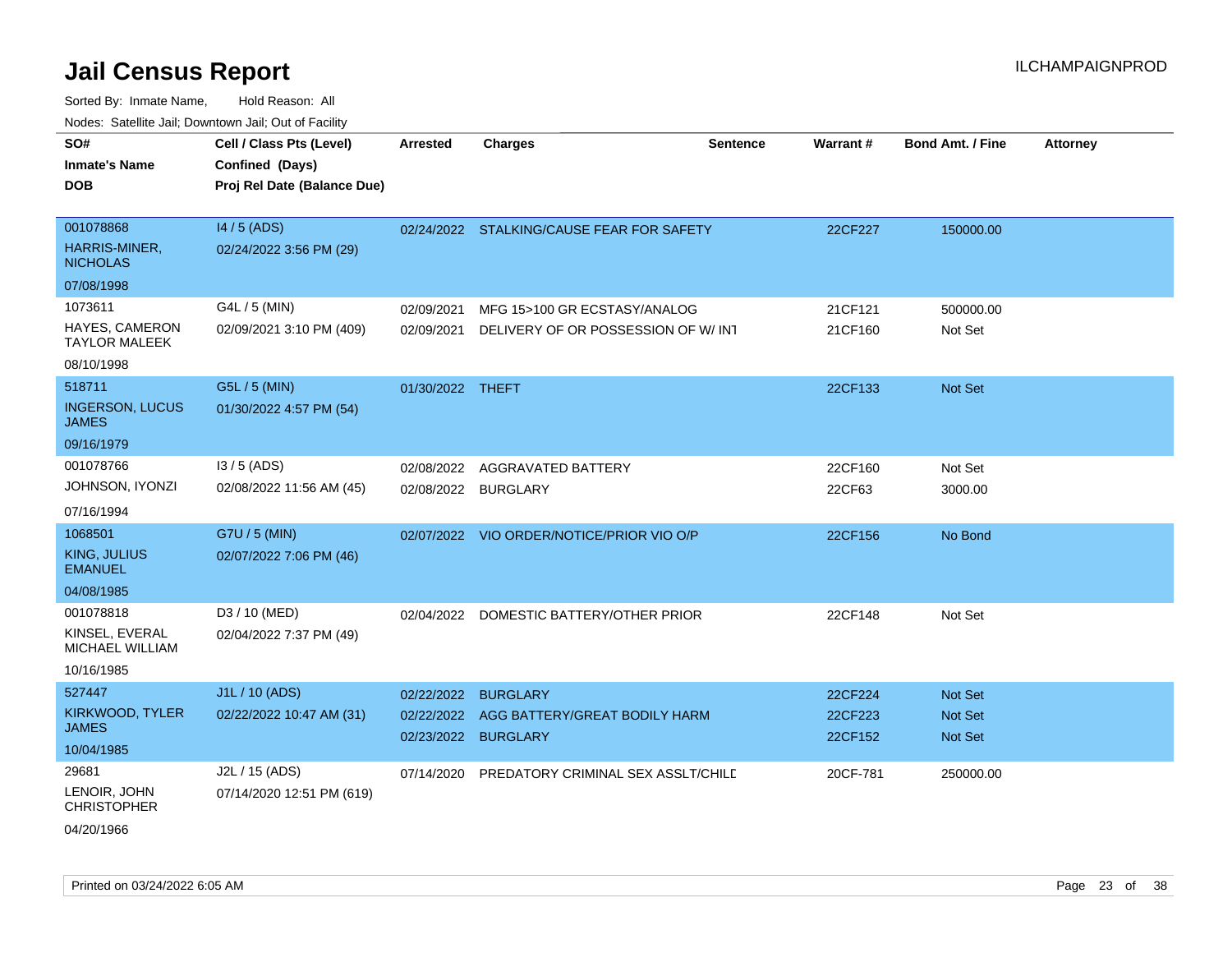| ivouss. Satellite Jali, Downtown Jali, Out of Facility |                                             |                   |                                          |                 |                 |                         |                 |
|--------------------------------------------------------|---------------------------------------------|-------------------|------------------------------------------|-----------------|-----------------|-------------------------|-----------------|
| SO#<br>Inmate's Name                                   | Cell / Class Pts (Level)<br>Confined (Days) | Arrested          | <b>Charges</b>                           | <b>Sentence</b> | <b>Warrant#</b> | <b>Bond Amt. / Fine</b> | <b>Attorney</b> |
| <b>DOB</b>                                             | Proj Rel Date (Balance Due)                 |                   |                                          |                 |                 |                         |                 |
| 001078797                                              | 15 / 10 (ADS)                               |                   | 01/26/2022 VIO STALKING NO CONTACT ORDER |                 | 22CM31          | Not Set                 |                 |
| LEVIN, DANIEL DAVID                                    | 01/26/2022 3:00 PM (58)                     |                   |                                          |                 |                 |                         |                 |
| 08/08/1984                                             |                                             |                   |                                          |                 |                 |                         |                 |
| 45113                                                  | E2L / 15 (MAX)                              | 11/20/2021        | ARMED HABITUAL CRIMINAL                  |                 | 21CF1424        | No Bond                 |                 |
| MARTIN, JEREMIAH<br><b>FRANCIS</b>                     | 11/20/2021 1:18 AM (125)                    |                   |                                          |                 |                 |                         |                 |
| 01/18/1977                                             |                                             |                   |                                          |                 |                 |                         |                 |
| 1063030                                                | H4L / 15 (ADS)                              | 12/20/2021        | <b>MURDER</b>                            |                 | 21CF1571        | <b>Not Set</b>          |                 |
|                                                        | MASON, RYAN ONEIAL 12/21/2021 9:30 AM (94)  | 12/22/2021        | PAROLE REVOCATION                        |                 | CH2107979       | Not Set                 |                 |
| 02/22/1991                                             |                                             |                   |                                          |                 |                 |                         |                 |
| 1066623                                                | G6U / 5 (MIN)                               | 11/17/2021        | MFG/DEL 15<100 GR COCA/ANALOG            |                 | 17CF1093        | 75000.00                |                 |
| MATA-OROZCO.<br>OLEGARIO                               | 11/17/2021 5:08 PM (128)                    |                   |                                          |                 |                 |                         |                 |
| 03/06/1995                                             |                                             |                   |                                          |                 |                 |                         |                 |
| 1076591                                                | G8U / 5 (MIN)                               | 02/22/2022        | DELIVERY OF OR POSSESSION OF W/INT       |                 | 20CF961         | 500000.00               |                 |
| MATTHEWS,<br><b>CHRISTIAN ANTHONY</b>                  | 02/22/2022 7:42 PM (31)                     |                   | 02/23/2022 MAIL FRAUD                    |                 | 2:21CR173       | No Bond                 |                 |
| 03/15/1989                                             |                                             |                   |                                          |                 |                 |                         |                 |
| 40235                                                  | G9L / 5 (MIN)                               | 10/04/2021        | AGG DUI/4                                |                 | 2021CF1145      | 35000.00                |                 |
| MERRIWEATHER,<br>MARCUS TODD                           | 10/04/2021 4:41 PM (172)                    |                   |                                          |                 |                 |                         |                 |
| 11/28/1967                                             |                                             |                   |                                          |                 |                 |                         |                 |
| 1040273                                                | E5U / 15 (ADS)                              | 09/30/2021        | <b>PRED CRIM SEX ASLT/VICTIM &lt;13</b>  |                 | 21CF329         | 500000.00               |                 |
| METCALFE, LANELL<br>JARON                              | 09/30/2021 11:32 PM (176)                   |                   |                                          |                 |                 |                         |                 |
| 09/22/1988                                             |                                             |                   |                                          |                 |                 |                         |                 |
| 1075635                                                | B <sub>2</sub> / 10 (ADS)                   | 05/11/2021        | AGG DISCHARGE FIREARM/OCC VEH            |                 | 21CF538         | Not Set                 |                 |
| MILES, DEVLON VON,<br>Junior                           | 05/11/2021 10:39 PM (318)                   | 05/11/2021        | MFG/DEL CANNABIS/30-500 GRAMS            |                 | 20CF1402        | 100000.00               |                 |
| 11/04/2000                                             |                                             | 02/23/2022 MURDER |                                          |                 | 22CF219         | Not Set                 |                 |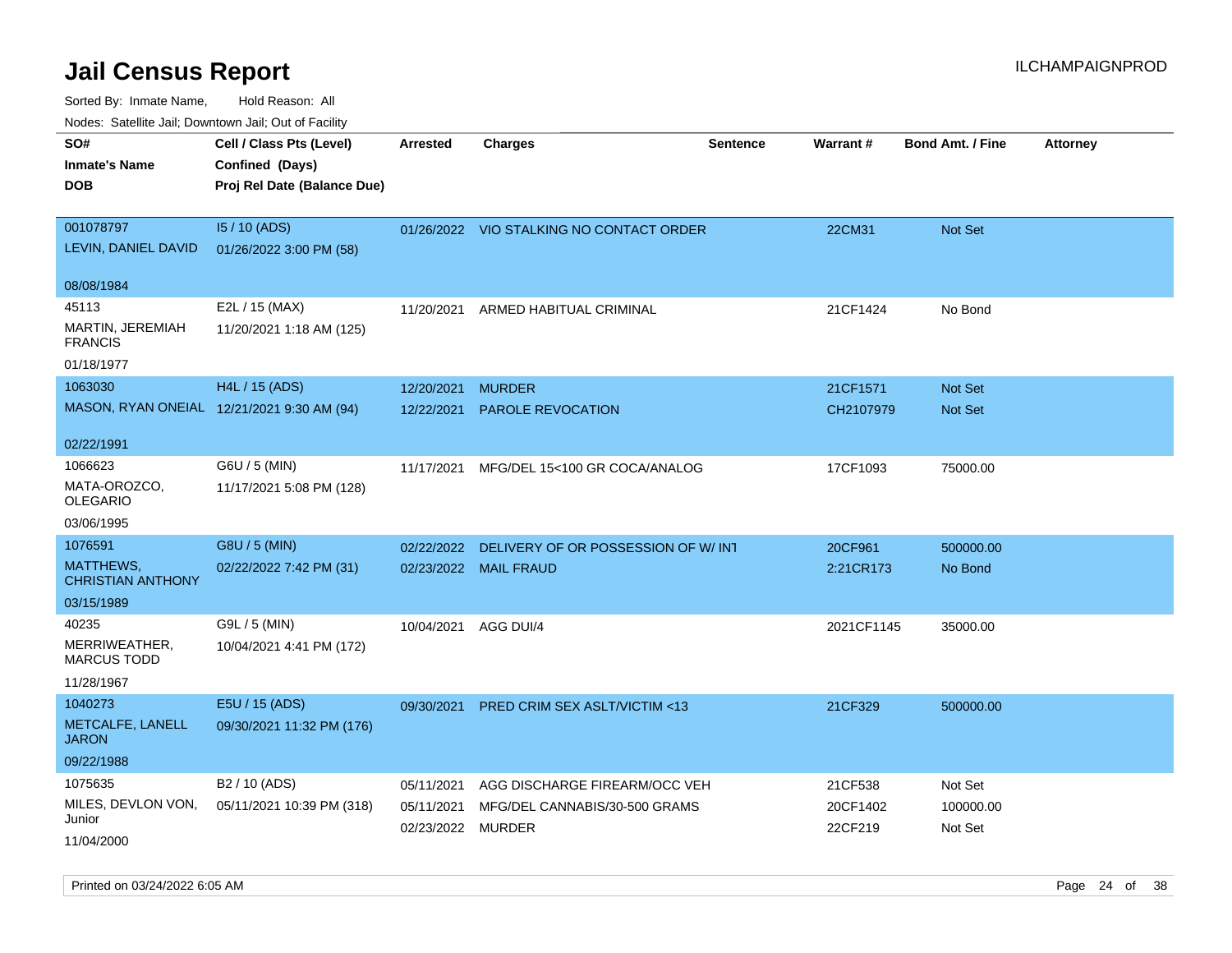Sorted By: Inmate Name, Hold Reason: All Nodes: Satellite Jail; Downtown Jail; Out of Facility

| Nodes: Satellite Jali, Downtown Jali, Out of Facility |                             |                 |                                         |          |                 |                         |                 |
|-------------------------------------------------------|-----------------------------|-----------------|-----------------------------------------|----------|-----------------|-------------------------|-----------------|
| SO#                                                   | Cell / Class Pts (Level)    | <b>Arrested</b> | <b>Charges</b>                          | Sentence | <b>Warrant#</b> | <b>Bond Amt. / Fine</b> | <b>Attorney</b> |
| <b>Inmate's Name</b>                                  | Confined (Days)             |                 |                                         |          |                 |                         |                 |
| <b>DOB</b>                                            | Proj Rel Date (Balance Due) |                 |                                         |          |                 |                         |                 |
|                                                       |                             |                 |                                         |          |                 |                         |                 |
| 1042168                                               | G2L / 5 (MIN)               |                 | 02/26/2022 AGG DUI/4                    |          | 22CF238         | <b>Not Set</b>          |                 |
| MONTALVO, ANTONIO                                     | 02/26/2022 6:14 AM (27)     |                 |                                         |          |                 |                         |                 |
|                                                       |                             |                 |                                         |          |                 |                         |                 |
| 05/03/1976                                            |                             |                 |                                         |          |                 |                         |                 |
| 1069209                                               | H1L / 10 (ADS)              | 04/07/2021      | AGG BATTERY/GREAT BODILY HARM           |          | 21CF376         | Not Set                 |                 |
| MOORE, DEVONTE                                        | 04/07/2021 6:25 PM (352)    |                 |                                         |          |                 |                         |                 |
| JAMAL                                                 |                             |                 |                                         |          |                 |                         |                 |
| 09/24/1995                                            |                             |                 |                                         |          |                 |                         |                 |
| 61251                                                 | E4L / 15 (ADS)              | 12/27/2021      | <b>PRED CRIM SEX ASLT/VICTIM &lt;13</b> |          | 21CF651         | No Bond                 |                 |
| PETMECKY, JOHN<br><b>ROBERT</b>                       | 12/27/2021 1:52 PM (88)     |                 |                                         |          |                 |                         |                 |
|                                                       |                             |                 |                                         |          |                 |                         |                 |
| 03/09/1983                                            |                             |                 |                                         |          |                 |                         |                 |
| 001078357                                             | A2L / 15 (SPH)              | 09/17/2021      | ARMED ROBBERY/ARMED W/FIREARM           |          | 21CF1128        | Not Set                 |                 |
| PETTIGREW, CAREY<br><b>CORNITRIAS DEOBLO</b>          | 09/17/2021 9:56 AM (189)    | 09/17/2021      | ARMED ROBBERY/ARMED W/FIREARM           |          | 21CF1129        | Not Set                 |                 |
|                                                       |                             | 09/17/2021      | ARMED ROBBERY/ARMED W/FIREARM           |          | 21CF1230        | Not Set                 |                 |
| 08/31/1986                                            |                             |                 |                                         |          |                 |                         |                 |
| 1008308                                               | F4L / 10 (ADS)              | 01/30/2022      | <b>ASSAULT</b>                          |          | 19CM364         | 4000.00                 |                 |
| PETTIGREW, MARIO<br><b>TRAVINIO</b>                   | 01/30/2022 6:15 AM (54)     |                 | 01/30/2022 AGG BTRY/GREAT BOD HARM/60+  |          | 22CF131         | No Bond                 |                 |
| 08/11/1992                                            |                             |                 |                                         |          |                 |                         |                 |
|                                                       |                             |                 |                                         |          |                 |                         |                 |
| 1070610                                               | J6L / 10 (ADS)              | 03/03/2022      | AGG BATTERY/PUBLIC PLACE                |          | 21CF930         | Not Set                 |                 |
| PHILLIS, AARON<br><b>MONTRELL</b>                     | 03/03/2022 2:49 PM (22)     | 03/03/2022      | AGG BATTERY/GREAT BODILY HARM           |          | 21CF482         | 5000.00                 |                 |
| 03/26/1999                                            |                             |                 |                                         |          |                 |                         |                 |
| 1022441                                               |                             |                 |                                         |          |                 |                         |                 |
|                                                       | D4 / 10 (ADS)               | 10/27/2021      | AGG BATTERY/PEACE OFFICER               |          | 2021 CF 12      | No Bond                 |                 |
| PICKENS, DONTRELL<br><b>DEMAR</b>                     | 10/27/2021 1:39 PM (149)    | 10/27/2021      | AGG BATTERY/PEACE OFFICER               |          | 2020 CF 1488    | No Bond                 |                 |
| 12/10/1993                                            |                             |                 |                                         |          |                 |                         |                 |
| 001078005                                             |                             |                 |                                         |          |                 |                         |                 |
|                                                       | C8L / 10 (MED)              | 03/08/2022      | HOME INVASION/CAUSE INJURY              |          | 22CF280         | Not Set                 |                 |
| PINEX, MARCHELLO D                                    | 03/08/2022 2:54 AM (17)     |                 | 03/08/2022 AGGRAVATED BATTERY/STRANGLE  |          | 19CR605101      | No Bond                 |                 |

12/25/1991

Printed on 03/24/2022 6:05 AM Page 25 of 38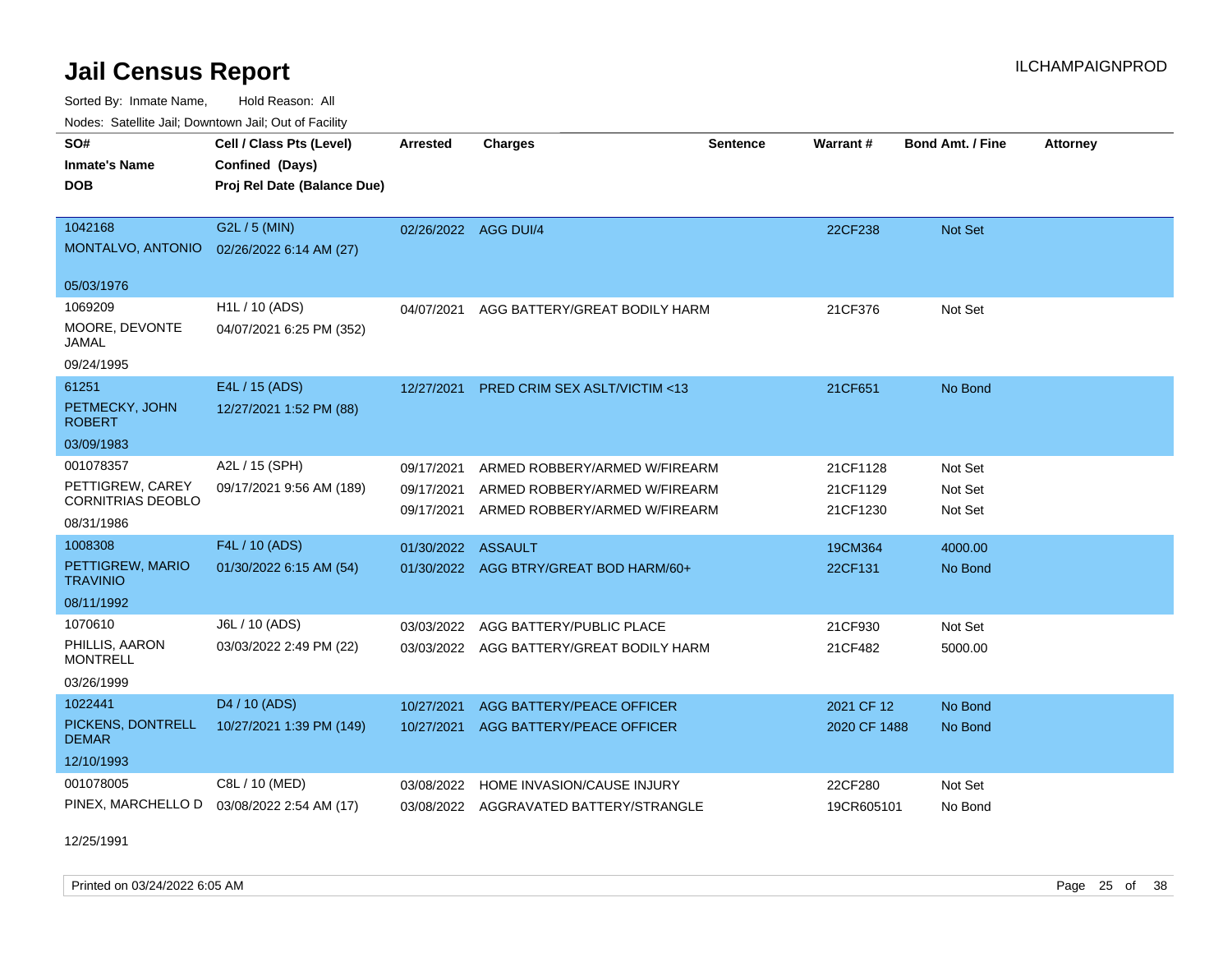| SO#                                     | Cell / Class Pts (Level)    | <b>Arrested</b> | <b>Charges</b>                          | <b>Sentence</b> | Warrant#   | <b>Bond Amt. / Fine</b> | <b>Attorney</b> |
|-----------------------------------------|-----------------------------|-----------------|-----------------------------------------|-----------------|------------|-------------------------|-----------------|
| <b>Inmate's Name</b>                    | Confined (Days)             |                 |                                         |                 |            |                         |                 |
| <b>DOB</b>                              | Proj Rel Date (Balance Due) |                 |                                         |                 |            |                         |                 |
| 001078942                               | G2U / 5 (MIN)               |                 | 03/13/2022 MFG/DEL CANNABIS/500<2000 GR |                 | 22CF307    | Not Set                 |                 |
| <b>QATTOUM, ADHAM M</b>                 | 03/13/2022 11:31 PM (12)    |                 |                                         |                 |            |                         |                 |
| 07/22/1994                              |                             |                 |                                         |                 |            |                         |                 |
| 001077783                               | H6L / 10 (ADS)              |                 | 01/05/2022 AGGRAVATED BATTERY           |                 | 21CF325    | Not Set                 |                 |
| RIVERA, DARYL<br><b>ANTONIO</b>         | 01/05/2022 4:20 PM (79)     |                 |                                         |                 |            |                         |                 |
| 11/14/1981                              |                             |                 |                                         |                 |            |                         |                 |
| 1072114                                 | A1U / 15 (SPH)              | 01/17/2021      | ATTEMPT (FIRST DEGREE MURDER)           |                 | 2021CF65   | Not Set                 |                 |
| ROBINSON, DONNELL                       | 01/17/2021 2:40 PM (432)    | 01/17/2021      | ARMED ROBBERY/NO FIREARM                |                 | 2020CF824  | 75000.00                |                 |
| <b>LEVON</b>                            |                             | 02/17/2021      | <b>AGGRAVATED BATTERY</b>               | 4y (DOC)        |            | 250000.00               |                 |
| 10/23/2000                              |                             |                 |                                         |                 |            |                         |                 |
| 47195                                   | G8L / 5 (MIN)               | 12/27/2021      | <b>RESIDENTIAL BURGLARY</b>             |                 | 2020CF1222 | 10000.00                |                 |
| SIMMONS, JAMES<br><b>ROBERT</b>         | 12/27/2021 8:42 AM (88)     | 12/28/2021      | <b>RESIDENTIAL BURGLARY</b>             |                 | 2021CF1596 | Not Set                 |                 |
| 03/13/1975                              |                             |                 |                                         |                 |            |                         |                 |
| 1064798                                 | B3 / 15 (ADS)               | 01/17/2022      | <b>MURDER</b>                           |                 | 2021CF695  | 1500000.00              |                 |
| <b>STENNIS, BRUCE</b><br><b>DEONTAY</b> | 01/17/2022 1:29 PM (67)     |                 | 01/17/2022 MFG/DEL 1<15 GR COCAINE/ANLG |                 | 21CF520    | 50000.00                |                 |
| 08/12/1998                              |                             |                 |                                         |                 |            |                         |                 |
| 1036650                                 | C7L / 10 (ADS)              |                 | 02/16/2022 ARMED VIOLENCE/CATEGORY I    |                 | 21CF845    | 250000.00               |                 |
| TAYLOR, KORRION<br>VELEZ                | 02/16/2022 4:33 PM (37)     |                 |                                         |                 |            |                         |                 |
| 03/18/1997                              |                             |                 |                                         |                 |            |                         |                 |
| 1056971                                 | D <sub>2</sub> / 15 (ADS)   | 08/07/2021      | <b>FELON POSS/USE WEAPON/FIREARM</b>    |                 | 21CF948    | No Bond                 |                 |
| TRAVIS, DENZEL<br><b>DANTRELL</b>       | 08/07/2021 7:36 AM (230)    | 08/08/2021      | AGG BATTERY/PUBLIC PLACE                |                 | 2020CF647  | 25000.00                |                 |
| 03/21/1993                              |                             |                 |                                         |                 |            |                         |                 |
| 001078250                               | C9L / 10 (ADS)              | 08/07/2021      | FELON POSS WEAPON/BODY ARMOR            |                 | 21CF950    | Not Set                 |                 |
| TRAVIS, JORDAN<br><b>TESHAUN</b>        | 08/07/2021 10:27 AM (230)   |                 |                                         |                 |            |                         |                 |
| 03/03/1996                              |                             |                 |                                         |                 |            |                         |                 |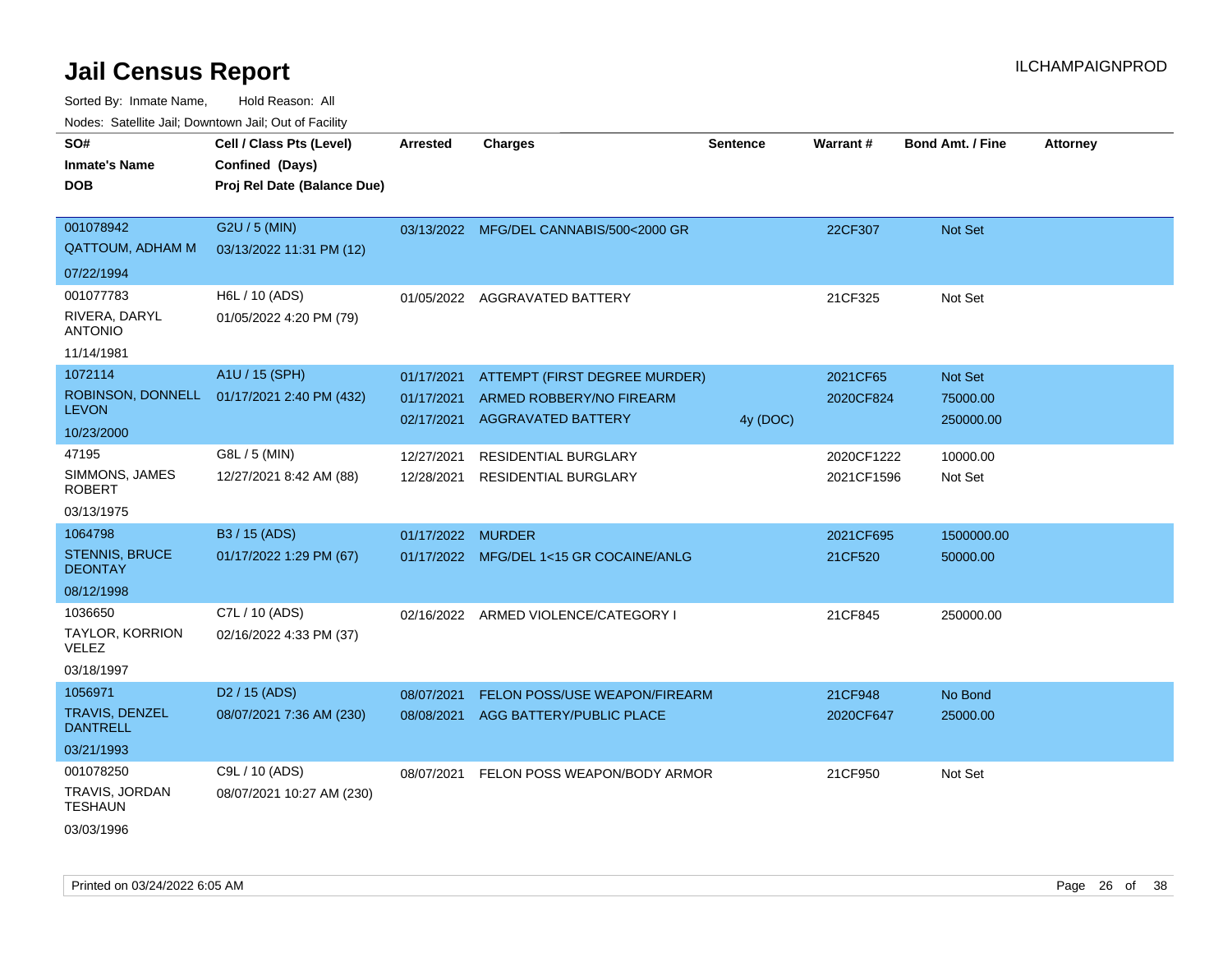| rouco. Calcinic Jan, Downtown Jan, Out of Facility |                             |                 |                                          |                 |           |                         |                 |
|----------------------------------------------------|-----------------------------|-----------------|------------------------------------------|-----------------|-----------|-------------------------|-----------------|
| SO#                                                | Cell / Class Pts (Level)    | <b>Arrested</b> | Charges                                  | <b>Sentence</b> | Warrant#  | <b>Bond Amt. / Fine</b> | <b>Attorney</b> |
| Inmate's Name                                      | Confined (Days)             |                 |                                          |                 |           |                         |                 |
| <b>DOB</b>                                         | Proj Rel Date (Balance Due) |                 |                                          |                 |           |                         |                 |
|                                                    |                             |                 |                                          |                 |           |                         |                 |
| 512160                                             | F1L / 15 (MAX)              | 03/10/2022      | ARMED HABITUAL CRIMINAL                  |                 | 22CF296   | Not Set                 |                 |
| TURNER, CHARLES<br><b>EDWARD</b>                   | 03/10/2022 12:00 PM (15)    |                 | 03/11/2022 PAROLE REVOCATION             |                 | CH2201422 | No Bond                 |                 |
| 09/05/1986                                         |                             |                 |                                          |                 |           |                         |                 |
| 30108                                              | J4L / 15 (ADS)              | 07/30/2021      | <b>MURDER</b>                            |                 | 21CF902   | 2000000.00              |                 |
| VANDYKE, DARYL<br>ANTHONY                          | 07/30/2021 8:29 PM (238)    |                 |                                          |                 |           |                         |                 |
| 10/04/1965                                         |                             |                 |                                          |                 |           |                         |                 |
| 968681                                             | D5 / 15 (ADS)               | 08/27/2021      | AGG CRIM SX AB/VIC 13<18/TRUST           |                 | 2020CF499 | 250000.00               |                 |
| <b>WADE, DEMETRIUS</b><br>DARYL                    | 08/27/2021 2:25 AM (210)    | 08/27/2021      | INDIRECT CRIMINAL CONTEMPT               | 3y(DOC)         | 2021CC16  | No Bond                 |                 |
| 01/07/1987                                         |                             |                 |                                          |                 |           |                         |                 |
| 1070971                                            | H3L / 5 (ADS)               | 12/07/2021      | IDENTITY THEFT/<\$300                    |                 | 20CF922   | Not Set                 |                 |
| WEIR, CLINTON<br>HOWARD                            | 12/08/2021 3:45 AM (107)    | 12/07/2021      | <b>RECKLESS DRIVING</b>                  |                 | 19TR2348  | Not Set                 |                 |
| 03/15/1983                                         |                             |                 |                                          |                 |           |                         |                 |
| 54212                                              | E3U / 10 (ADS)              | 12/21/2021      | ARMED VIOLENCE/CATEGORY I                |                 | 21CF1576  | <b>Not Set</b>          |                 |
| <b>WHITLOCK, GEORGE</b>                            | 12/21/2021 1:20 PM (94)     | 12/21/2021      | RECEIVE/POSS/SELL STOLEN VEH             |                 | 2021CF669 | 10000.00                |                 |
| ABRAM                                              |                             | 12/21/2021      | <b>VIOLATE ORDER PROTECTION</b>          |                 | 2021CM391 | 1000.00                 |                 |
| 11/10/1978                                         |                             |                 |                                          |                 |           |                         |                 |
| 001077917                                          | G4U / 5 (MIN)               | 03/15/2022      | <b>RESIDENTIAL BURGLARY</b>              |                 | 2022CF311 | Not Set                 |                 |
| WILLIAMS, EDDIE SIM                                | 03/15/2022 3:17 AM (10)     |                 |                                          |                 |           |                         |                 |
| 02/04/1972                                         |                             |                 |                                          |                 |           |                         |                 |
| 1058072                                            | A2U / 15 (SPH)              | 02/25/2021      | ARMED HABITUAL CRIMINAL                  |                 |           | Not Set                 |                 |
| WILLIAMS, KENNETH<br><b>BERNARD</b>                | 02/25/2021 3:24 PM (393)    |                 |                                          |                 |           |                         |                 |
| 10/04/1985                                         |                             |                 |                                          |                 |           |                         |                 |
| 1020914                                            | F3L / 10 (MED)              |                 | 03/06/2022 FELON POSS/USE WEAPON/FIREARM |                 | 21CF1337  | 250000.00               |                 |
| WILSON, BRANDON<br>LARON                           | 03/06/2022 11:46 AM (19)    |                 |                                          |                 |           |                         |                 |
| 07/05/1994                                         |                             |                 |                                          |                 |           |                         |                 |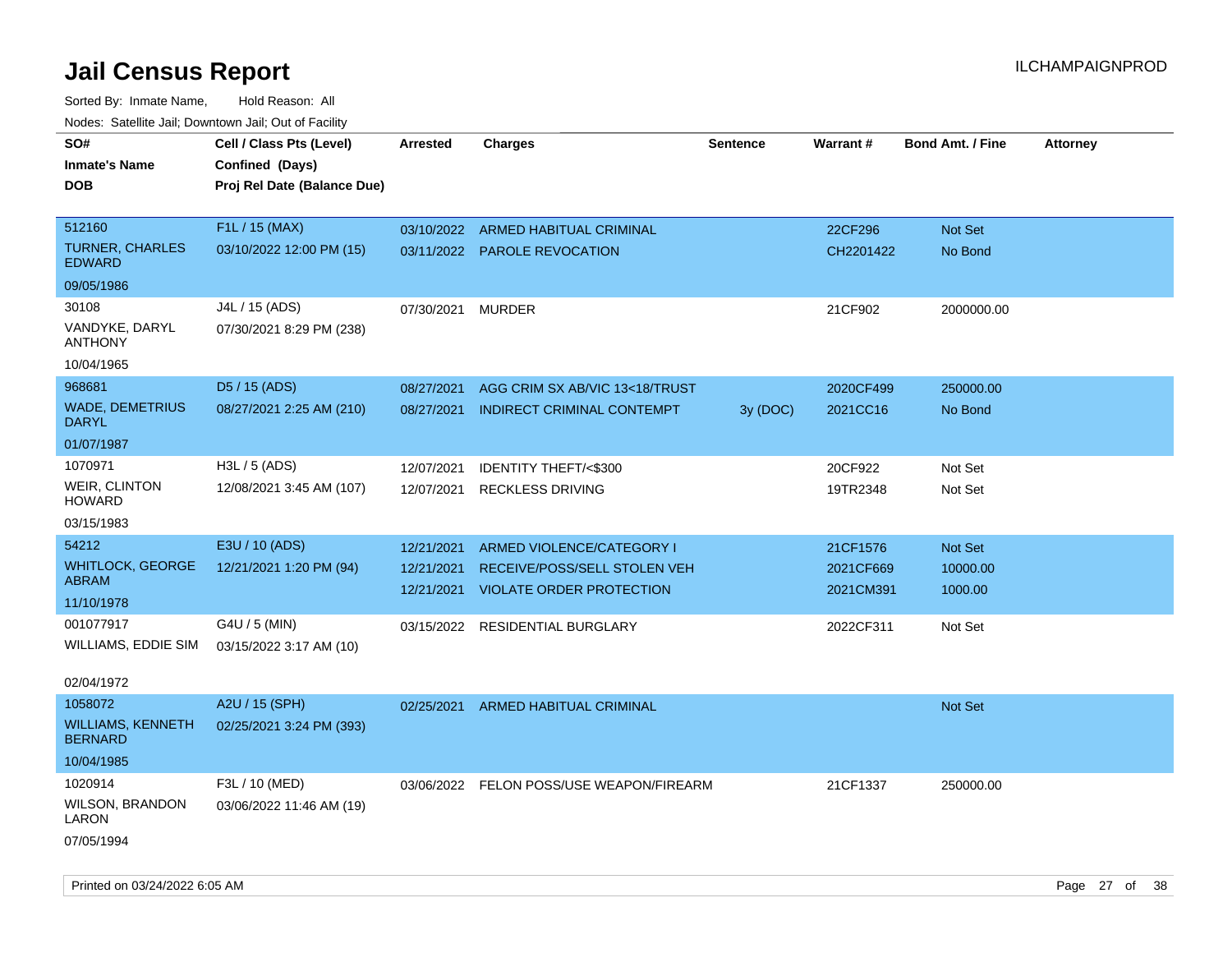| SO#<br><b>Inmate's Name</b><br><b>DOB</b>           | Cell / Class Pts (Level)<br>Confined (Days)<br>Proj Rel Date (Balance Due) | Arrested   | Charges         | <b>Sentence</b> | Warrant #   | <b>Bond Amt. / Fine</b> | Attorney |
|-----------------------------------------------------|----------------------------------------------------------------------------|------------|-----------------|-----------------|-------------|-------------------------|----------|
| 9326<br>YOUNG, ANTHONY<br><b>PAUL</b><br>03/13/1954 | $12/5$ (ADS)<br>06/14/2021 12:07 PM (284)                                  | 06/14/2021 | <b>BURGLARY</b> |                 | 2020-CF-625 | Not Set                 |          |
| <b>Total Downtown Jail: 64</b>                      |                                                                            | Males: 64  | Females: 0      | Unknown: 0      |             |                         |          |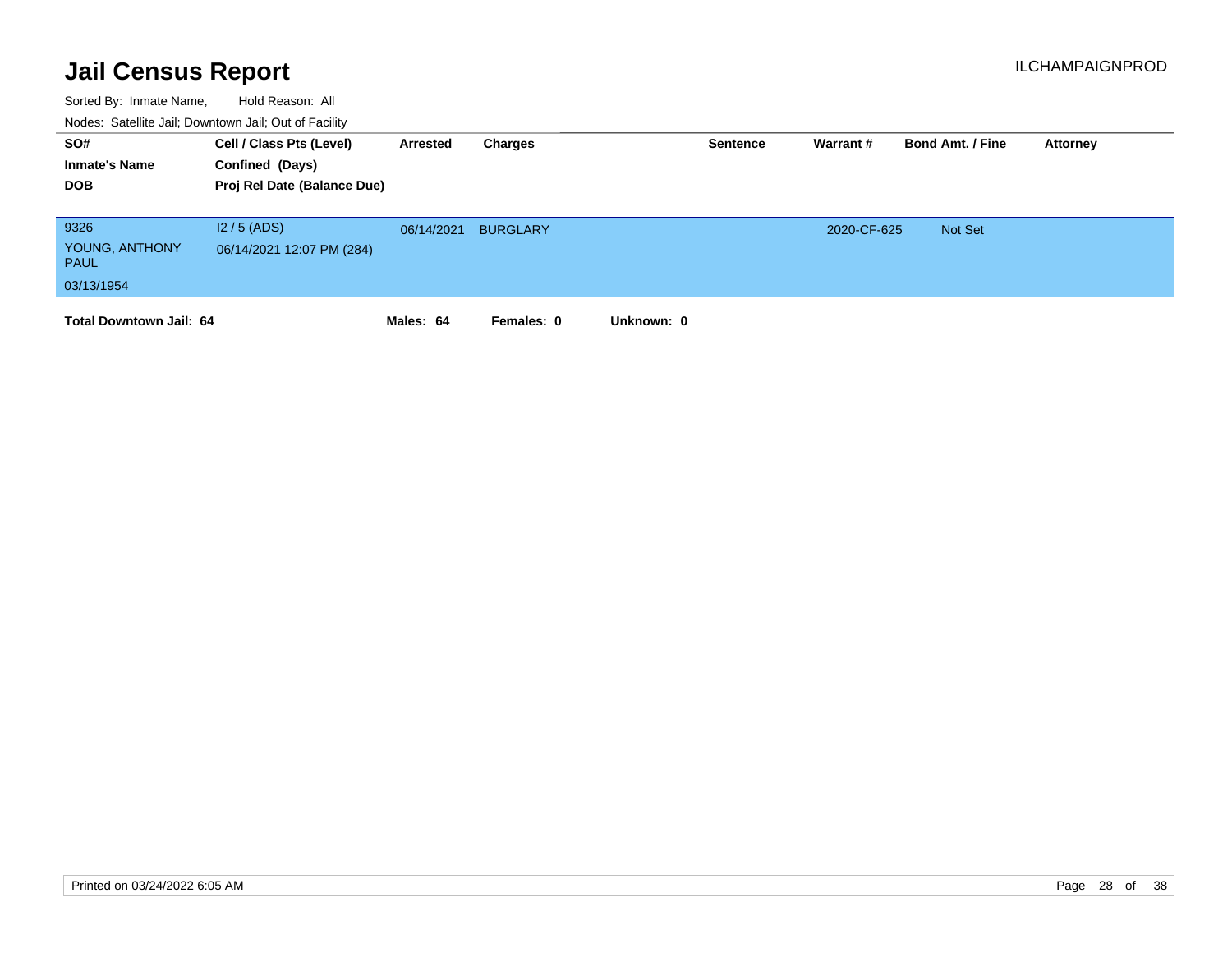Sorted By: Inmate Name, Hold Reason: All Nodes: Satellite Jail; Downtown Jail; Out of Facility

| <b>Out of Facility</b>                       |                                            |                 |                                  |                 |            |                  |                 |
|----------------------------------------------|--------------------------------------------|-----------------|----------------------------------|-----------------|------------|------------------|-----------------|
| SO#                                          | Cell / Class Pts (Level)                   | <b>Arrested</b> | <b>Charges</b>                   | <b>Sentence</b> | Warrant#   | Bond Amt. / Fine | <b>Attorney</b> |
| <b>Inmate's Name</b>                         | Confined (Days)                            |                 |                                  |                 |            |                  |                 |
| <b>DOB</b>                                   | Proj Rel Date (Balance Due)                |                 |                                  |                 |            |                  |                 |
|                                              |                                            |                 |                                  |                 |            |                  |                 |
| 001078621                                    | <b>KAN / 10 (MED)</b>                      | 12/23/2021      | <b>RESIDENTIAL BURGLARY</b>      |                 | 21CF1582   | <b>Not Set</b>   |                 |
| BAILEY, DANIEL SCOTT 12/23/2021 9:44 AM (92) |                                            | 01/14/2022      | <b>PROBATION VIOLATION</b>       |                 | 21CF1445   | <b>Not Set</b>   |                 |
|                                              |                                            |                 |                                  |                 |            |                  |                 |
| 05/09/1999                                   |                                            |                 |                                  |                 |            |                  |                 |
| 19971                                        | EHD                                        | 11/09/2021      | DRIVING RVK/SUSP DUI/SSS 4-9     |                 | 2021CF968  | Not Set          |                 |
| <b>LYNN</b>                                  | BARNESKE, RAYMOND 11/09/2021 9:32 AM (136) |                 |                                  |                 |            |                  |                 |
| 08/17/1961                                   | 5/6/2022 (0.00)                            |                 |                                  |                 |            |                  |                 |
| 516062                                       | <b>KAN / 15 (MAX)</b>                      | 02/22/2021      | <b>PHONE HARASSMENT/2+</b>       |                 | 20CF194    | 5000.00          |                 |
| <b>BENNETT, JOHN</b><br><b>MICHAEL</b>       | 02/22/2021 10:47 AM (396)                  | 02/22/2021      | AGG DISCH FIR/VEH/PC OFF/FRMAN   |                 | 21CF210    | No Bond          |                 |
| 04/30/1986                                   |                                            |                 |                                  |                 |            |                  |                 |
| 33993                                        | KAN / 10 (MED)                             | 06/14/2021      | AGGRAVATED DOMESTIC BATTERY      |                 | 21CF688    | Not Set          |                 |
| <b>BOOKER, STEPHON</b>                       | 06/14/2021 7:42 PM (284)                   | 06/14/2021      | POSSESSING A CONTROLLED SUBSTANC |                 | 21CF657    | Not Set          |                 |
| <b>MONTELL</b>                               |                                            | 06/14/2021      | PAROLE REVOCATION                |                 | CH2103612  | No Bond          |                 |
| 06/11/1971                                   |                                            |                 |                                  |                 |            |                  |                 |
| 38273                                        | <b>EHD</b>                                 | 02/23/2022      | AGG DUI/NO VALID DL              |                 | 2020CF1371 | Not Set          |                 |
| <b>BRADLEY,</b><br><b>CHRISTOPHER</b>        | 02/23/2022 9:14 AM (30)                    |                 |                                  |                 |            |                  |                 |
| 02/24/1974                                   | 4/7/2022 (0.00)                            |                 |                                  |                 |            |                  |                 |
| 1074315                                      | KAN / 15 (MAX)                             | 07/27/2021      | AGG DISCHARGE FIREARM/VEH/SCH    |                 | 21CF927    | Not Set          |                 |
| <b>BRIGGS, PATRICK</b><br><b>MONTAY</b>      | 08/03/2021 4:56 PM (234)                   |                 |                                  |                 |            |                  |                 |
| 08/05/2001                                   |                                            |                 |                                  |                 |            |                  |                 |
| 001078065                                    | <b>KAN / 10 (ADS)</b>                      | 06/17/2021      | AGG BATTERY/DISCHARGE FIREARM    |                 | 21CF704    | 1000000.00       |                 |
| <b>BROWN, CHARMAN</b><br><b>LAKEEF</b>       | 06/17/2021 12:32 PM (281)                  |                 |                                  |                 |            |                  |                 |

11/30/2002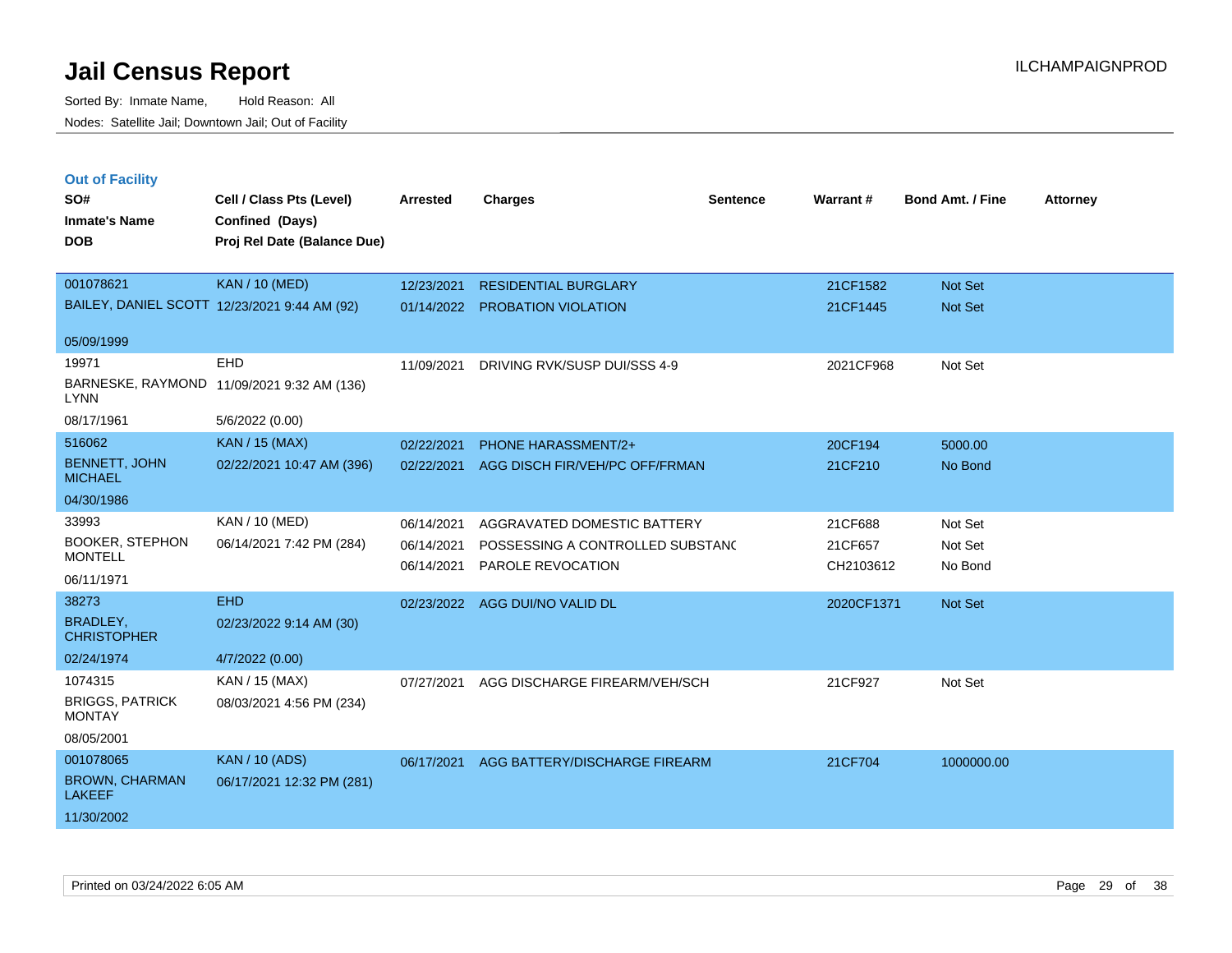| soupois catomic can, Dominomii can, Cat or Faomt<br>SO#<br><b>Inmate's Name</b> | Cell / Class Pts (Level)<br>Confined (Days) | <b>Arrested</b> | <b>Charges</b>                      | <b>Sentence</b> | Warrant#   | <b>Bond Amt. / Fine</b> | Attorney |
|---------------------------------------------------------------------------------|---------------------------------------------|-----------------|-------------------------------------|-----------------|------------|-------------------------|----------|
| <b>DOB</b>                                                                      | Proj Rel Date (Balance Due)                 |                 |                                     |                 |            |                         |          |
|                                                                                 |                                             |                 |                                     |                 |            |                         |          |
| 1038554                                                                         | KAN / 15 (MAX)                              | 08/18/2021      | DELIVERY OF OR POSSESSION OF W/ INT |                 | 21CF1009   | No Bond                 |          |
| <b>BROWN, CORRION</b><br><b>DEVONTAE</b>                                        | 08/18/2021 5:40 PM (219)                    |                 | 08/18/2021 ARMED HABITUAL CRIMINAL  |                 | 21CF1162   | Not Set                 |          |
| 04/19/1995                                                                      |                                             |                 |                                     |                 |            |                         |          |
| 1038579                                                                         | KAN / 15 (MAX)                              | 08/18/2021      | FELON POSS/USE WEAPON/FIREARM       |                 | 21CF1010   | Not Set                 |          |
| <b>BROWN, MARKEL</b><br><b>RIKKI</b>                                            | 08/18/2021 2:05 PM (219)                    |                 |                                     |                 |            |                         |          |
| 01/06/1995                                                                      |                                             |                 |                                     |                 |            |                         |          |
| 1003006                                                                         | <b>KAN / 15 (MAX)</b>                       | 08/19/2021      | <b>FELON POSS/USE MACHINE GUN</b>   |                 | 21CF1011   | No Bond                 |          |
| <b>BROWN, ROCKEITH</b><br><b>JAVONTE</b>                                        | 08/19/2021 12:55 AM (218)                   |                 |                                     |                 |            |                         |          |
| 07/23/1991                                                                      |                                             |                 |                                     |                 |            |                         |          |
| 1068812                                                                         | KAN / 15 (MAX)                              | 12/21/2021      | FELON POSS/USE FIREARM PRIOR        |                 | 21CF1568   | Not Set                 |          |
| BRYANT, DANNY<br><b>EUGENE</b>                                                  | 12/21/2021 1:50 PM (94)                     | 12/21/2021      | AGG DISCHARGE FIREARM/OCC VEH       |                 | 21CF741    | Not Set                 |          |
| 11/22/1989                                                                      |                                             |                 |                                     |                 |            |                         |          |
| 987334                                                                          | <b>KAN / 15 (MAX)</b>                       | 03/10/2021      | ATTEMPT (FIRST DEGREE MURDER)       |                 | 19CF689    | Not Set                 |          |
| <b>CAIN, ISAIAH</b><br><b>DEPRIEST</b>                                          | 03/10/2021 2:22 PM (380)                    |                 |                                     |                 |            |                         |          |
| 12/23/1990                                                                      |                                             |                 |                                     |                 |            |                         |          |
| 992962                                                                          | KAN / 15 (ADS)                              | 05/25/2021      | MURDER/INTENT TO KILL/INJURE        |                 | 2018CF1045 | 1000000.00              |          |
| CAMPBELL, KEITH<br><b>KNAQEEB</b>                                               | 05/25/2021 1:19 PM (304)                    |                 |                                     |                 |            |                         |          |
| 07/22/1991                                                                      |                                             |                 |                                     |                 |            |                         |          |
| 001078576                                                                       | KAN / 15 (MAX)                              | 11/09/2021      | UNLAWFUL USE OF A WEAPON            |                 | 21CF1383   | Not Set                 |          |
| CARTER, DEMONDRE<br><b>DAVON</b>                                                | 11/09/2021 6:01 PM (136)                    |                 |                                     |                 |            |                         |          |
| 05/27/2001                                                                      |                                             |                 |                                     |                 |            |                         |          |
| 1064992                                                                         | KAN / 15 (MAX)                              | 09/20/2021      | ARMED VIOLENCE/CATEGORY I           |                 | 21CF1137   | Not Set                 |          |
| CARTER, KEJUAN<br><b>JAVONTE</b>                                                | 09/20/2021 11:42 PM (186)                   |                 |                                     |                 |            |                         |          |
| 06/27/1998                                                                      |                                             |                 |                                     |                 |            |                         |          |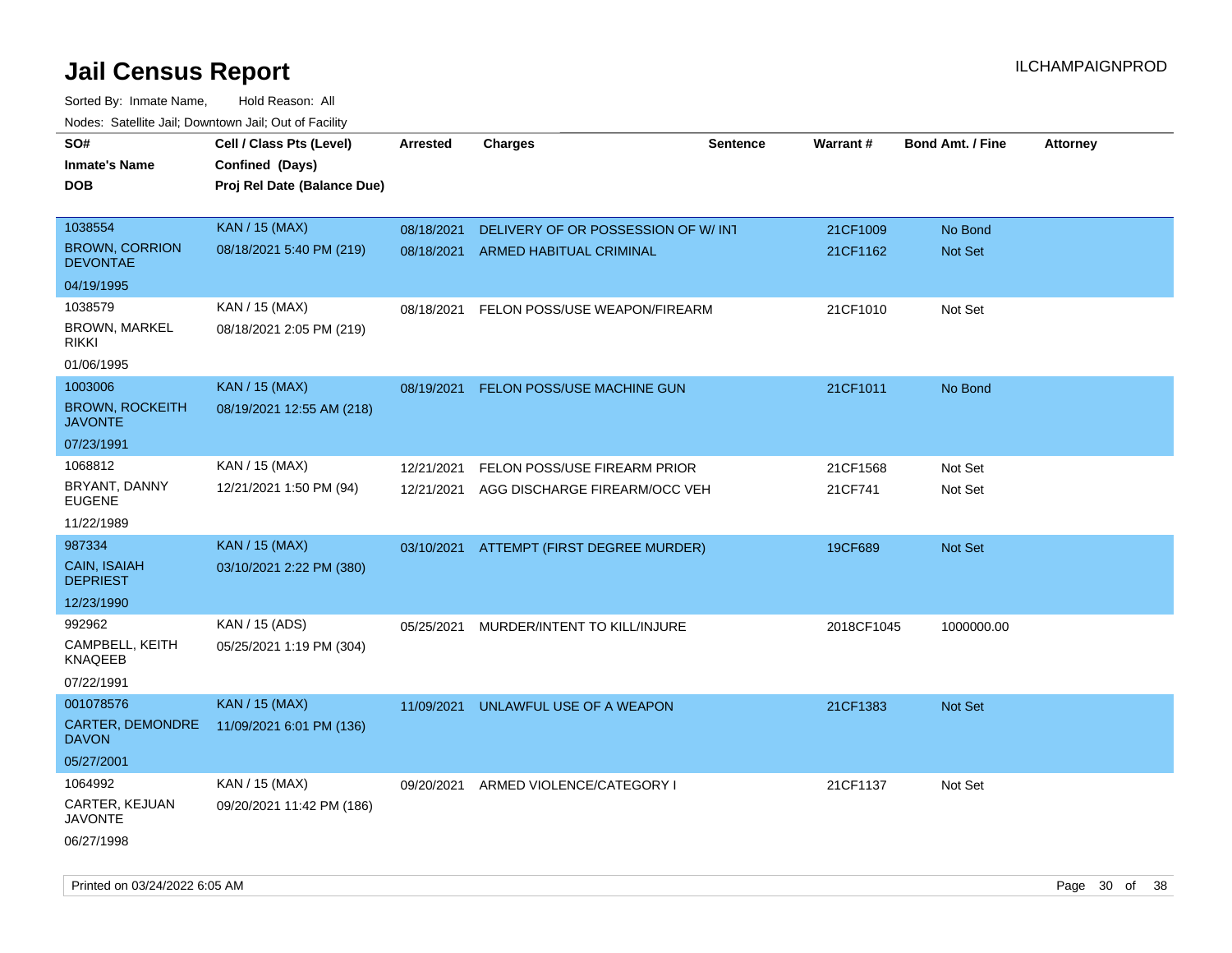| SO#<br><b>Inmate's Name</b><br><b>DOB</b>                            | Cell / Class Pts (Level)<br>Confined (Days)<br>Proj Rel Date (Balance Due) | Arrested                               | <b>Charges</b>                                                                                | <b>Sentence</b> | <b>Warrant#</b>                   | <b>Bond Amt. / Fine</b>           | <b>Attorney</b> |
|----------------------------------------------------------------------|----------------------------------------------------------------------------|----------------------------------------|-----------------------------------------------------------------------------------------------|-----------------|-----------------------------------|-----------------------------------|-----------------|
| 001078729<br><b>CARTER, TROY</b><br><b>DEMON</b><br>01/02/2004       | <b>KAN / 15 (ADS)</b><br>01/02/2022 10:29 AM (82)                          | 01/02/2022                             | MURDER/INTENT TO KILL/INJURE                                                                  |                 | 20CF396                           | 1000000.00                        |                 |
| 001078461<br>COLE, ERIC JOSE<br>01/24/2002                           | KAN / 10 (MED)<br>10/08/2021 12:25 AM (168)                                | 10/07/2021<br>10/07/2021               | AGG UNLAWFUL USE WEAPON/PERSON<br>AGG DOMESTIC BATTERY/STRANGLE                               |                 | 2021CF1209<br>2021CF1208          | No Bond<br>Not Set                |                 |
| 1048488<br>COLSON, WAYNE<br><b>ARTHUR, Third</b><br>10/14/1995       | <b>KAN / 10 (ADS)</b><br>12/30/2021 8:27 AM (85)                           | 12/30/2021                             | ARMED VIOLENCE/CATEGORY I                                                                     |                 | 2022CF4                           | <b>Not Set</b>                    |                 |
| 57733<br>CRAIG, ANTOINE<br><b>DARRELL</b><br>10/09/1982              | KAN / 15 (SPH)<br>02/25/2020 4:08 PM (759)                                 | 02/25/2020<br>02/25/2020               | <b>HOMICIDE</b><br>FELON POSS/USE WEAPON/FIREARM                                              |                 | 2020-CF250<br>19CF-1827           | 2000000.00<br>80000.00            |                 |
| 001077939<br><b>CROSS, PATRICK</b><br><b>DONTRELLE</b><br>11/07/2001 | <b>KAN / 10 (MED)</b><br>05/10/2021 7:31 PM (319)                          | 05/10/2021<br>06/02/2021               | FIREARM/FOID INVALID/NOT ELIG<br>POSS STOLEN VEHICLE > \$25,000                               |                 | 21CF526<br>21CF612                | No Bond<br>Not Set                |                 |
| 25022<br>CRUMP, ROBERT<br><b>ANTHONY</b><br>02/06/1966               | EHD / 10 (MED)<br>02/17/2022 11:48 AM (36)<br>5/14/2022 (0.00)             | 02/17/2022                             | AGG DUI/2/PASS <16                                                                            |                 | 2021CF560                         | No Bond                           |                 |
| 1061304<br><b>DORRIS, KEMION</b><br><b>DAETOCE</b><br>11/19/1997     | <b>KAN / 15 (MAX)</b><br>10/11/2021 7:30 PM (165)                          | 10/11/2021<br>10/11/2021<br>10/11/2021 | ARMED HABITUAL CRIMINAL<br>ARMED HABITUAL CRIMINAL<br><b>HOME INVASION/FIREARM</b>            |                 | 21CF1226<br>21CF1227<br>21CF1228  | No Bond<br>No Bond<br>No Bond     |                 |
| 1013012<br>GARY, XAVIER LAMAR<br>12/14/1991                          | KAN / 15 (MAX)<br>07/08/2021 9:24 AM (260)                                 | 07/08/2021<br>07/08/2021<br>07/08/2021 | ATTEMPT (FIRST DEGREE MURDER)<br>FELON POSS/USE FIREARM PRIOR<br>FELON POSS/USE FIREARM PRIOR |                 | 2021CF790<br>2020CF650<br>21CF798 | 1000000.00<br>25000.00<br>Not Set |                 |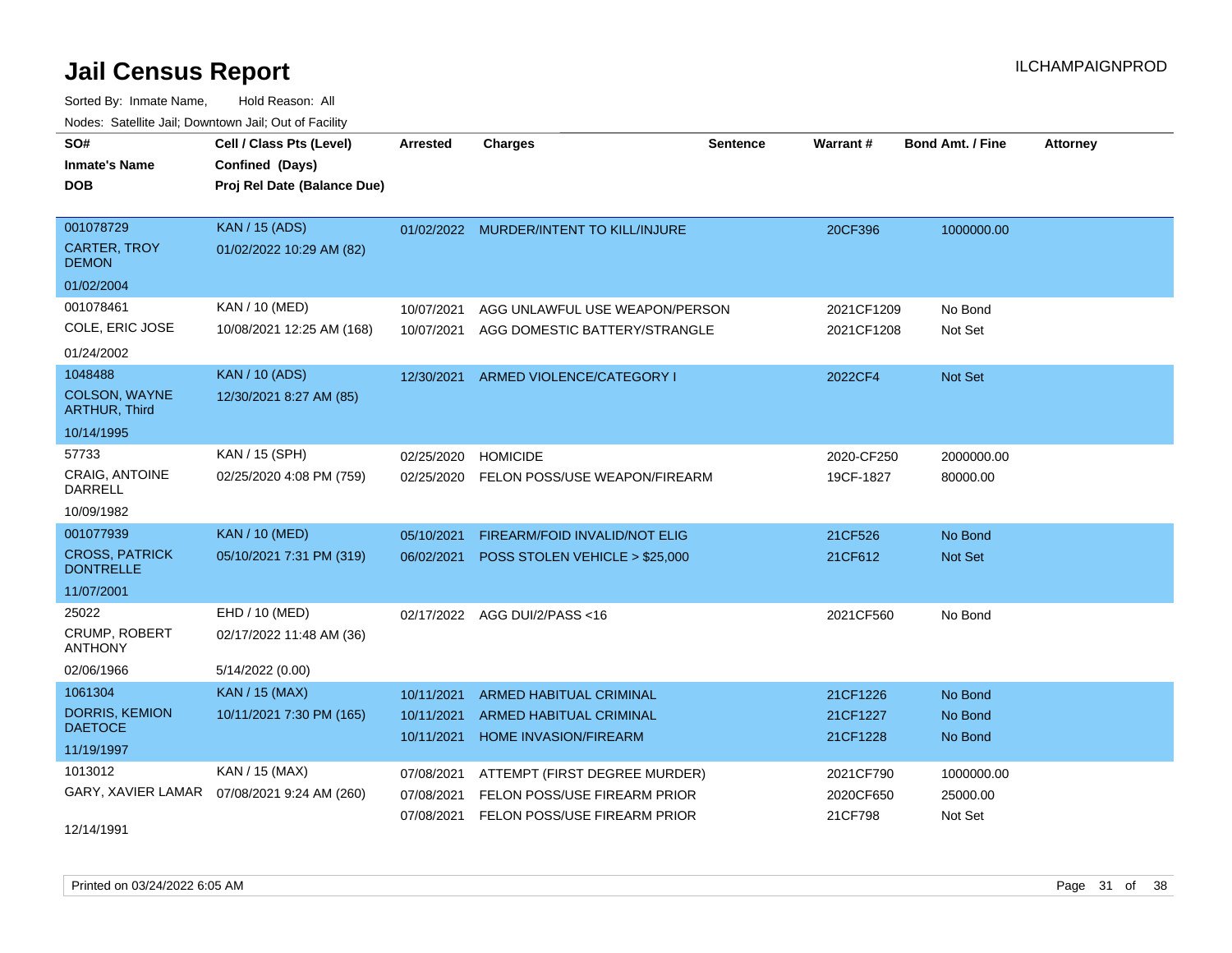| SO#                                        | Cell / Class Pts (Level)                     | <b>Arrested</b>      | <b>Charges</b>                            | <b>Sentence</b> | Warrant#   | <b>Bond Amt. / Fine</b> | <b>Attorney</b> |
|--------------------------------------------|----------------------------------------------|----------------------|-------------------------------------------|-----------------|------------|-------------------------|-----------------|
| <b>Inmate's Name</b>                       | Confined (Days)                              |                      |                                           |                 |            |                         |                 |
| DOB                                        | Proj Rel Date (Balance Due)                  |                      |                                           |                 |            |                         |                 |
|                                            |                                              |                      |                                           |                 |            |                         |                 |
| 1065946                                    | <b>KAN / 10 (MED)</b>                        | 09/04/2021           | AGG BATTERY/DISCHARGE FIREARM             |                 | 21CF1057   | 750000.00               |                 |
| <b>GODBOLT, DESMOND</b><br><b>DEVONTAE</b> | 09/04/2021 1:17 AM (202)                     | 09/04/2021           | <b>RESIST/OBSTRUCTING A PEACE OFFICEF</b> |                 | 21CM407    | Not Set                 |                 |
| 11/15/1997                                 |                                              |                      |                                           |                 |            |                         |                 |
| 1070118                                    | KAN / 15 (MAX)                               | 08/31/2021           | AGGRAVATED DOMESTIC BATTERY               |                 | 21CF1049   | No Bond                 |                 |
| GRAHAM, CORTEZ<br>LAMON                    | 08/31/2021 9:32 PM (206)                     | 09/02/2021           | PROBATION VIOLATION                       |                 | 21CF55     | Not Set                 |                 |
| 03/31/1976                                 |                                              |                      |                                           |                 |            |                         |                 |
| 1076506                                    | <b>KAN / 15 (MAX)</b>                        | 09/17/2021           | AGG UUW/PERSON/CM THREAT VIOL             |                 | 21CF1131   | Not Set                 |                 |
|                                            | GRAY, JAMARH EMERE 09/17/2021 10:41 AM (189) | 09/20/2021           | DOMESTIC BATTERY                          |                 | 21CM430    | <b>Not Set</b>          |                 |
| 06/21/2003                                 |                                              |                      |                                           |                 |            |                         |                 |
| 1055117                                    | <b>EHD</b>                                   | 02/15/2022           | AGG BATTERY/PUBLIC PLACE                  |                 | 2021CM47   | Not Set                 |                 |
| <b>GREAM, JOHN</b><br>ROBERT LEE           | 02/15/2022 10:44 AM (38)                     |                      |                                           |                 |            |                         |                 |
| 08/23/1996                                 | 6/13/2022 (0.00)                             |                      |                                           |                 |            |                         |                 |
| 1037683                                    | <b>EHD</b>                                   | 02/23/2022           | AGG DUI/LIC SUSP OR REVOKED               |                 | 2020CF350  | Not Set                 |                 |
| <b>HARRISON, HAROLD</b><br>RAY             | 02/23/2022 10:01 AM (30)                     | 02/23/2022 AGG DUI/3 |                                           |                 | 2020CF1351 | Not Set                 |                 |
| 11/30/1963                                 | 5/22/2022 (0.00)                             |                      |                                           |                 |            |                         |                 |
| 1045186                                    | KAN / 15 (MAX)                               | 08/16/2021           | ARMED VIOLENCE/CATEGORY I                 |                 | 21CF934    | 1000000.00              |                 |
| HOLBROOK, JOHNNIE                          | 08/16/2021 11:07 AM (221)                    | 08/16/2021           | FELON POSS/USE WEAPON/FIREARM             |                 | 19CF968    | Not Set                 |                 |
| MATHIS                                     |                                              | 08/16/2021           | AGG FLEEING POLICE/21 MPH OVER            |                 | 21CF988    | Not Set                 |                 |
| 07/19/1996                                 |                                              | 08/16/2021           | FELON POSS/USE WEAPON/FIREARM             |                 | 21CF989    | Not Set                 |                 |
| 972300                                     | <b>KAN / 10 (MED)</b>                        | 12/22/2021           | <b>RESIDENTIAL BURGLARY</b>               |                 | 18CF1691   | 25000.00                |                 |
| <b>HOLT, MICHAEL</b><br><b>TERRELL</b>     | 12/22/2021 8:36 AM (93)                      | 12/22/2021           | AGG CRIM SEX ABUSE/VICTIM <9              |                 | 19CF1277   | 250000.00               |                 |
| 12/25/1989                                 |                                              |                      |                                           |                 |            |                         |                 |
| 001078146                                  | KAN / 15 (MAX)                               | 07/09/2021           | AGG BATTERY/DISCHARGE FIREARM             |                 | 21CF795    | 1000000.00              |                 |
| HUNT, TEIGAN<br>JAZAIREO                   | 07/09/2021 12:41 PM (259)                    | 07/09/2021           | ARMED ROBBERY/ARMED W/FIREARM             |                 | 21CF806    | Not Set                 |                 |
| 05/14/2003                                 |                                              |                      |                                           |                 |            |                         |                 |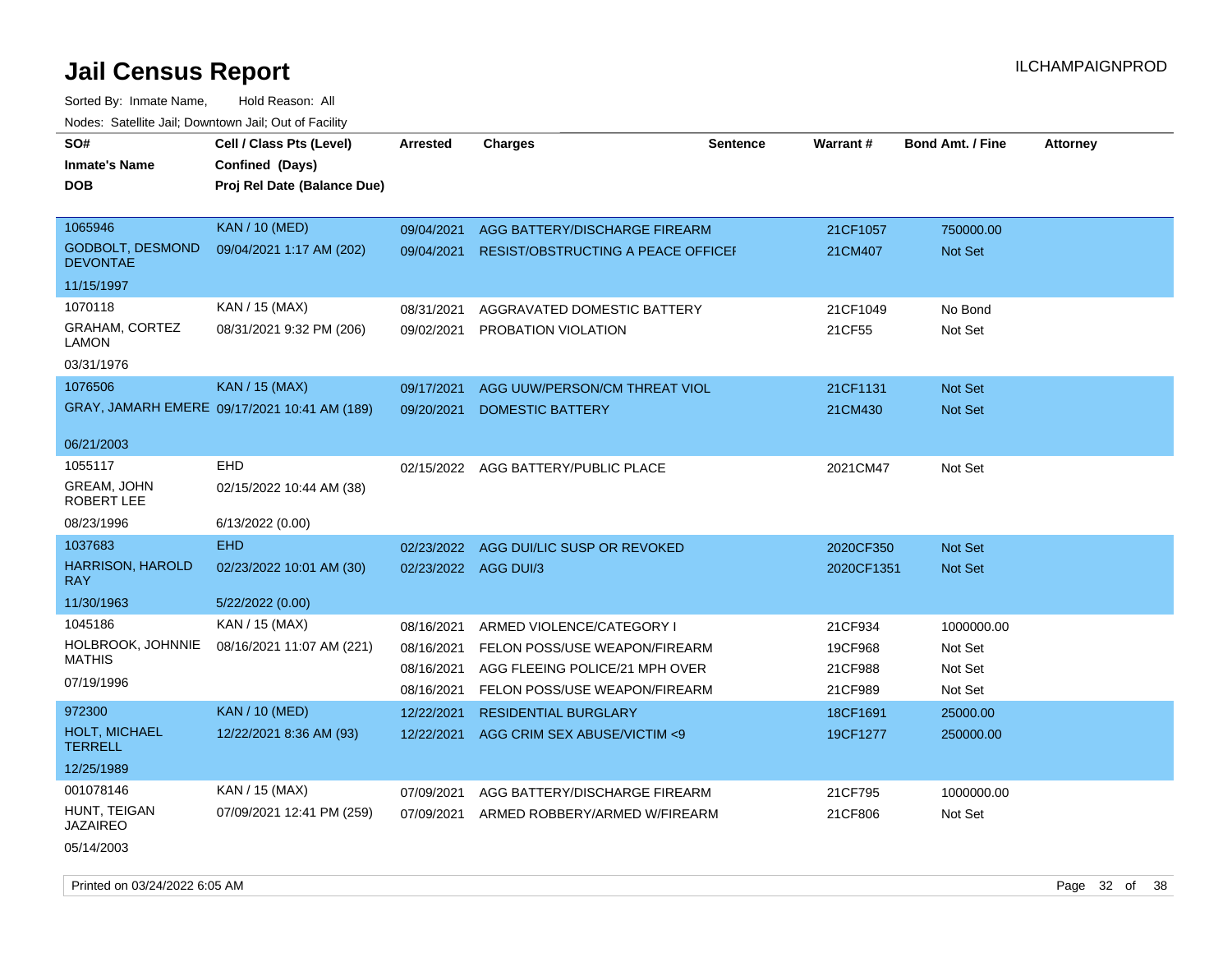| roaco. Calcinio dan, Downtown dan, Cal or Fability |                                                                            |                          |                                                               |                 |                       |                         |                 |
|----------------------------------------------------|----------------------------------------------------------------------------|--------------------------|---------------------------------------------------------------|-----------------|-----------------------|-------------------------|-----------------|
| SO#<br>Inmate's Name<br><b>DOB</b>                 | Cell / Class Pts (Level)<br>Confined (Days)<br>Proj Rel Date (Balance Due) | <b>Arrested</b>          | Charges                                                       | <b>Sentence</b> | Warrant#              | <b>Bond Amt. / Fine</b> | <b>Attorney</b> |
| 989743<br>JACKSON, STEVE<br>ALLEN                  | <b>KAN</b> / 15 (ADS)<br>04/13/2021 2:45 AM (346)                          | 04/13/2021               | <b>AGGRAVATED DOMESTIC BATTERY</b>                            |                 | 21CF399               | <b>Not Set</b>          |                 |
| 06/04/1991<br>001078788                            | KAN / 5 (ADS)                                                              | 01/21/2022               | AGGRAVATED BATTERY                                            |                 | 22CF93                | Not Set                 |                 |
|                                                    | JOHNSON, BRENTON Z 01/21/2022 8:33 PM (63)                                 |                          |                                                               |                 |                       |                         |                 |
| 08/07/1987                                         |                                                                            |                          |                                                               |                 |                       |                         |                 |
| 57271                                              | <b>EHD</b>                                                                 | 03/08/2022               | DRIVING RVK/SUSP DUI/SSS 4-9                                  |                 | 2021CF34              | <b>Not Set</b>          |                 |
| <b>KEYS, CAPREE</b><br><b>REMONE</b>               | 03/08/2022 9:17 AM (17)                                                    | 03/08/2022               | DRIVING RVK/SUSP DUI/SSS 4-9                                  |                 | 2020CF1116            | <b>Not Set</b>          |                 |
| 11/23/1982                                         | 9/3/2022 (0.00)                                                            |                          |                                                               |                 |                       |                         |                 |
| 1064445                                            | KAN / 15 (MAX)                                                             | 04/23/2021               | FELON POSS/USE FIREARM/PAROLE                                 |                 | 21CF899               | Not Set                 |                 |
| LARUE, TERENCE<br>TRAMEL                           | 04/23/2021 11:18 AM (336)                                                  | 04/23/2021<br>04/23/2021 | AGG DISCHARGE FIREARM/OCC VEH<br>POSSESS 15<100 GRAMS COCAINE |                 | 2021CF295<br>19CF1052 | 500000.00<br>10000.00   |                 |
| 12/23/1998                                         |                                                                            |                          |                                                               |                 |                       |                         |                 |
| 001078237                                          | <b>KAN / 15 (ADS)</b>                                                      | 08/03/2021               | AGG DISCHARGE FIREARM/OCC VEH                                 |                 | 21CF928               | No Bond                 |                 |
| <b>LAWS, TERON</b><br><b>RAMONTE</b>               | 08/03/2021 6:29 PM (234)                                                   |                          |                                                               |                 |                       |                         |                 |
| 04/03/2001                                         |                                                                            |                          |                                                               |                 |                       |                         |                 |
| 001078470                                          | KAN / 15 (MAX)                                                             | 10/10/2021               | MURDER/INTENT TO KILL/INJURE                                  |                 | 21CF1221              | Not Set                 |                 |
| LEE, AMAHRION<br>JA'MERE                           | 10/10/2021 1:23 PM (166)                                                   |                          |                                                               |                 |                       |                         |                 |
| 11/05/2002                                         |                                                                            |                          |                                                               |                 |                       |                         |                 |
| 56792                                              | <b>KAN / 10 (MED)</b>                                                      | 02/02/2021               | <b>ARMED HABITUAL CRIMINAL</b>                                |                 | 2021CF141             | 500000.00               |                 |
| LILLARD, LAWRENCE<br><b>TYRONE</b>                 | 02/02/2021 2:11 PM (416)                                                   | 02/22/2021               | DRIVING ON REVOKED LICENSE                                    |                 | 21TR426               | 5000.00                 |                 |
| 10/20/1982                                         |                                                                            |                          |                                                               |                 |                       |                         |                 |
| 40877                                              | <b>EHD</b>                                                                 | 02/01/2022 AGG DUI/3     |                                                               |                 | 2020CF986             | Not Set                 |                 |
| MABRY-HALL,<br>REBECCA SUE                         | 02/01/2022 9:32 AM (52)                                                    |                          |                                                               |                 |                       |                         |                 |
| 03/21/1971                                         | 5/1/2022 (0.00)                                                            |                          |                                                               |                 |                       |                         |                 |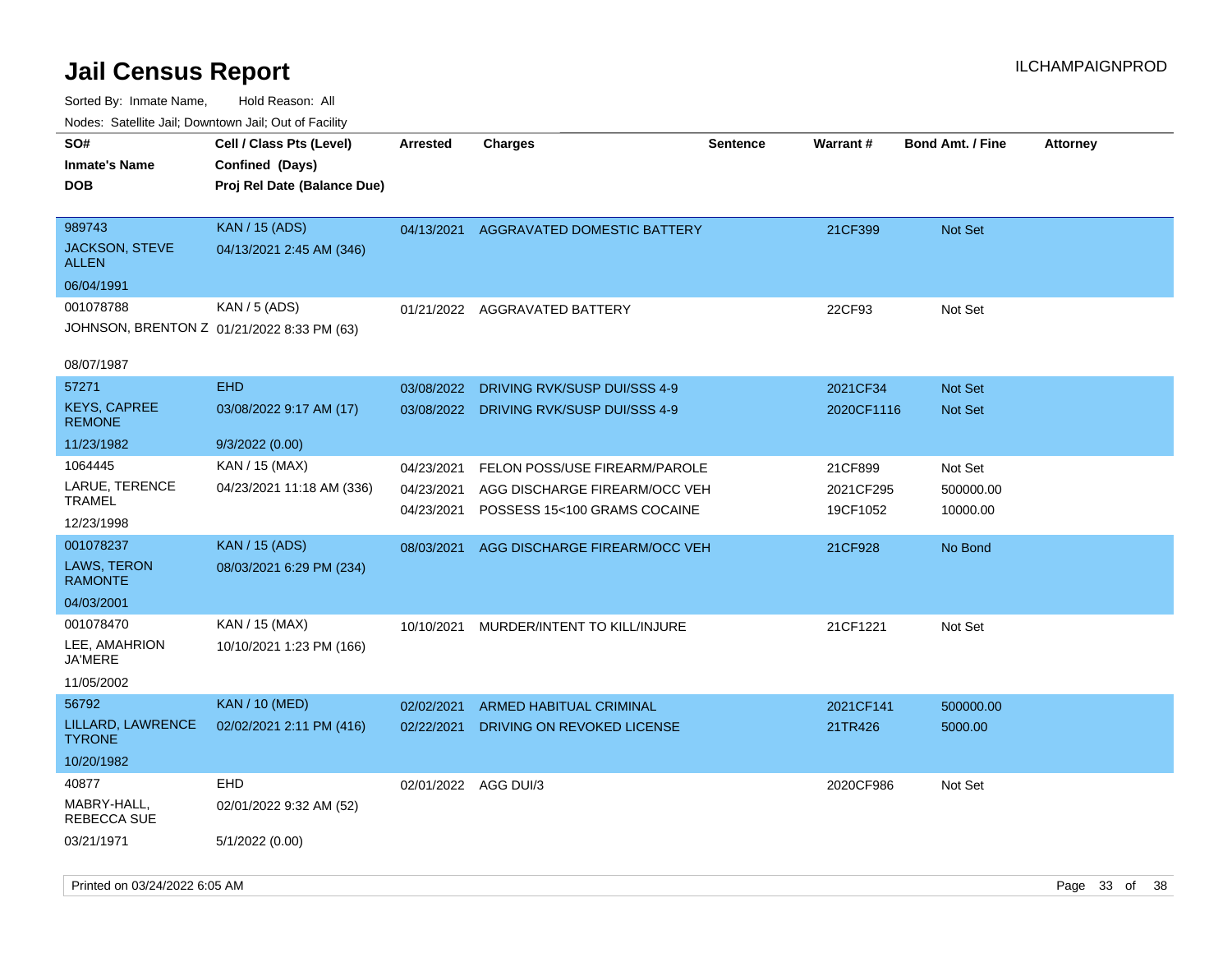| rouce. Calcillic Jali, Downtown Jali, Out of Facility |                                              |                 |                                |                 |             |                         |                 |
|-------------------------------------------------------|----------------------------------------------|-----------------|--------------------------------|-----------------|-------------|-------------------------|-----------------|
| SO#                                                   | Cell / Class Pts (Level)                     | <b>Arrested</b> | <b>Charges</b>                 | <b>Sentence</b> | Warrant#    | <b>Bond Amt. / Fine</b> | <b>Attorney</b> |
| <b>Inmate's Name</b>                                  | Confined (Days)                              |                 |                                |                 |             |                         |                 |
| <b>DOB</b>                                            | Proj Rel Date (Balance Due)                  |                 |                                |                 |             |                         |                 |
|                                                       |                                              |                 |                                |                 |             |                         |                 |
| 001078575                                             | <b>KAN / 10 (MED)</b>                        | 11/09/2021      | <b>GUNRUNNING</b>              |                 | 21CF1330    | 750000.00               |                 |
| <b>MCLAURIN, KEYON A</b>                              | 11/09/2021 12:41 PM (136)                    |                 |                                |                 |             |                         |                 |
|                                                       |                                              |                 |                                |                 |             |                         |                 |
| 11/19/2002                                            |                                              |                 |                                |                 |             |                         |                 |
| 1011046                                               | KAN / 15 (ADS)                               | 04/10/2021      | ATTEMPT (FIRST DEGREE MURDER)  |                 | 21CF392     | Not Set                 |                 |
| <b>MILES, DARRION</b><br><b>ANTONIO KEVONTA</b>       | 04/11/2021 12:46 AM (348)                    |                 |                                |                 |             |                         |                 |
| 03/18/1990                                            |                                              |                 |                                |                 |             |                         |                 |
| 001077278                                             | KAN / 15 (MAX)                               | 10/06/2020      | MURDER/INTENT TO KILL/INJURE   |                 | 2020CF146   | 2000000.00              |                 |
| MILLER, D'ANDRE                                       | 10/06/2020 12:49 PM (535)                    | 10/06/2020      | AGG FLEEING POLICE/21 MPH OVER |                 | 2019CF1171  | 50000.00                |                 |
| 09/08/1986                                            |                                              |                 |                                |                 |             |                         |                 |
| 534264                                                | EHD                                          | 03/23/2022      | AGG DUI/LIC SUSP OR REVOKED    |                 | 2021CF725   | Not Set                 |                 |
| MINER, DEMARIS<br><b>OMAR</b>                         | 03/23/2022 9:32 AM (2)                       |                 |                                |                 |             |                         |                 |
| 03/19/1987                                            | 3/25/2022 (0.00)                             |                 |                                |                 |             |                         |                 |
| 001078712                                             | <b>KAN / 10 (MED)</b>                        | 12/23/2021      | AGG DISCH FIREARM/1ST AID PERS |                 | 21CF1581    | Not Set                 |                 |
| MONTGOMERY,<br><b>RASHARD MYKI</b>                    | 12/23/2021 4:27 PM (92)                      |                 |                                |                 |             |                         |                 |
| 11/05/2001                                            |                                              |                 |                                |                 |             |                         |                 |
| 1026477                                               | KAN / 15 (ADS)                               | 09/21/2021      | AGG DISCHARGE FIREARM/OCC VEH  |                 | 21CF1138    | Not Set                 |                 |
| NEWBILL, DEVONTRE<br><b>LAMONT</b>                    | 09/21/2021 2:27 AM (185)                     |                 | 09/22/2021 PROBATION VIOLATION |                 | 20CF577     | Not Set                 |                 |
| 11/22/1993                                            |                                              |                 |                                |                 |             |                         |                 |
| 1072907                                               | <b>KAN</b>                                   | 07/14/2021      | ATTEMPT (FIRST DEGREE MURDER)  |                 | 2021-CF-832 | 2000000.00              |                 |
|                                                       | NIKOLAEV, YEVGENIY 07/14/2021 10:10 PM (254) | 07/14/2021      | CRIMINAL DAMAGE <\$500/SCHOOL  |                 | 2021CF840   | 5000.00                 |                 |
| 10/06/1983                                            |                                              |                 |                                |                 |             |                         |                 |
| 001078558                                             | KAN / 10 (MED)                               | 11/03/2021      | UNLAWFUL USE OF A WEAPON       |                 | 21CF1352    | Not Set                 |                 |
| PARRISH, DOMINIC<br>WALTER                            | 11/03/2021 1:25 PM (142)                     |                 |                                |                 |             |                         |                 |
| 08/23/2001                                            |                                              |                 |                                |                 |             |                         |                 |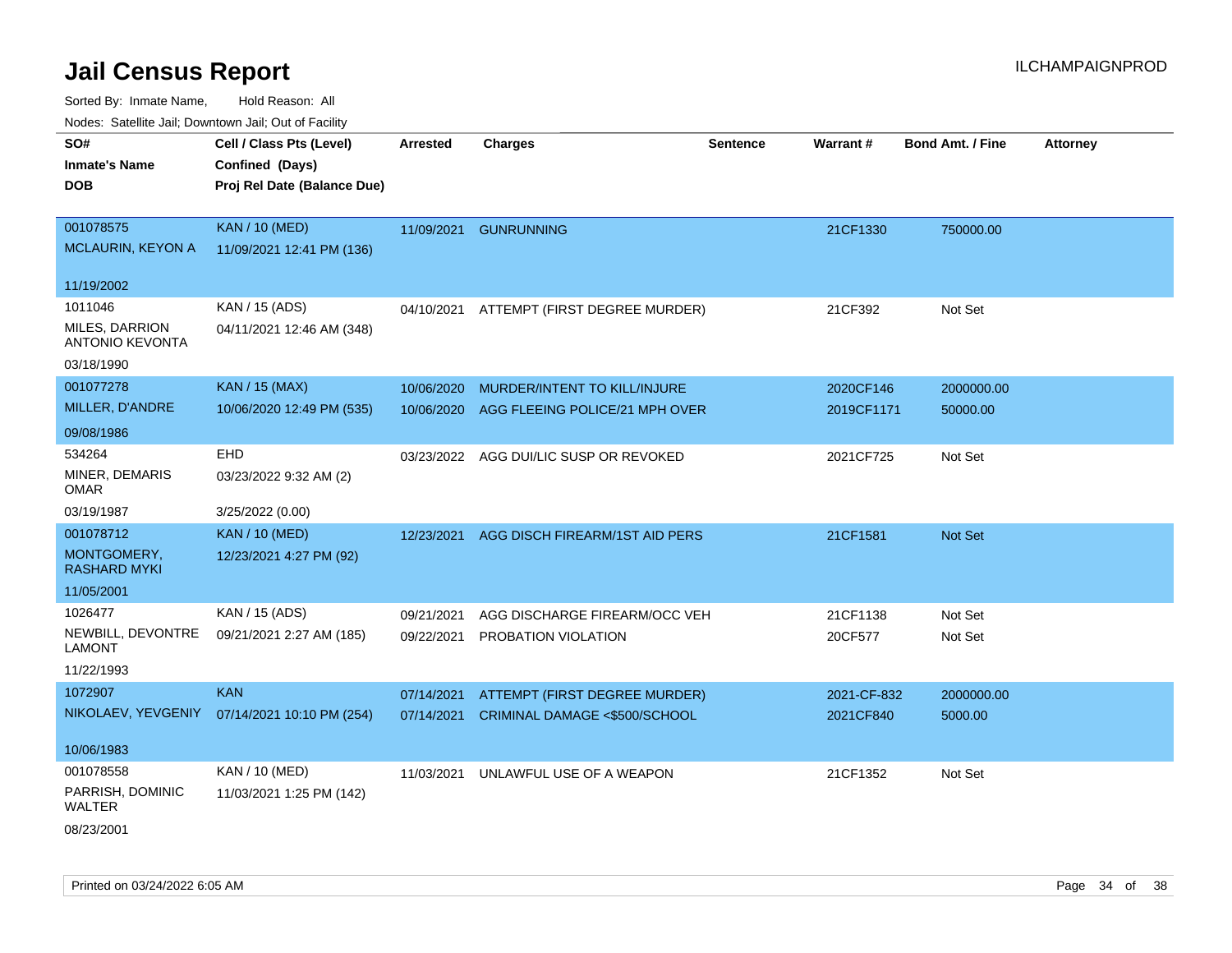| SO#<br><b>Inmate's Name</b><br>DOB | Cell / Class Pts (Level)<br>Confined (Days)<br>Proj Rel Date (Balance Due) | <b>Arrested</b> | <b>Charges</b>                 | <b>Sentence</b> | <b>Warrant#</b> | <b>Bond Amt. / Fine</b> | <b>Attorney</b> |
|------------------------------------|----------------------------------------------------------------------------|-----------------|--------------------------------|-----------------|-----------------|-------------------------|-----------------|
|                                    |                                                                            |                 |                                |                 |                 |                         |                 |
| 001078063                          | KAN / 15 (MAX)<br>PERRY, ROBERT Junior 06/15/2021 4:37 PM (283)            | 06/15/2021      | AGG CRIM SEX ASSAULT/WEAPON    |                 | 2021CF678       | 1000000.00              |                 |
|                                    |                                                                            | 06/15/2021      | <b>ROBBERY</b>                 |                 | 2021CF159       | 25000.00                |                 |
| 12/21/1990                         |                                                                            |                 |                                |                 |                 |                         |                 |
| 001078799                          | KAN / 10 (MED)                                                             | 01/27/2022      | FIREARM/FOID INVALID/NOT ELIG  |                 | 22CF116         | Not Set                 |                 |
| PURNELL, MARKISE<br><b>MONROE</b>  | 01/27/2022 9:50 AM (57)                                                    |                 |                                |                 |                 |                         |                 |
| 07/13/2002                         |                                                                            |                 |                                |                 |                 |                         |                 |
| 001077614                          | <b>KAN / 15 (MAX)</b>                                                      | 01/17/2021      | ATTEMPT (FIRST DEGREE MURDER)  |                 | 21CF66          | <b>Not Set</b>          |                 |
| <b>DEVON</b>                       | ROBINSON, DONTRELL 01/17/2021 3:08 PM (432)                                |                 |                                |                 |                 |                         |                 |
| 09/22/2002                         |                                                                            |                 |                                |                 |                 |                         |                 |
| 1061216                            | KAN / 10 (MED)                                                             | 06/22/2021      | <b>HOME INVASION/FIREARM</b>   |                 | 21CF727         | Not Set                 |                 |
| RUNGE, ANDRE<br><b>MARSEAN</b>     | 06/22/2021 4:42 PM (276)                                                   |                 |                                |                 |                 |                         |                 |
| 12/05/1997                         |                                                                            |                 |                                |                 |                 |                         |                 |
| 650295                             | <b>PIA / 50 (MAX)</b>                                                      | 04/22/2020      | <b>CRIMINAL SEXUAL ASSAULT</b> |                 | 2020-CF407      | 750000.00               |                 |
| SANDAGE, JERALD<br><b>EUGENE</b>   | 04/22/2020 6:30 AM (702)                                                   | 04/22/2020      | <b>CRIMINAL SEXUAL ASSAULT</b> |                 | 2020-CF408      | 750000.00               |                 |
| 06/07/1971                         |                                                                            | 04/22/2020      | <b>CRIMINAL SEXUAL ABUSE</b>   |                 | 2020-CF409      | 750000.00               |                 |
|                                    |                                                                            | 04/22/2020      | <b>CRIMINAL SEXUAL ASSAULT</b> |                 | 2020-CF410      | 750000.00               |                 |
|                                    |                                                                            | 04/22/2020      | OFFICIAL MISCONDUCT            |                 | 2019-CF1811     | 25000.00                |                 |
| 59178                              | KAN / 15 (MAX)                                                             | 12/13/2021      | AGG DISCHARGE FIREARM/OCC VEH  |                 | 21CF1274        | 1500000.00              |                 |
| SANDERS, MICHAEL<br>JEAN           | 12/13/2021 4:17 PM (102)                                                   |                 |                                |                 |                 |                         |                 |
| 12/22/1967                         |                                                                            |                 |                                |                 |                 |                         |                 |
| 001078704                          | KAN / 15 (MAX)                                                             | 12/21/2021      | MURDER/INTENT TO KILL/INJURE   |                 | 21CF1575        | <b>Not Set</b>          |                 |
| SHORTER, JAQUAN<br><b>MAURICE</b>  | 12/23/2021 1:23 AM (92)                                                    |                 |                                |                 |                 |                         |                 |
| 10/08/1998                         |                                                                            |                 |                                |                 |                 |                         |                 |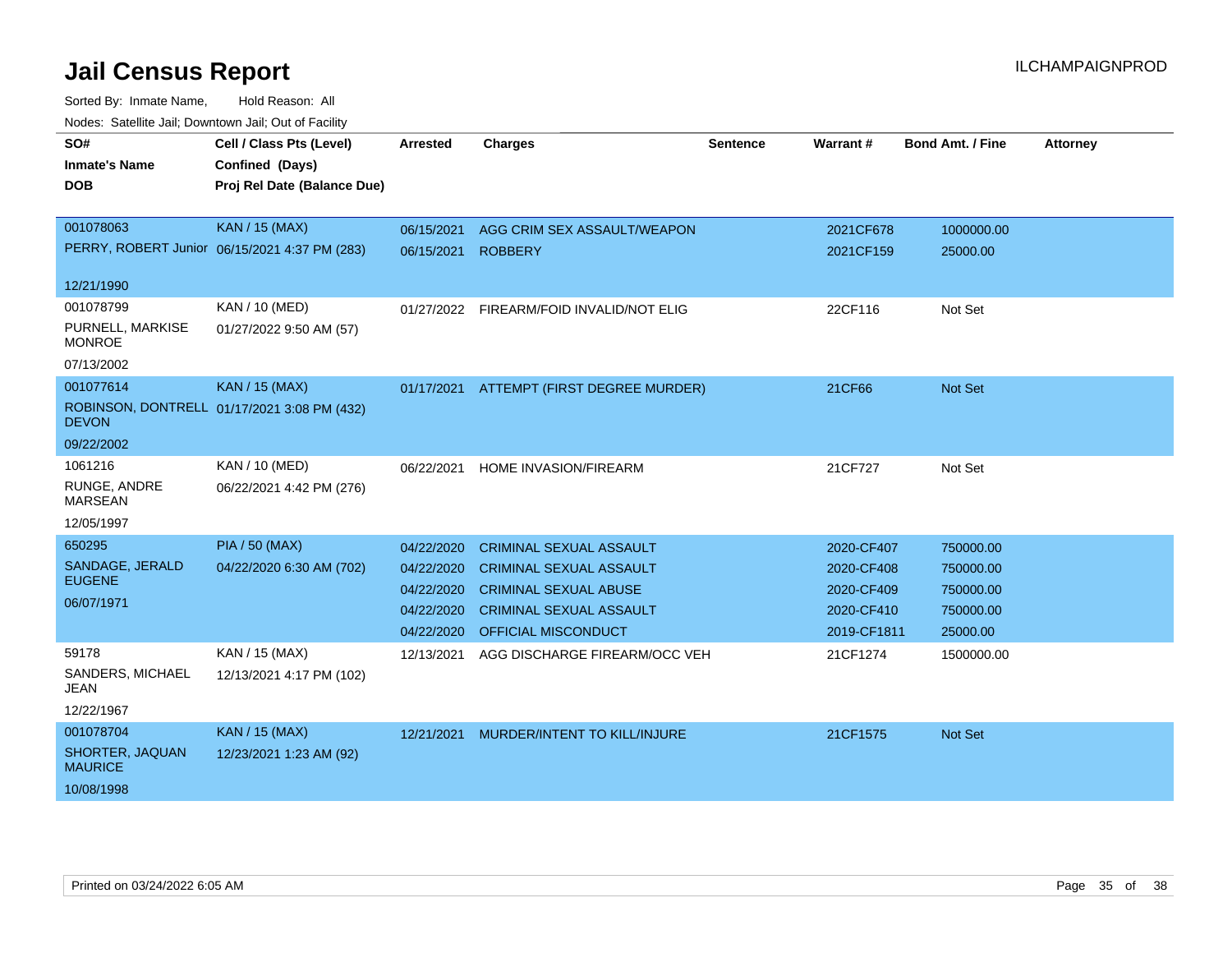| SO#                              | Cell / Class Pts (Level)                      | <b>Arrested</b> | <b>Charges</b>                            | <b>Sentence</b> | Warrant#   | <b>Bond Amt. / Fine</b> | <b>Attorney</b> |
|----------------------------------|-----------------------------------------------|-----------------|-------------------------------------------|-----------------|------------|-------------------------|-----------------|
| <b>Inmate's Name</b>             | Confined (Days)                               |                 |                                           |                 |            |                         |                 |
| <b>DOB</b>                       | Proj Rel Date (Balance Due)                   |                 |                                           |                 |            |                         |                 |
|                                  |                                               |                 |                                           |                 |            |                         |                 |
| 1062194                          | <b>KAN / 15 (MAX)</b>                         | 02/27/2020      | MURDER/OTHER FORCIBLE FELONY              |                 | 20CF-247   | 1000000.00              |                 |
| SIMMONS, MICHAEL<br><b>JAMAL</b> | 02/27/2020 1:11 PM (757)                      | 09/23/2020      | AGG BATTERY/DISCHARGE FIREARM             |                 | 20CF1061   | <b>Not Set</b>          |                 |
| 11/03/1997                       |                                               |                 |                                           |                 |            |                         |                 |
| 1038158                          | <b>KAN / 10 (MED)</b>                         | 02/04/2022      | CRIMINAL SEX ASSAULT/CONSENT              |                 | 22CF146    | Not Set                 |                 |
| SMITH, RASHAD<br><b>JARECE</b>   | 02/04/2022 11:42 PM (49)                      |                 |                                           |                 |            |                         |                 |
| 09/16/1995                       |                                               |                 |                                           |                 |            |                         |                 |
| 001077868                        | <b>KAN / 15 (MAX)</b>                         | 04/21/2021      | ARMED ROBBERY/ARMED W/FIREARM             |                 | 21CF445    | Not Set                 |                 |
| SPEARMENT,<br><b>KENTRELL</b>    | 04/21/2021 9:48 PM (338)                      | 08/19/2021      | FLEEING/ATTEMPT ELUDE OFFICER             |                 | 2021TR1053 | 1000.00                 |                 |
| 01/21/2002                       |                                               |                 |                                           |                 |            |                         |                 |
| 11979                            | EHD                                           |                 | 01/11/2022 AGG FLEEING POLICE/21 MPH OVER |                 | 2021CF629  | Not Set                 |                 |
| STARK, JACK LYNN                 | 01/11/2022 10:13 AM (73)                      |                 |                                           |                 |            |                         |                 |
| 12/31/1955                       | 4/9/2022 (0.00)                               |                 |                                           |                 |            |                         |                 |
| 001078182                        | EHD / 5 (MIN)                                 | 12/20/2021      | DRIVING ON REVOKED LICENSE                |                 | 2021CF800  | No Bond                 |                 |
| <b>STRONG, KEVIN</b>             | 12/20/2021 4:34 PM (95)                       |                 |                                           |                 |            |                         |                 |
| <b>GARDNER</b>                   |                                               |                 |                                           |                 |            |                         |                 |
| 02/12/1963                       | 6/18/2022 (0.00)                              |                 |                                           |                 |            |                         |                 |
| 65920                            | KAN / 15 (MAX)                                | 12/21/2021      | ARMED ROBBERY/ARMED W/FIREARM             |                 | 21CF1543   | 100000.00               |                 |
| TAPSCOTT,<br><b>CORNELIUS</b>    | 12/21/2021 10:57 PM (94)                      |                 |                                           |                 |            |                         |                 |
| 07/14/1985                       |                                               |                 |                                           |                 |            |                         |                 |
| 1046632                          | <b>KAN / 15 (MAX)</b>                         | 09/14/2021      | ARMED VIOLENCE/CATEGORY II                |                 | 21CF912    | 750000.00               |                 |
|                                  | TATE, JAVON MARQUIS 09/14/2021 12:10 PM (192) |                 |                                           |                 |            |                         |                 |
|                                  |                                               |                 |                                           |                 |            |                         |                 |
| 08/10/1996                       |                                               |                 |                                           |                 |            |                         |                 |
| 1033031                          | KAN / 15 (MAX)                                | 08/19/2020      | *AGG BATTERY W/FIREARM/PERSON             |                 | 2020-CF923 | 500000.00               |                 |
| TOMS, ANDREW<br><b>CHUCKY</b>    | 08/19/2020 5:59 PM (583)                      |                 |                                           |                 |            |                         |                 |
| 09/28/1978                       |                                               |                 |                                           |                 |            |                         |                 |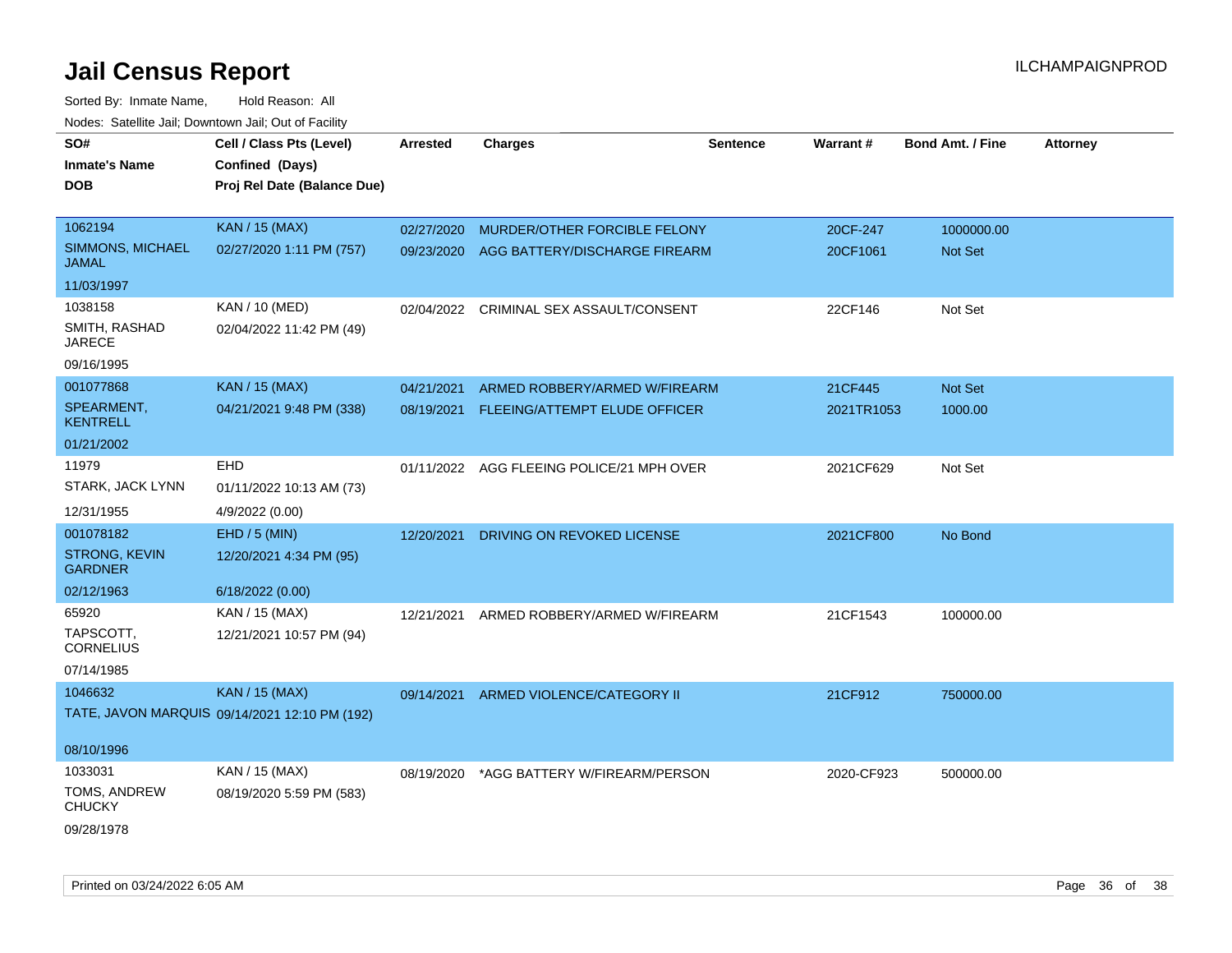| SO#                                    | Cell / Class Pts (Level)    | <b>Arrested</b> | <b>Charges</b>                     | <b>Sentence</b> | <b>Warrant#</b> | <b>Bond Amt. / Fine</b> | <b>Attorney</b> |
|----------------------------------------|-----------------------------|-----------------|------------------------------------|-----------------|-----------------|-------------------------|-----------------|
| <b>Inmate's Name</b>                   | Confined (Days)             |                 |                                    |                 |                 |                         |                 |
| <b>DOB</b>                             | Proj Rel Date (Balance Due) |                 |                                    |                 |                 |                         |                 |
|                                        |                             |                 |                                    |                 |                 |                         |                 |
| 1004142                                | <b>KAN / 15 (MAX)</b>       | 10/27/2021      | POSSESSION OF METH/15<100GRAMS     |                 | 2021CF1298      | 1500000.00              |                 |
| TOY, KAYON LARENZ                      | 10/22/2021 1:01 PM (154)    |                 |                                    |                 |                 |                         |                 |
| 09/12/1991                             |                             |                 |                                    |                 |                 |                         |                 |
| 001078386                              | <b>KAN / 10 (MED)</b>       | 09/14/2021      | POSSESSION OF STOLEN FIREARM       | 3y (DOC)        | 2021CF1099      | No Bond                 |                 |
| TURNER, AMARIO                         | 09/14/2021 11:42 PM (192)   |                 |                                    |                 |                 |                         |                 |
| 09/23/2002                             |                             |                 |                                    |                 |                 |                         |                 |
| 961786                                 | <b>KAN / 15 (ADS)</b>       |                 | 01/24/2022 ARMED HABITUAL CRIMINAL |                 | 22CF104         | Not Set                 |                 |
| <b>WARREN, DESIE</b><br><b>ARNEZ</b>   | 01/24/2022 7:23 AM (60)     |                 |                                    |                 |                 |                         |                 |
| 04/28/1988                             |                             |                 |                                    |                 |                 |                         |                 |
| 1062558                                | KAN / 10 (MED)              | 10/02/2021      | FELON POSS/USE WEAPON/FIREARM      |                 | 21CF1185        | Not Set                 |                 |
| <b>WELLS, JIAMANTE</b><br><b>AMORE</b> | 10/02/2021 8:29 PM (174)    |                 |                                    |                 |                 |                         |                 |
| 09/02/1995                             |                             |                 |                                    |                 |                 |                         |                 |
| 1002033                                | <b>KAN / 15 (MAX)</b>       | 09/08/2021      | DRIVING ON SUSPENDED LICENSE       |                 | 2019-TR-11944   | 5000.00                 |                 |
| <b>WEST, ANTONIO</b>                   | 09/08/2021 11:01 PM (198)   | 09/08/2021      | ARMED ROBBERY/ARMED W/FIREARM      |                 | 2020-CF-1406    | 500000.00               |                 |
| <b>DEONTA</b>                          |                             | 09/08/2021      | AGG UNLAWFUL USE OF WEAPON/VEH     |                 | 2021-CF-AWOW    | <b>Not Set</b>          |                 |
| 04/15/1992                             |                             | 09/08/2021      | OBSTRCT JUSTICE/LEAVE STATE        |                 | 2021-CF-AWOW    | <b>Not Set</b>          |                 |
|                                        |                             | 09/08/2021      | ARMED VIOLENCE/CATEGORY I          |                 | 2021-CF-AWOW    | Not Set                 |                 |
| 1022068                                | KAN / 15 (ADS)              | 10/10/2021      | FELON POSS/USE WEAPON/FIREARM      |                 | 21CF1212        | Not Set                 |                 |
| <b>WILKINS, MICHAEL</b><br>CARL        | 10/10/2021 5:07 AM (166)    |                 |                                    |                 |                 |                         |                 |
| 07/10/1992                             |                             |                 |                                    |                 |                 |                         |                 |
| 001078709                              | <b>KAN / 15 (MAX)</b>       | 12/22/2021      | ARMED VIOLENCE/CATEGORY I          |                 | 21CF1586        | Not Set                 |                 |
| WILLIAMS, DAVID LEE                    | 12/22/2021 11:00 AM (93)    |                 |                                    |                 |                 |                         |                 |
| 12/18/1989                             |                             |                 |                                    |                 |                 |                         |                 |